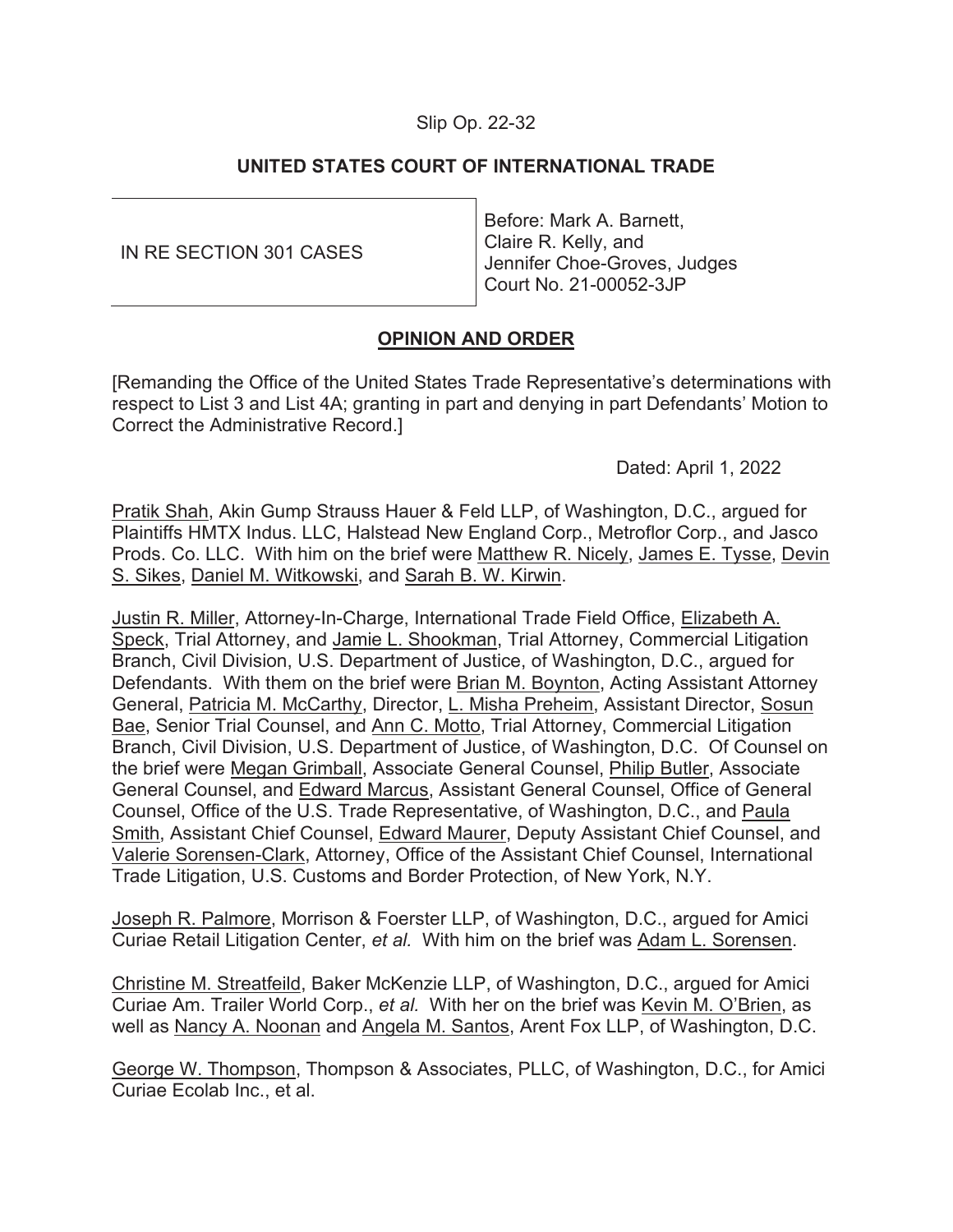Barnett, Chief Judge: Plaintiffs HMTX Industries LLC, Halstead New England Corporation, Metroflor Corporation, and Jasco Products Company LLC commenced the first of approximately 3,600 cases (the "Section 301 Cases")<sup>1</sup> contesting the imposition of a third and fourth round of tariffs by the Office of the United States Trade Representative ("the USTR" or "the Trade Representative") pursuant to section 301 of the Trade Act of 1974 ("the Trade Act"), 19 U.S.C. § 2411, *et seq*. *See generally* Am. Compl., HMTX Indus. LLC v. United States, Court No. 20-cv-00177 (CIT Sept. 21, 2020), ECF No. 12 ("20-177 Am. Compl.").

Defendants United States, *et al.* ("the Government") move to dismiss Plaintiffs' claims as non-justiciable pursuant to U.S. Court of International Trade ("USCIT") Rule 12(b)(6) or, alternatively, for judgment on the agency record pursuant to USCIT Rule 56.1. Defs.' Mot. to Dismiss or, Alternatively, Mot. for J. on the Agency R. ("Defs.' Mot."), ECF No. 314. Plaintiffs cross-move for judgment on the agency record. Pls.' Cross-Mot. for J. on the Agency R., and accompanying Mem. in Supp. of Pls.' Cross-Mot. for J. on the Agency R. and Resp. to Defs.' Mot. to Dismiss/Mot. for J. on the Agency R. ("Pls.' Cross-Mot. & Resp."), ECF No. 358.

The Government also moves to correct the administrative record. Defs.' Mot. to Correct the R. ("Defs.' Mot. Correct R."), ECF No. 441. Plaintiffs oppose that motion, in

 $<sup>1</sup>$  This figure reflects the approximate number of cases assigned to this panel. As of</sup> March 31, 2022, there are approximately 318 unassigned cases raising similar claims that are stayed pursuant to Administrative Order 21-02.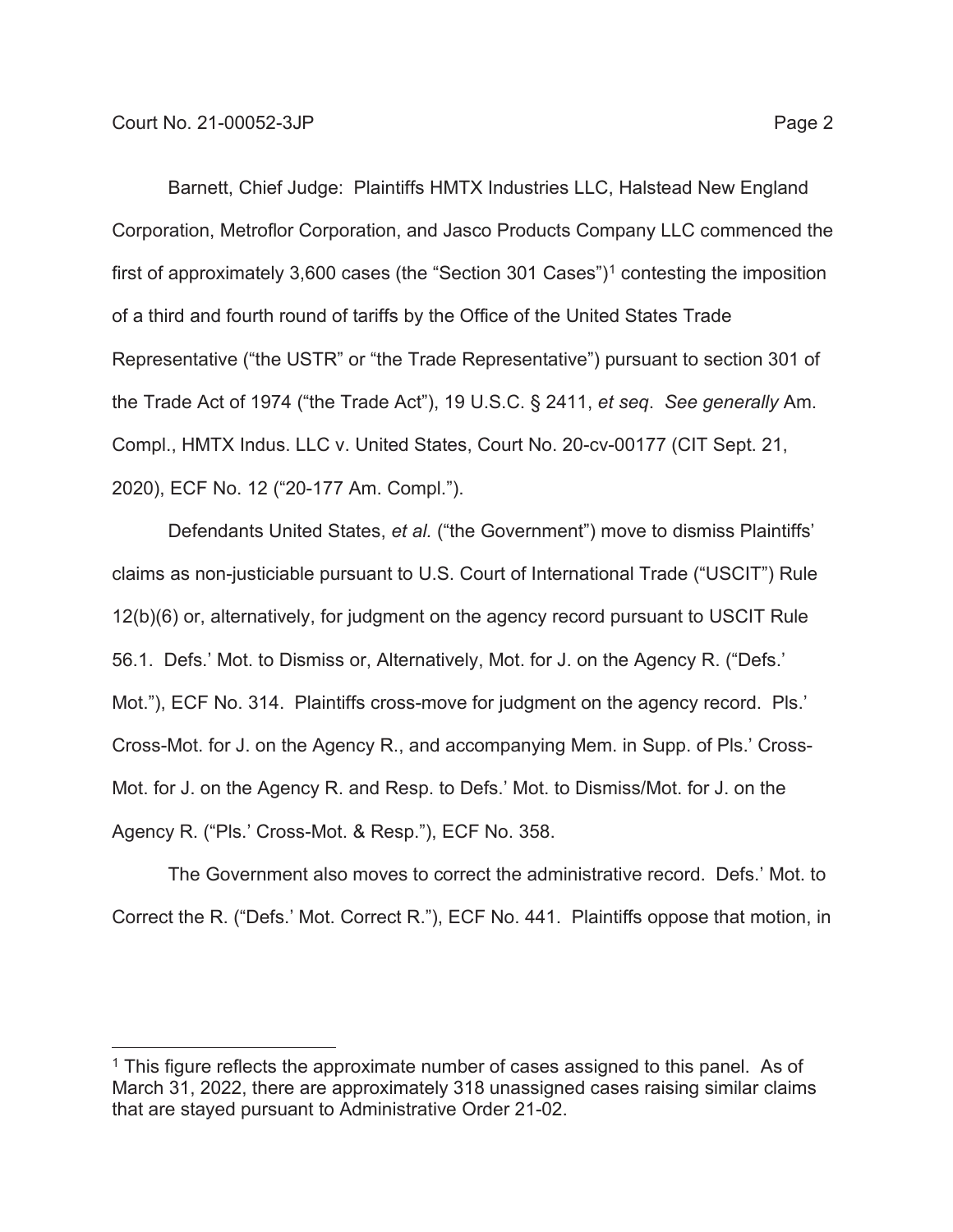part. Pls.' Partial Opp'n to Defs.' Mot. to Correct the Agency R. ("Pls.' Opp'n Correct R."), ECF No. 442.

For the following reasons, the court remands the contested USTR determinations and grants in part and denies in part the Government's motion to correct the record.

#### **BACKGROUND**

### **I. Legal Framework**

Article I, Section 8 of the U.S. Constitution vests Congress with the "Power To lay and collect Taxes, Duties, Imposts and Excises" and to "regulate Commerce with foreign Nations." U.S. Const. art. I, § 8, cl. 1, 3. Section 301 of the Trade Act, which governs actions taken in response to a foreign country's violation of a trade agreement or conduct that is otherwise harmful to U.S. commerce, constitutes a congressional delegation of some of that authority to the Executive Branch. *See* 19 U.S.C. § 2411  $(2018).<sup>2</sup>$  Specifically, section 301 sets out the circumstances under which action by the USTR is mandatory (subject to certain exceptions), *see id.* § 2411 (a)(1)–(2),<sup>3</sup> and when such action is discretionary, *see id.* § 2411(b).

This case concerns the latter scenario. Pursuant to section 301(b), the USTR has discretion to act when it determines that "(1) an act, policy, or practice of a foreign

<sup>&</sup>lt;sup>2</sup> Citations to the United States Code are to the 2018 version, unless otherwise specified.

<sup>&</sup>lt;sup>3</sup> When the USTR finds that "the rights of the United States under any trade agreement are being denied" or that "an act, policy, or practice of a foreign country--(i) violates, or is inconsistent with, the provisions of, or otherwise denies benefits to the United States under, any trade agreement, or (ii) is unjustifiable and burdens or restricts United States commerce," the USTR "shall take action," 19 U.S.C. § 2411(a)(1), unless an exception exists pursuant to section 301(a)(2), *id.* § 2411(a)(2).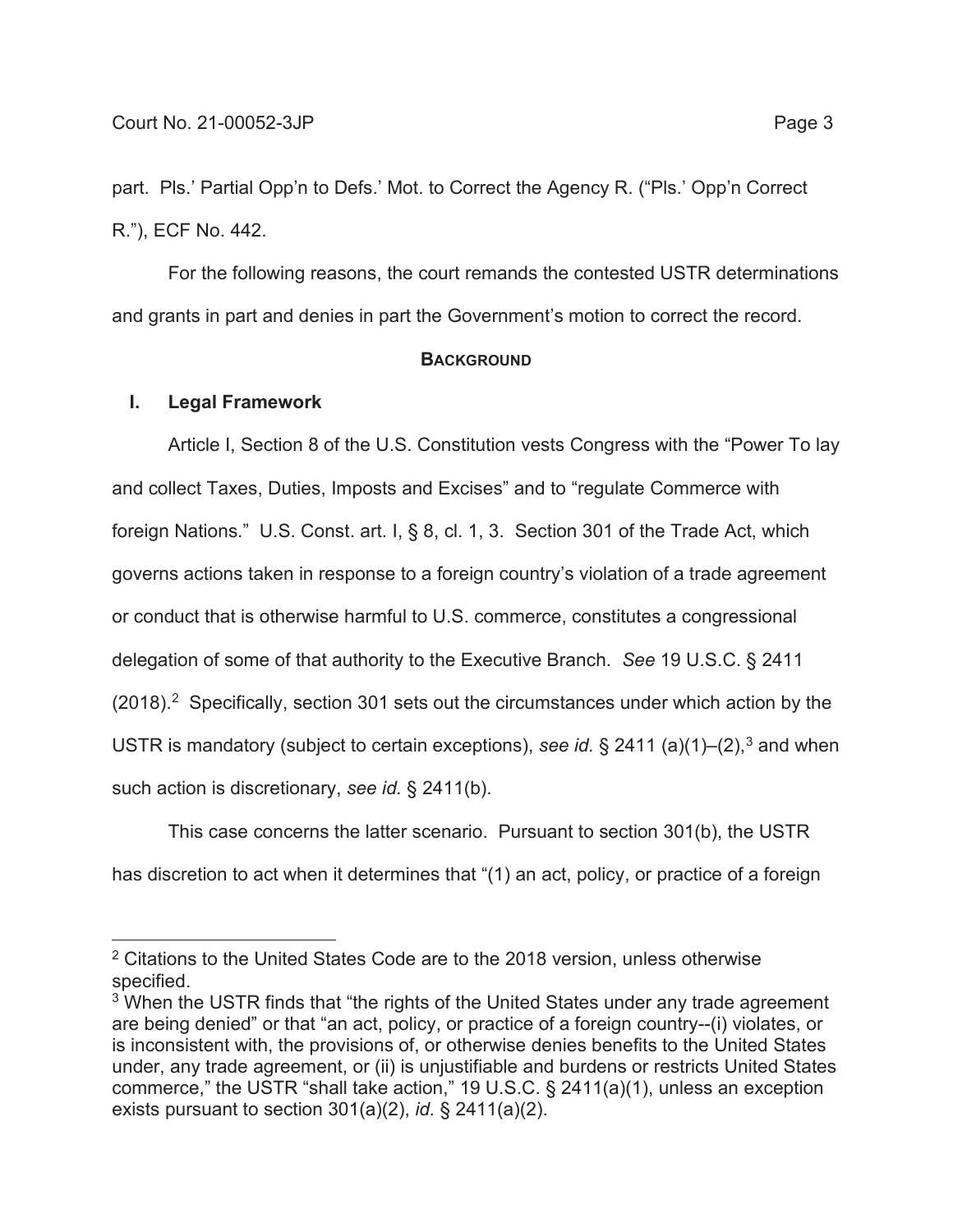## Court No. 21-00052-3JP Page 4

country is unreasonable or discriminatory and burdens or restricts United States commerce, and (2) action by the United States is appropriate." *Id.* When both conditions are met, the USTR

shall take all appropriate and feasible action authorized under subsection (c), subject to the specific direction, if any, of the President regarding any such action, and all other appropriate and feasible action within the power of the President that the President may direct the Trade Representative to take under this subsection, to obtain the elimination of that act, policy, or practice. Actions may be taken that are within the power of the President with respect to trade in any goods or services, or with respect to any other area of pertinent relations with the foreign country.

*Id.* § 2411(b)(2).

Subsection (c) describes the actions the USTR may take in order to implement

mandatory or discretionary actions under subsections (a) and (b). *Id.* § 2411(c). For

investigations not involving a trade agreement, the USTR must make its determination

as to whether conduct is actionable under section 301(a) or (b) and, if so, what action to

take, no later than "12 months after the date on which the investigation [was] initiated."

*Id.* § 2414(a)(2)(B). Generally, such actions must then be implemented within 30 days

of the date of the determination. *Id.* § 2415(a)(1).

Central to this litigation, section 307 of the Trade Act governs the modification or

termination of the USTR's actions taken pursuant to section 301. *See generally id.*

§ 2417. The statute provides, *inter alia*:

(a) In general

(1) The Trade Representative may modify or terminate any action, subject to the specific direction, if any, of the President with respect to such action, that is being taken under section 2411 of this title if—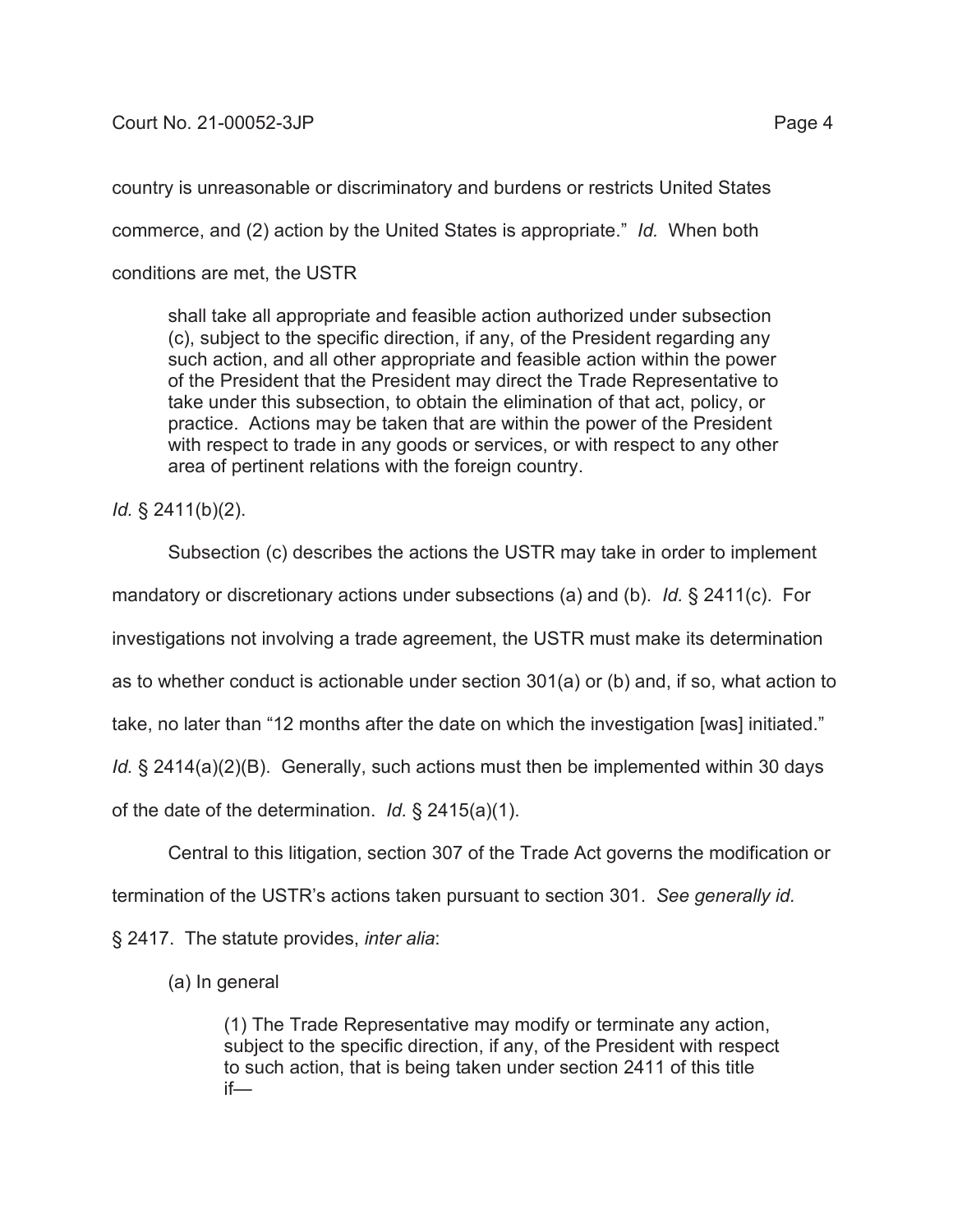(B) the burden or restriction on United States commerce of the denial rights, or of the acts, policies, and practices, that are the subject of such action has increased or decreased, or

(C) such action is being taken under section 2411(b) of this title and is no longer appropriate.

*Id.* § 2417(a)(1).

## **II. Factual Background**

On August 14, 2017, the President of the United States issued a memorandum instructing the USTR to consider, consistent with section 302(b) of the Trade Act, initiating an investigation addressing the Government of the People's Republic of China's ("China") "laws, policies, practices, or actions that may be unreasonable or discriminatory and that may be harming American intellectual property rights, innovation, or technology development." *Addressing China's Laws, Policies, Practices, and Actions Related to Intellectual Property, Innovation, and Technology*, 82 Fed. Reg. 39,007, 39,007 (Aug. 17, 2017). The USTR initiated such an investigation on August 18, 2017. *Initiation of Section 301 Investigation; Hearing; and Request for Public Comment: China's Acts, Policies, and Practices Related to Technology Transfer, Intellectual Property, and Innovation,* 82 Fed. Reg. 40,213 (Aug. 24, 2017) ("*Initiation Notice*").

On March 22, 2018, the USTR published a report announcing the results of the investigation. OFFICE OF THE UNITED STATES TRADE REPRESENTATIVE, FINDINGS OF THE INVESTIGATION INTO CHINA'S ACTS, POLICIES, AND PRACTICES RELATED TO TECHNOLOGY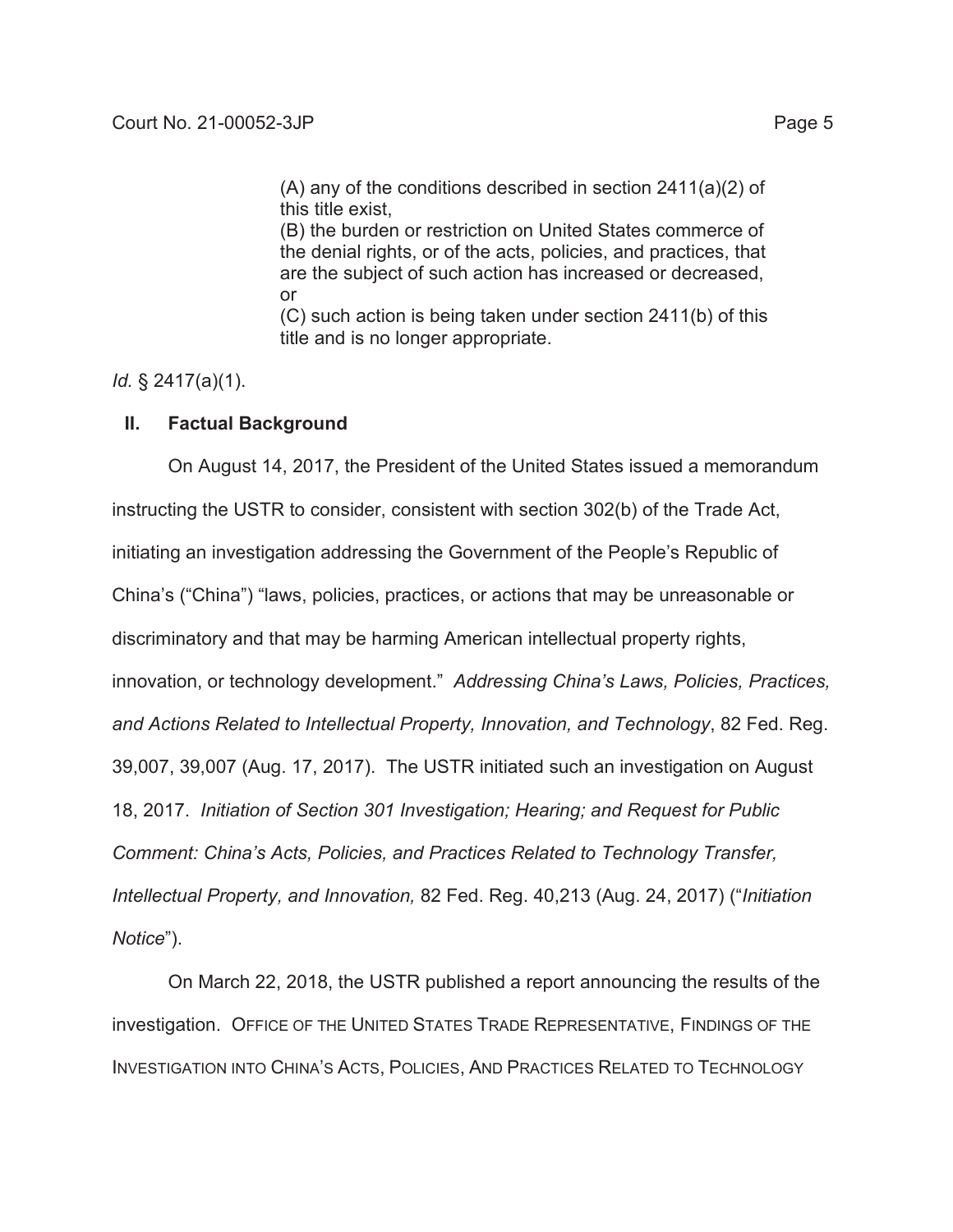TRANSFER, INTELLECTUAL PROPERTY, AND INNOVATION UNDER SECTION 301 OF THE TRADE ACT OF 1974 (2018) ("USTR Report" or "the Report"), https://ustr.gov/sites/default/files/ Section 301 FINAL.PDF. The Report summarizes the ways in which China's conduct in the areas subject to the investigation was unreasonable and burdened U.S. commerce. *See id.* Also on March 22, 2018, the President issued a memorandum directing the USTR, *inter alia*, to "take all appropriate action" pursuant to section 301 "to address the acts, policies, and practices of China that are unreasonable or discriminatory and that burden or restrict U.S. commerce" and to "consider whether such action should include increased tariffs on goods from China." *Actions by the United States Related to the Section 301 Investigation of China's Laws, Policies, Practices, or Actions Related to Technology Transfer, Intellectual Property, and Innovation*, 83 Fed. Reg. 13,099, 13,100 (Mar. 27, 2018). In that memorandum, the President further instructed the USTR to "publish a proposed list of products and any intended tariff increases within 15 days of the date of this memorandum," subject to notice and comment pursuant to section 304(b), and, "after consultation with appropriate agencies and committees," to "publish a final list of products and tariff increases, if any, and implement any such tariffs." *Id.* 

On April 6, 2018, the USTR published notice of its determination "that the acts, policies, and practices of the Government of China related to technology transfer, intellectual property, and innovation covered in the investigation are unreasonable or discriminatory and burden or restrict U.S. commerce." *Notice of Determination and Request for Public Comment Concerning Proposed Determination of Action Pursuant to Section 301: China's Acts, Policies, and Practices Related to Technology Transfer,*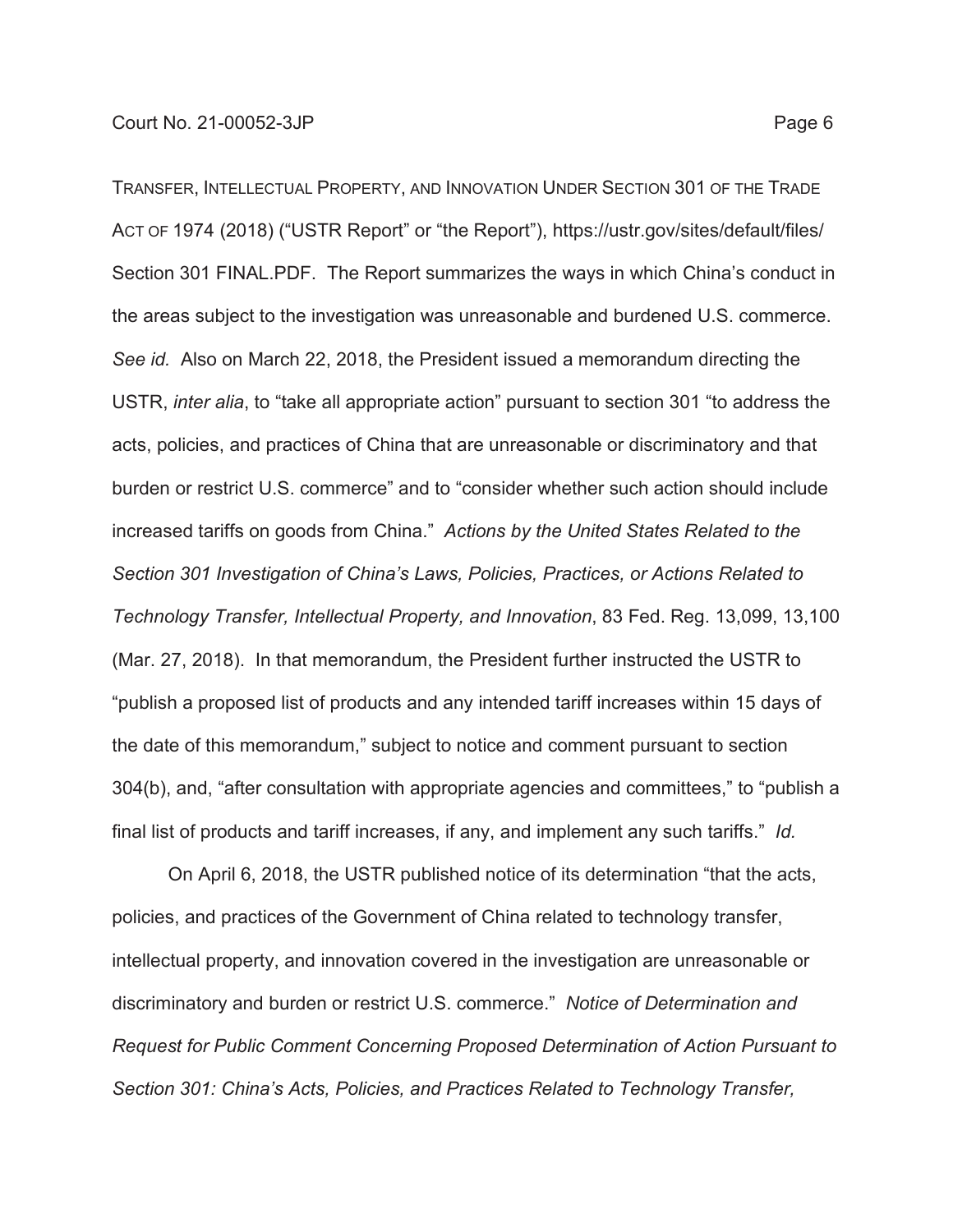*Intellectual Property, and Innovation*, 83 Fed. Reg. 14,906, 14,906 (Apr. 6, 2018) ("*USTR Determination*"). Accordingly, the USTR proposed tariffs on products worth "approximately \$50 billion in terms of estimated annual trade value" in 2018. *Id.* at 14,907. The USTR considered the size of the action to be "appropriate both in light of the estimated harm to the U.S. economy, and to obtain elimination of China's harmful acts, policies, and practices." *Id.*

On June 20, 2018, the USTR published notice of a final list of products "with an approximate annual trade value of \$34 billion" that would be subject to an additional duty of 25 percent *ad valorem*, referred to as "List 1." *Notice of Action and Request for Public Comment Concerning Proposed Determination of Action Pursuant to Section 301: China's Acts, Policies, and Practices Related to Technology Transfer, Intellectual Property, and Innovation*, 83 Fed. Reg. 28,710, 27,711 (June 20, 2018) ("*Final List 1*"). On August 16, 2018, the USTR published notice of an additional list of products with an approximate annual trade value of \$16 billion that would be subject to an additional duty of 25 percent *ad valorem*, referred to as "List 2." *Notice of Action Pursuant to Section 301: China's Acts, Policies, and Practices Related to Technology Transfer, Intellectual Property, and Innovation*, 83 Fed. Reg. 40,823, 40,823–24 (Aug. 16, 2018).

During the time between the USTR's finalization of List 1 and List 2, the President directed the USTR to identify \$200 billion worth of Chinese goods on which to impose an additional duty of 10 percent *ad valorem* "after the legal process is complete" if China refused to change its practices. Statement from the President Regarding Trade with China (June 18, 2018) ("June 2018 Presidential Statement"), ECF No. 441-1; *see*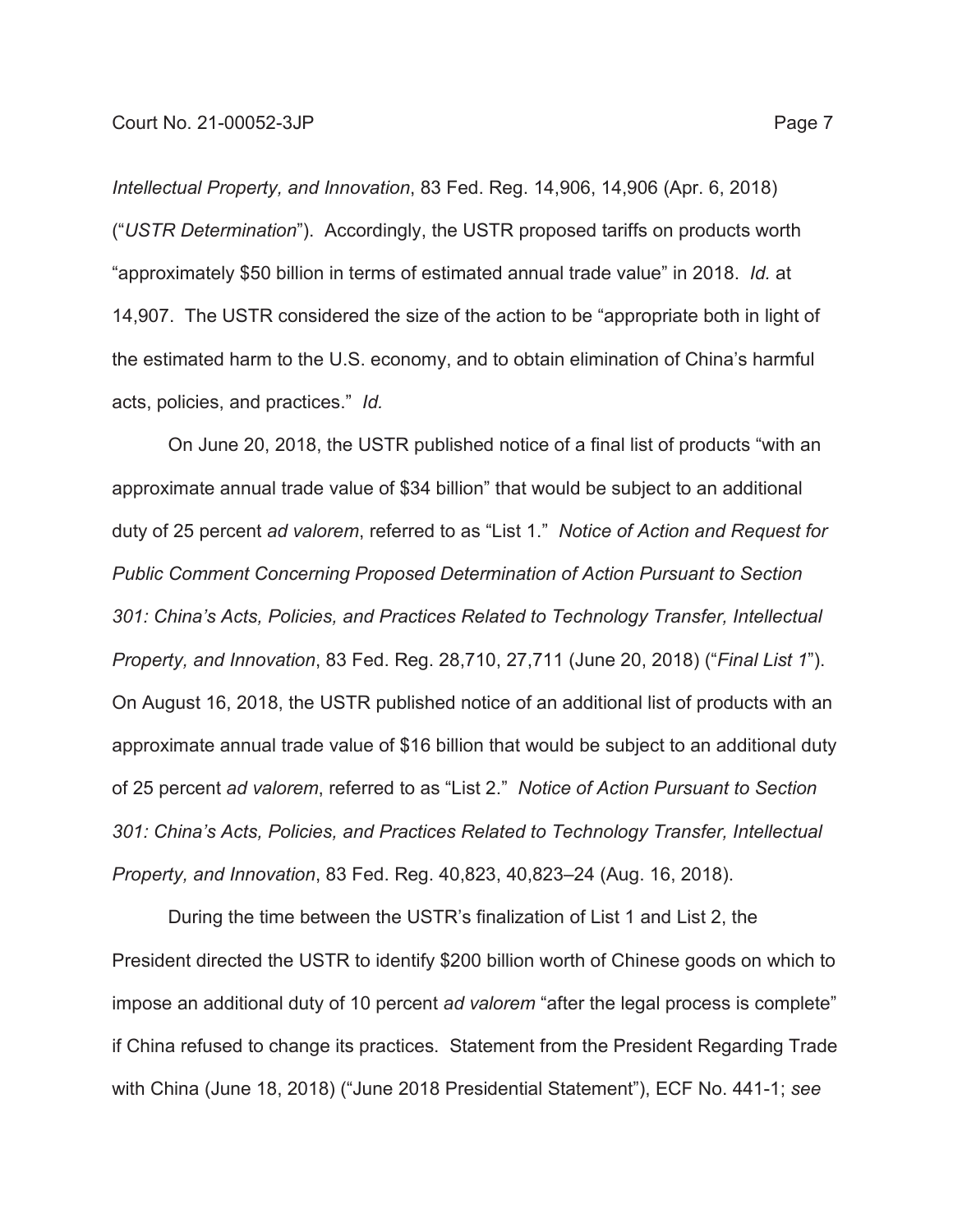*also* USTR Robert Lighthizer Statement on the President's Additional China Trade Action (June 18, 2018), PR 27.4 In accordance with that direction, the USTR identified 6,031 tariff subheadings comprising goods imported from China, referred to as "List 3*.*" *Request for Comments Concerning Proposed Modification of Action Pursuant to Section 301: China's Acts, Policies, and Practices Related to Technology Transfer, Intellectual Property, and Innovation*, 83 Fed. Reg. 33,608, 33,608–09 (July 17, 2018) ("*List 3 NPRM*"). In proposing the additional duties, the USTR relied on its authority to modify the action pursuant to section 307(a)(1)(C) of the Trade Act. *Id*. at 33,609. The USTR explained that China had responded "to the initial U.S. action in the investigation by imposing retaliatory tariffs on U.S. goods[] instead of addressing U.S. concerns" regarding the unfair practices identified in the investigation. *Id.* at 33,608. The USTR also explained that "a supplemental \$200 billion action is appropriate" because China had failed to respond favorably to the \$50 billion action and instead imposed "retaliatory duties" in the amount of \$50 billion on U.S. products. *Id.* at 33,609.

The USTR later extended the public comment period concerning the List 3 duties after the President directed the USTR "to consider increasing the proposed level of the additional duty from 10 percent to 25 percent." *Extension of Public Comment Period* 

<sup>4</sup> The administrative record associated with the contested List 3 and List 4A duties is divided into a Public Administrative Record ("PR"), ECF No. 297, and a Confidential Administrative Record ("CR"), ECF No. 298. For record documents available online, the indices contain hyperlinks to their location. *See* PR; CR. The Government also filed an appendix of record documents provided to the court in advance of oral argument. *See* [Partial] Index to the Admin. R., ECF Nos. 447, 447-1 (PR 1–12), 447-2 (PR 13–20), 447-3 (PR 21–25), 447-4 (PR 26–36).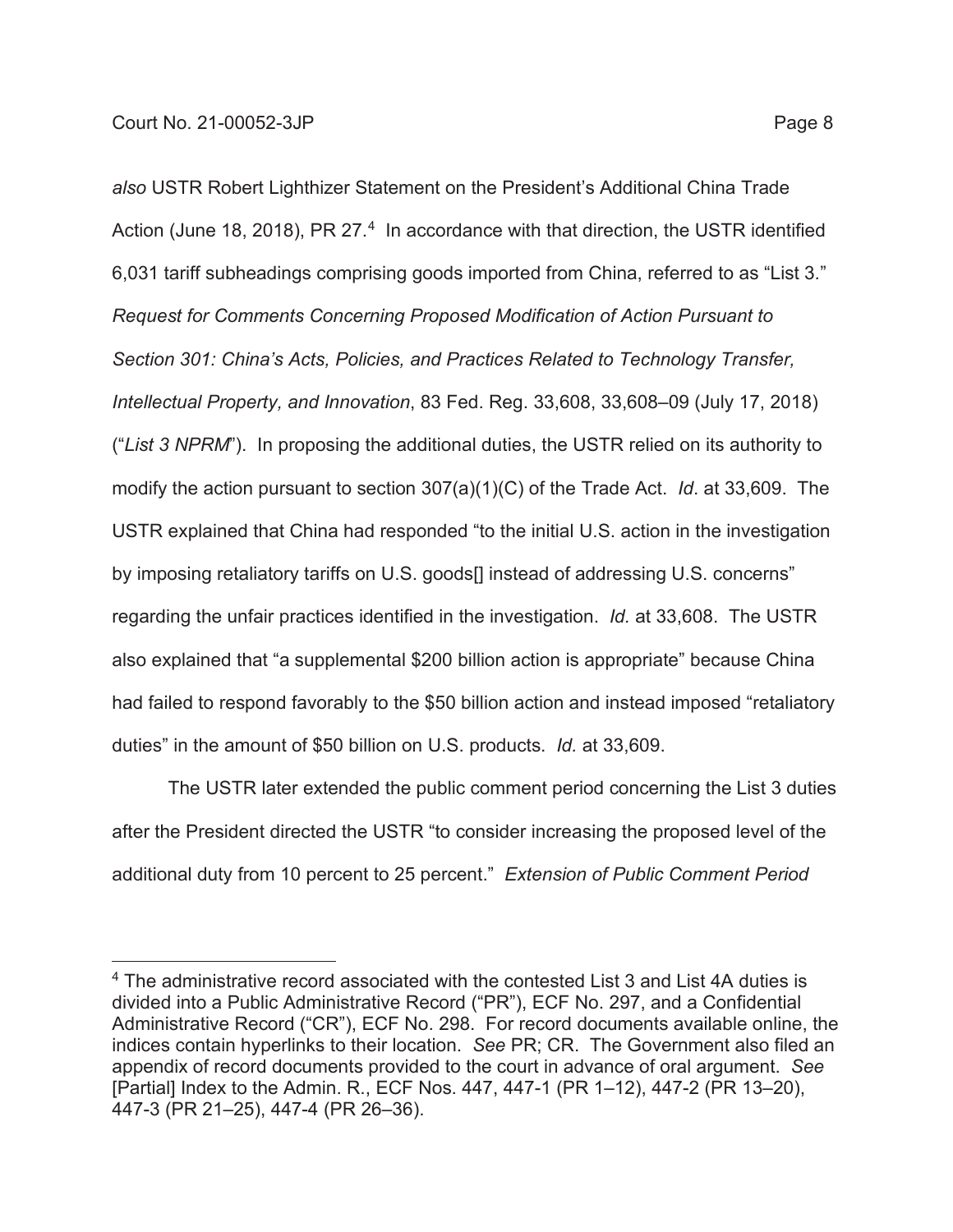*Concerning Proposed Modification of Action Pursuant to Section 301: China's Acts, Policies, and Practices Related to Technology Transfer, Intellectual Property, and Innovation*, 83 Fed. Reg. 38,760, 38,760–61 (Aug. 7, 2018) ("*List 3 Cmt. Extension*").

On September 17, 2018, the President directed the USTR to impose an additional duty of 10 percent *ad valorem* on \$200 billion worth of Chinese goods, to take effect on September 24, 2018, and to increase the additional duty to 25 percent *ad valorem* on January 1, 2019. Statement from the President (Sept. 17, 2018) ("Sept. 2018 Presidential Statement"), PR 4.On September 21, 2018, the USTR published final notice of List 3 duties at a rate of 10 percent *ad valorem* with an effective date of September 24, 2018. *Notice of Modification of Action Pursuant to Section 301 Action: China's Acts, Policies, and Practices Related to Technology Transfer, Intellectual Property, and Innovation*, 83 Fed. Reg. 47,974 (Sept. 21, 2018) ("*Final List 3*"). In accordance with the President's direction, the rate of additional duty on products covered by List 3 was set to increase to 25 percent *ad valorem* on January 1, 2019. *Id.* at 47,974.

As authority for the List 3 duties, the USTR relied on section 307(a)(1)(B) and (C). *See id.* at 47,974–75. The USTR explained that "the burden or restriction on United States commerce of the acts, policies, and practices that are the subject of the Section 301 action continues to increase" and, further, that "China's unfair acts, policies, and practices include not just its specific technology transfer and IP polices [*sic*] referenced in the notice of initiation in the investigation, but also China's subsequent defensive actions taken to maintain those policies." *Id.* at 47,974. The USTR noted that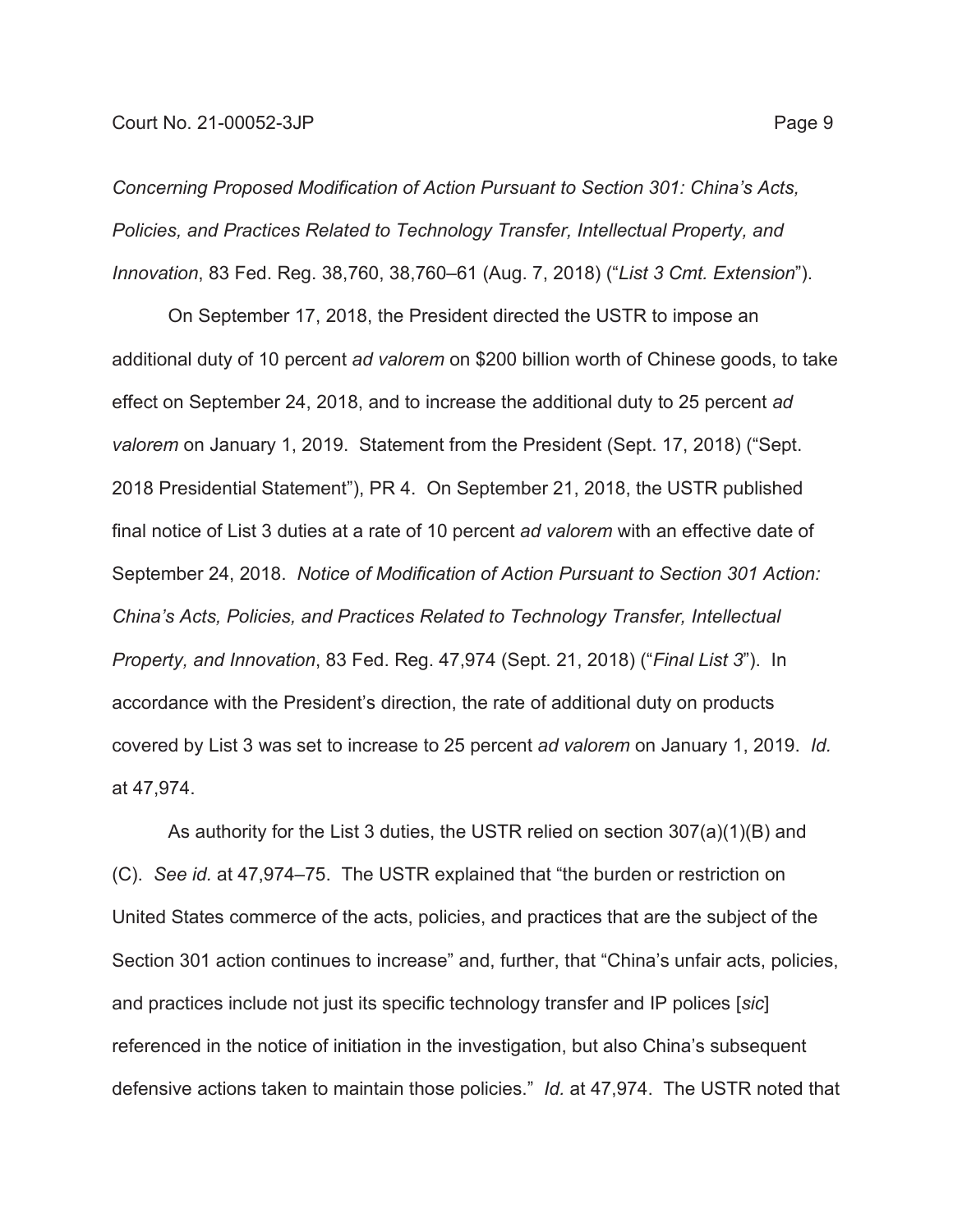### Court No. 21-00052-3JP Page 10

China had "impose[d] approximately \$50 billion in tariffs on U.S. goods" to persuade the United States to end the section 301 action and to protect the investigated practices, which led to "increased harm to the U.S. economy." *Id.*

With respect to subsection (C), the USTR explained that "[t]he term 'appropriate'" used in that provision links to section 301(b), which authorizes the USTR to "take all appropriate and feasible action" in order "to obtain the elimination of [the] act, policy, or practice.'' *Id.* (quoting 19 U.S.C. § 2411(b)). According to the USTR, the action that will achieve that aim "is a matter of predictive judgment, to be exercised by the [USTR], subject to any specific direction of the President." *Id.* at 47,974–75. While the USTR previously judged that "a \$50 billion action would be effective in obtaining the elimination of China's policies[,] China's response . . . ha[d] shown that the current action no longer [was] appropriate." *Id.* at 47,975.

The USTR also explained that, during the public comment period, it had received more than 6,000 written submissions and held a six-day public hearing. *Id.* at 47,974. The USTR stated that it had "carefully reviewed the public comments and the testimony from the six-day public hearing" and, consequently, removed "certain tariff subheadings" from the list. *Id.* at 47,975. The final list identified "5,745 full and partial tariff subheadings." *Id.*

After several extensions of the effective date of the increase in List 3 duties issued in connection with ongoing trade negotiations, List 3 duties increased to 25 percent *ad valorem* in May or June of 2019, based on the date of export. *Notice of Modification of Section 301 Action: China's Acts, Policies, and Practices Related to*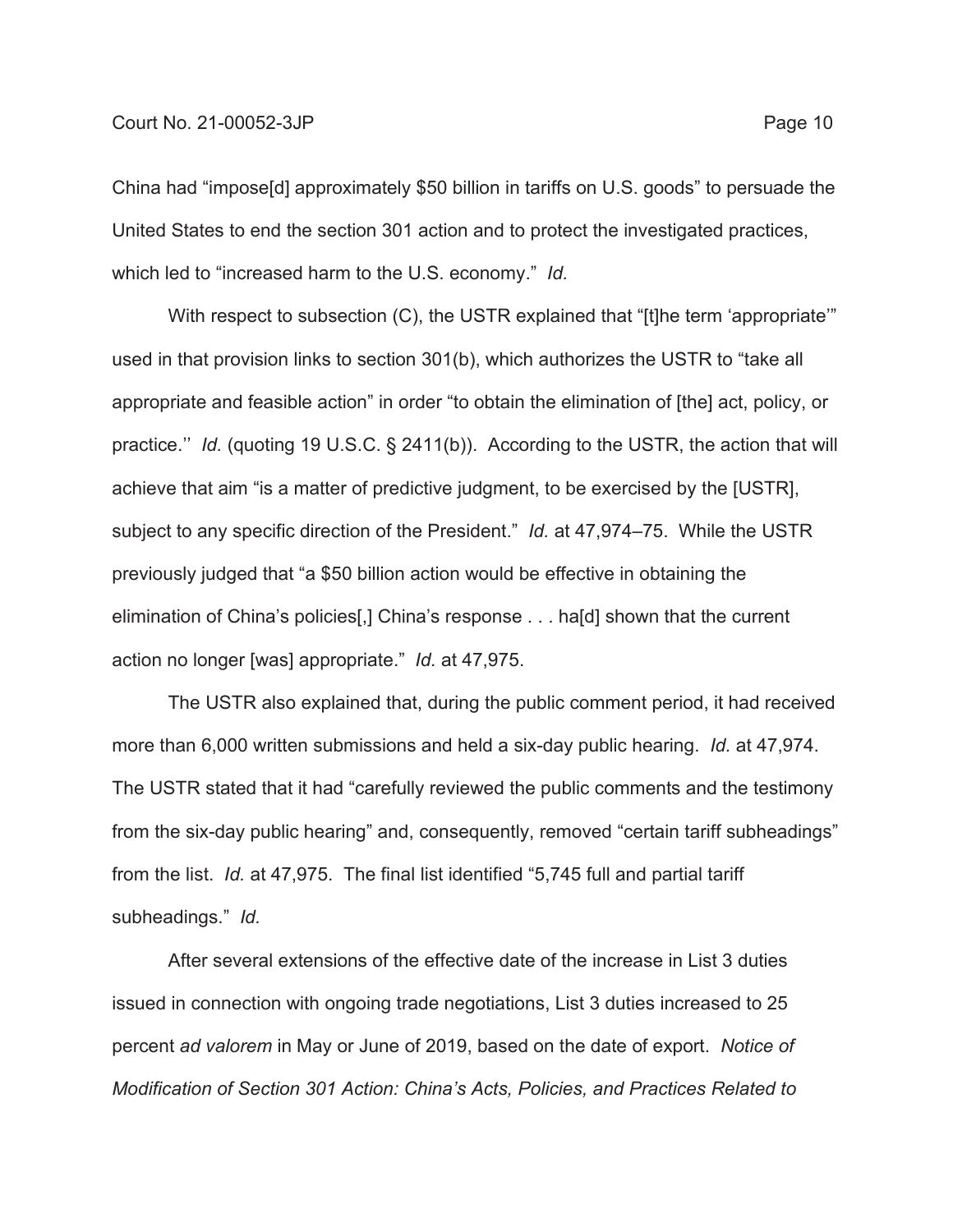Court No. 21-00052-3JP Page 11

*Technology Transfer, Intellectual Property, and Innovation*, 84 Fed. Reg. 20,459 (May 9, 2019); *Implementing Modification to Section 301 Action: China's Acts, Policies, and Practices Related to Technology Transfer, Intellectual Property, and Innovation*, 84 Fed. Reg. 21,892 (May 15, 2019); *Additional Implementing Modification to Section 301 Action: China's Acts, Policies, and Practices Related to Technology Transfer, Intellectual Property, and Innovation*, 84 Fed. Reg. 26,930 (June 10, 2019).

After the List 3 duties increased to 25 percent, the USTR established an exclusion process pursuant to which importers could request exclusion of their products from List 3 duties. *Procedures for Requests to Exclude Particular Products From the September 2018 Action Pursuant to Section 301: China's Acts, Policies, and Practices Related to Technology Transfer, Intellectual Property, and Innovation*, 84 Fed. Reg. 29,576 (June 24, 2019). Plaintiffs obtained exclusions for certain of their imports, effective September 24, 2018, through August 7, 2020. *See, e.g.*, *Notice of Product Exclusions: China's Acts, Policies, and Practices Related to Technology Transfer, Intellectual Property, and Innovation*, 84 Fed. Reg. 61,674, 61,675–76. (Nov. 13, 2019); 20-177 Am. Compl. ¶¶ 49–50.

On May 17, 2019, the USTR announced its intent, at the direction of the President, to modify again the section 301 action by imposing additional duties of up to 25 percent *ad valorem* on products from China covered by 3,805 additional tariff subheadings, referred to as "List 4." *Request for Comments Concerning Proposed Modification of Action Pursuant to Section 301: China's Acts, Policies, and Practices Related to Technology Transfer, Intellectual Property, and Innovation*, 84 Fed. Reg.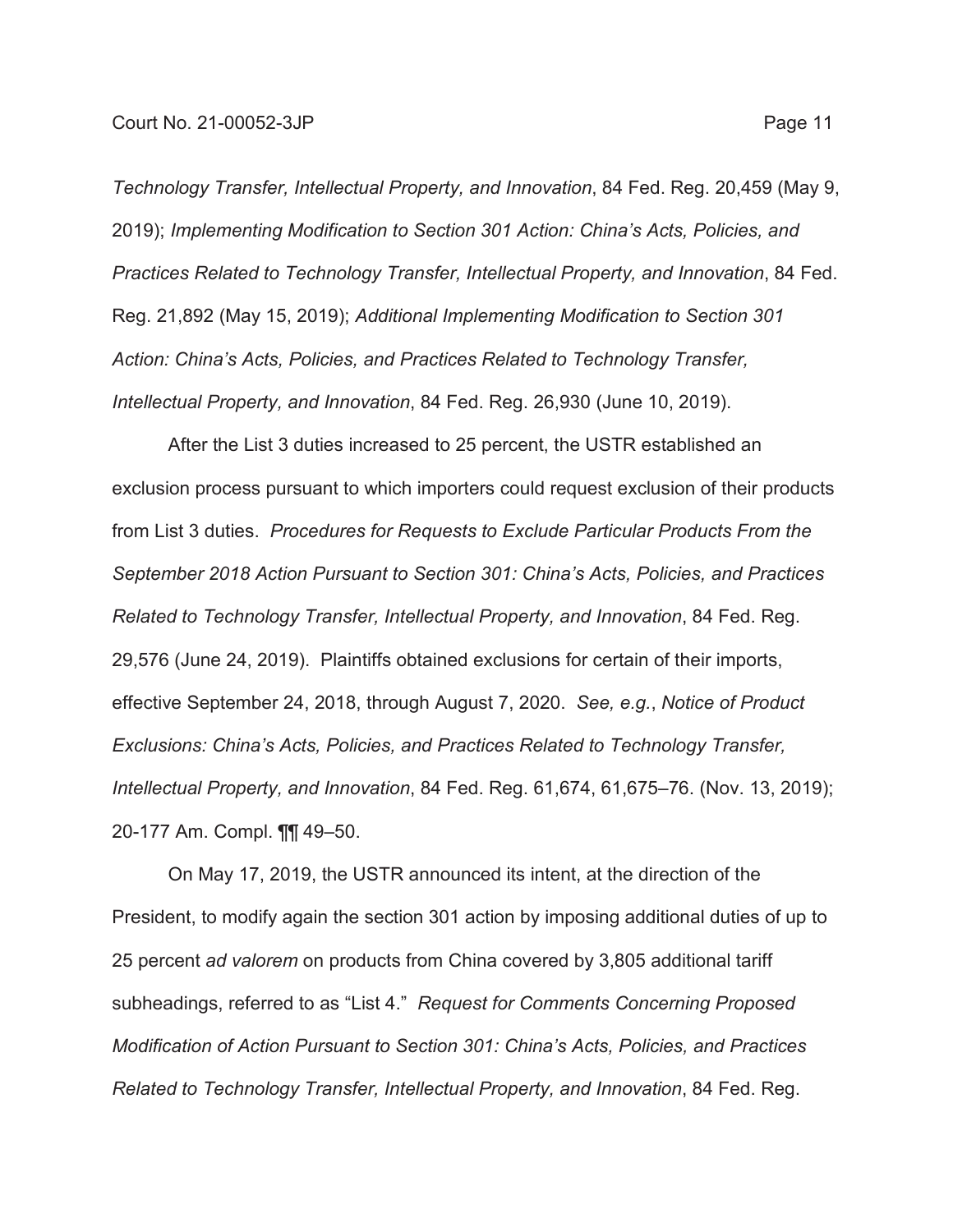22,564 (May 17, 2019) ("*List 4 NPRM*"); *see also* Statement by U.S. Trade Representative Robert Lighthizer on Section 301 Action (May 10, 2019), PR 30. The USTR explained that the United States and China had engaged in several rounds of negotiation regarding issues covered by the section 301 investigation, but that China had "retreated from specific commitments made in previous rounds" and "announced further retaliatory action against U.S. commerce." *List 4 NPRM*, 84 Fed. Reg. at 22,564. The USTR proposed modifying the action pursuant to section 307(a)(1)(B) and (C). *Id.*

On August 20, 2019, the USTR published final notice of the List 4 duties in the amount of 10 percent *ad valorem* on certain products identified in *List 4 NPRM*. *Notice of Modification of Section 301 Action: China's Acts, Policies, and Practices Related to Technology Transfer, Intellectual Property, and Innovation,* 84 Fed. Reg. 43,304 (Aug. 20, 2019) ("*Final List 4*"). Within *Final List 4*, the tariff subheadings were segregated into List 4A and List 4B with separate effective dates (September 1, 2019 and December 15, 2019, respectively). *Id.* at 43,305.

Referencing the language of section 307(a)(1)(B), the USTR explained that "[t]he burden or restriction on United States commerce of the acts, policies, and practices that are the subject of the Section 301 action continues to increase." *Id.* at 43,304. The USTR also explained that "China's unfair acts, policies, and practices include not just its technology transfer and IP polices [*sic*] referenced in the notice of initiation in the investigation, but also China's subsequent defensive actions taken to maintain those unfair acts, policies, and practices." *Id.* (referencing China's retaliatory imposition of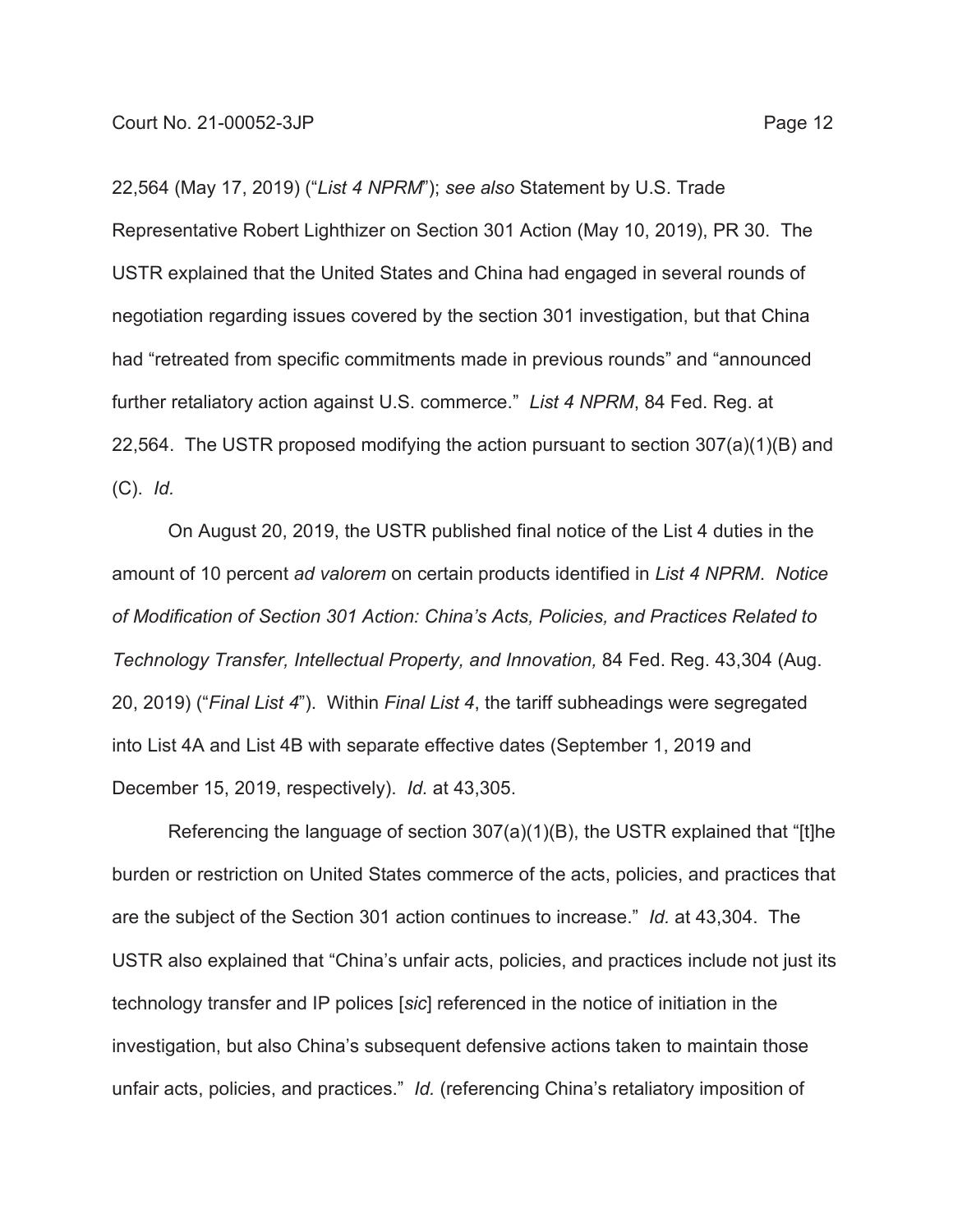"tariffs on approximately \$110 billion worth of U.S. goods" and other "non-tariff measures").

In reference to section 307(a)(1)(C), the USTR stated that "China's response has shown that the current action no longer is appropriate." *Id.* The USTR noted China's retreat from certain negotiated commitments, retaliatory actions, and currency devaluation. *Id.* at 43,305.

Lastly, the USTR stated that it had considered "the public comments" it had received "and the testimony from the seven-day public hearing, as well as the advice of the interagency Section 301 committee and appropriate advisory committees." *Id.* In response to that information, the USTR removed "[c]ertain tariff subheadings" from the final List 4 duties "based on health, safety, national security, and other factors," and staggered the effective dates for the List 4A and List 4B duties. *Id.* Thereafter, the USTR provided notice of its intent to increase the additional duty rate applicable to List 4A and List 4B from 10 percent *ad valorem* to 15 percent *ad valorem*. *Notice of Modification of Section 301 Action: China's Acts, Policies, and Practices Related to Technology Transfer, Intellectual Property, and Innovation*, 84 Fed. Reg. 45,821 (Aug. 30, 2019).

 On December 18, 2019, the USTR indefinitely suspended the additional duties of 15 percent *ad valorem* on List 4B, but not List 4A, "[i]n light of progress in the negotiations with China." *Notice of Modification of Section 301 Action: China's Acts, Policies, and Practices Related to Technology Transfer, Intellectual Property, and Innovation*, 84 Fed. Reg. 69,447, 69,447 (Dec. 18, 2019).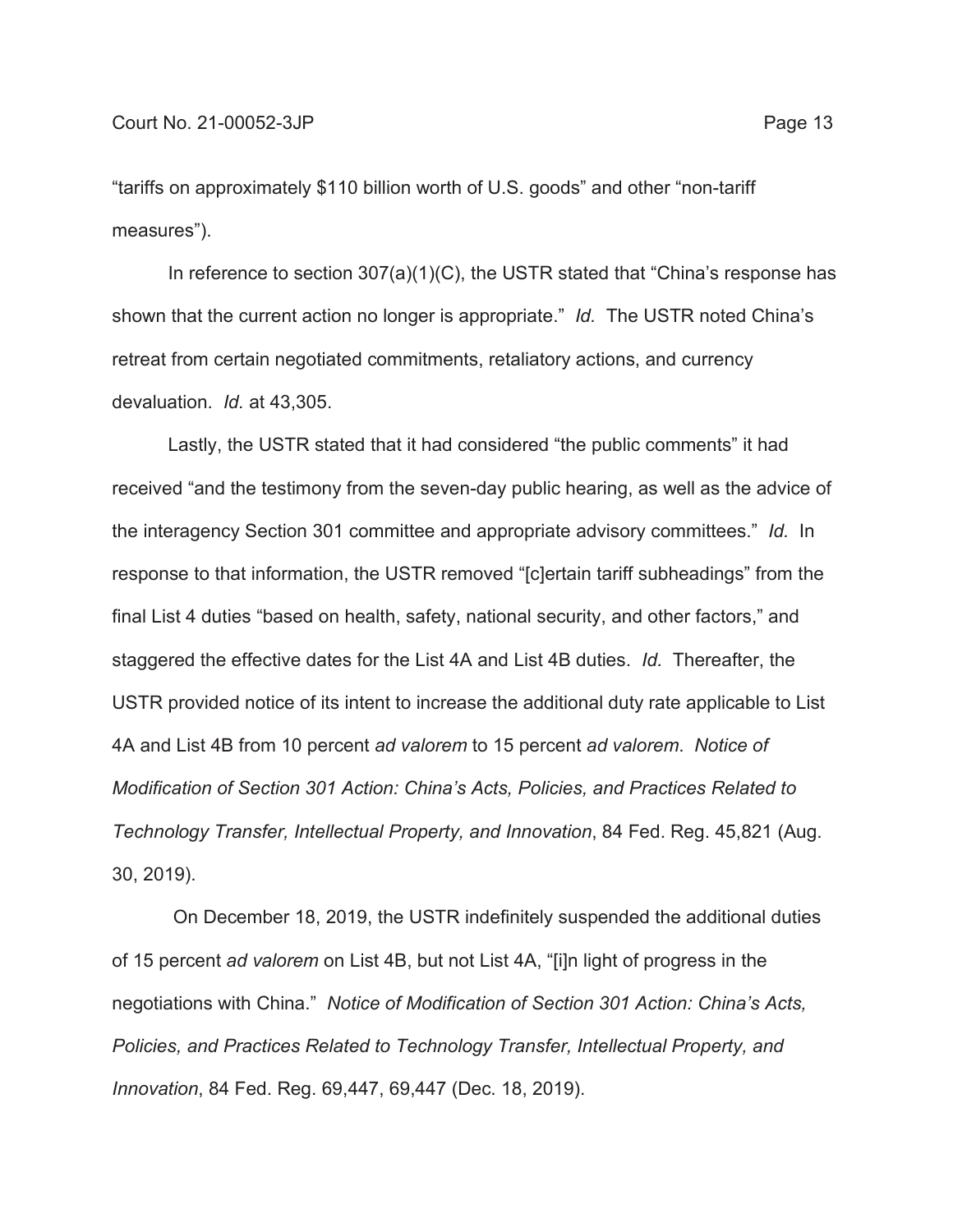On January 22, 2020, the USTR halved the additional duty on products covered by List 4A from 15 percent *ad valorem* to 7.5 percent *ad valorem*. *Notice of Modification of Section 301 Action: China's Acts, Policies, and Practices Related to Technology Transfer, Intellectual Property, and Innovation*, 85 Fed. Reg. 3741 (Jan. 22, 2020).

### **III. Procedural History**

On September 10, 2020, Plaintiffs commenced an action challenging the section 301 duties imposed pursuant to List 3 and List 4A. Summons, Compl., *HMTX Indus. LLC v. United States*, Court No. 20-cv-00177 (CIT Sept. 10, 2020), ECF Nos. 1, 2. Count one alleges that the USTR exceeded its authority pursuant to section 307 of the Trade Act when it imposed the duties and seeks a declaratory judgment to that effect. 20-177 Am. Compl. ¶¶ 63–70. Count two alleges violations of the Administrative Procedure Act ("APA"). *Id.* ¶¶ 71–75. Specifically, Plaintiffs allege that USTR exceeded its authority "in promulgating List 3 and List 4A," *id.* ¶ 73, and "promulgated List 3 and List 4A in an arbitrary and capricious manner," *id.* ¶ 75.

On February 5, 2021, Plaintiffs' action, among others, was assigned to this panel. *See, e.g.*, Order, *HMTX Indus. LLC v. United States*, Court No. 20-cv-00177 (CIT Feb. 5, 2021), ECF No. 43. On February 10, 2021, the panel designated a "master case" under the name "*In Re* Section 301 Cases" to function as the primary vehicle by which the court would manage the litigation of the Section 301 Cases. Std. Procedural Order No. 21-01 (Feb. 10, 2021), ECF No. 1. After receiving input from the Parties, on March 31, 2021, the court designated Plaintiffs' case as "the sample case for purposes of the court's initial consideration and resolution of Plaintiffs' claims." Std. Procedural Order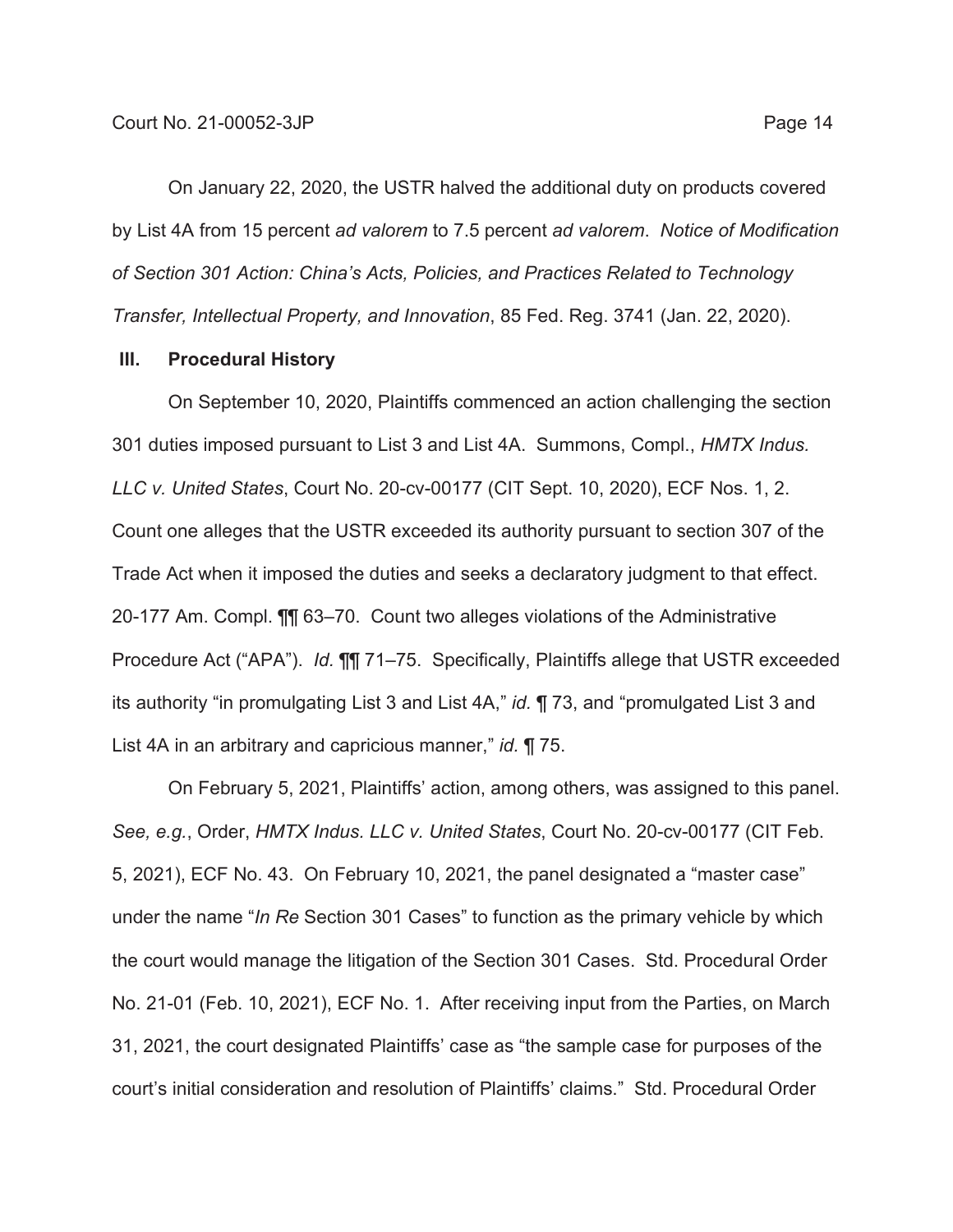21-04 (Mar. 31, 2021), ECF No. 267. The court stayed all other Section 301 Cases and appointed a Plaintiffs' Steering Committee to aid the court's adoption of case management procedures and coordinate the preparation of consolidated briefs and court submissions. *Id.*; *see also* Std. Procedural Order 21-02 (Feb. 16, 2021), ECF No. 82 (explaining the duties of the steering committee). On April 12, 2021, the Parties filed a Joint Status Report with a proposed briefing schedule governing disposition of the merits of the sample case. Joint Status Report (Apr. 12, 2021), ECF No. 274. The following day, the court entered a Scheduling Order. *See* Scheduling Order (Apr. 13, 2021), ECF No. 275.5

On June 1, 2021, the Government filed its opening motion. Defs.' Mot. On August 2, 2021, Plaintiffs filed their cross-motion and response to the Government's motion. Pls.' Cross-Mot. & Resp. On August 9, 2021, several interested parties that are plaintiffs in actions that were stayed behind this sample action filed an *amicus* brief on whether any potential relief is limited to an importer of record. Amicus Br. of Interested Parties ("Interested Parties' Br."), ECF No. 362. On August 31, 2021, the

<sup>5</sup> On July 6, 2021, a divided panel granted Plaintiffs' motion for a preliminary injunction suspending liquidation of unliquidated entries subject to the contested tariffs. *In re Section 301 Cases*, 45 CIT \_\_, \_\_, 524 F. Supp. 3d 1355, 1357–72 (2021); *see also id.* at 1372–83 (Barnett, C.J., dissenting); Order (July 6, 2021), ECF No. 330 (temporarily restraining liquidation; establishing a process for implementing the preliminary injunction; and allowing the Government to instead "stipulate to refund any duties found to have been illegally collected"). On September 8, 2021, the court acknowledged the Government's acceptance of "the option to stipulate" to a refund of unlawfully collected duties "without prejudice to the issue of whether . . . refunds will be limited to [importers of record]" and ordered Defendants to liquidate subject entries "in the ordinary course." Order (Sept. 8, 2021) at 1–2, ECF No. 408.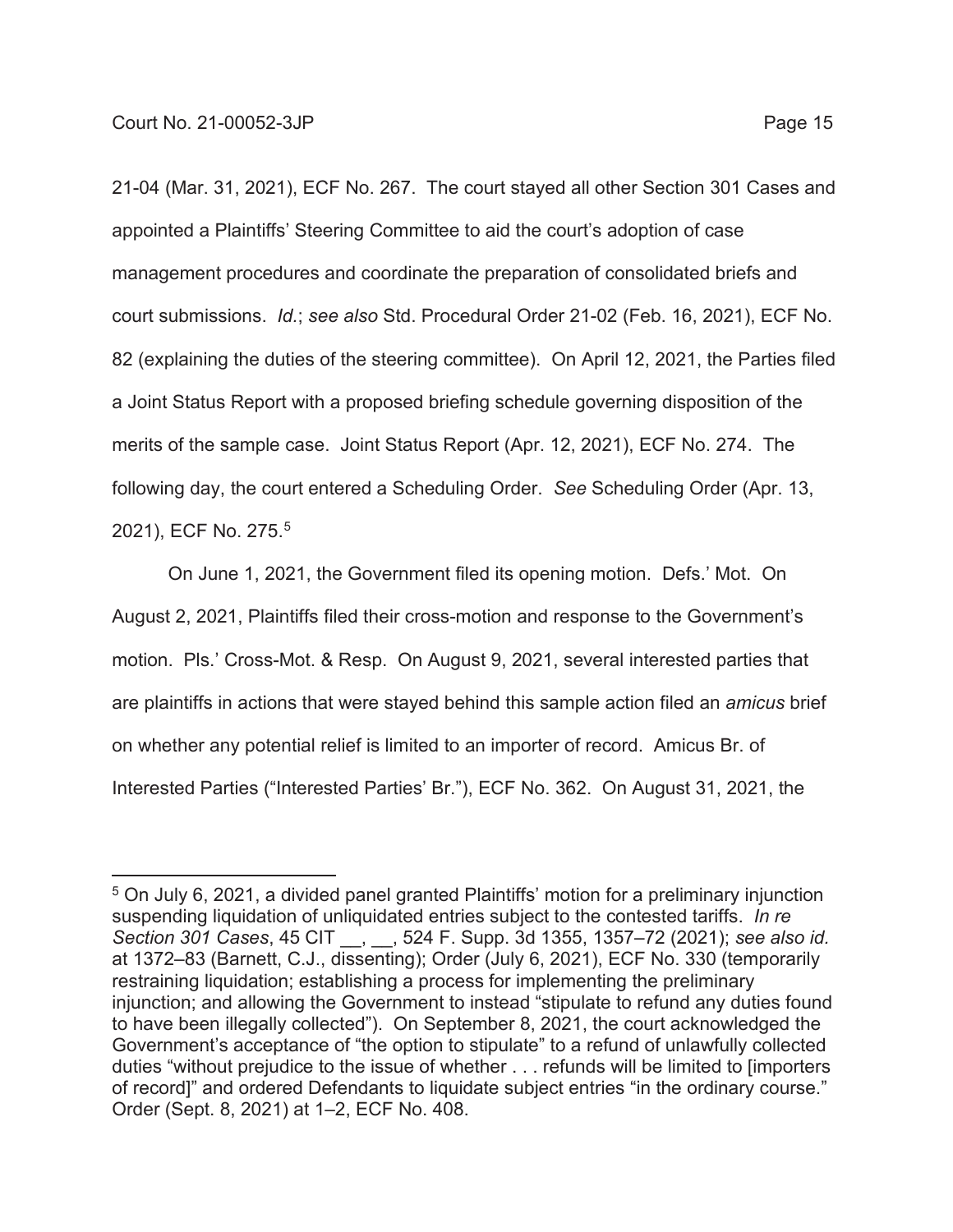court granted two additional motions for leave to file an *amicus* brief. Order (Aug. 31, 2021), ECF No. 396; Order (Aug. 31, 2021), ECF No. 397; *see also* Proposed Br. of Amici Curiae Retail Litigation Center, Inc., *et al*. ("RLC's Br."), ECF No. 373-2; Br. of Proposed Amici Curiae Ecolab Inc., *et al*. in Supp. of the Cross-Mot. for J. on the Agency R. Submitted by Pls.' HMTX Indus. LLC *et al*. ("Ecolab's Br."), ECF No. 374. On October 1, 2021, the Government filed its joint response to Plaintiffs' cross-motion and the *amicus* briefs and a reply in support of its opening motion. Defs.' Reply in Supp. of Their Mot. to Dismiss, Resp. to Pls.' Cross-Mot. for J. on the Agency R., and Resp. to *Amicus Curiae* Supporting Brs. ("Defs.' Resp. & Reply"), ECF No. 412.6 On November 15, 2021, Plaintiffs filed their reply. Pls.' Reply in Supp. of Their Cross-Mot. for J. on the Agency R. ("Pls' Reply"), ECF No. 425. The court heard oral argument on February 1, 2021. Docket Entry, ECF No. 440.

Following oral argument, on February 15, 2022, the Government filed a partial consent motion to correct the administrative record. Defs.' Mot. Correct R. On February 16, 2022, Plaintiffs filed their response. Pls.' Opp'n Correct R.

#### **JURISDICTION AND STANDARD OF REVIEW**

The court has jurisdiction pursuant to 28 U.S.C. § 1581(i)(1)(B) (2018 & Supp. II 2020), which grants the court "exclusive jurisdiction of any civil action commenced against the United States . . . that arises out of any law of the United States providing

<sup>&</sup>lt;sup>6</sup> On October 18, 2021, the court granted the Government's motion to correct citation errors in their opening and reply briefs. Order (Oct. 18, 2021), ECF No. 415; *see also* Defs.' Consent Mot. to Correct Minor Citation Errors, Ex. B, ECF No. 413-2 (corrected pages).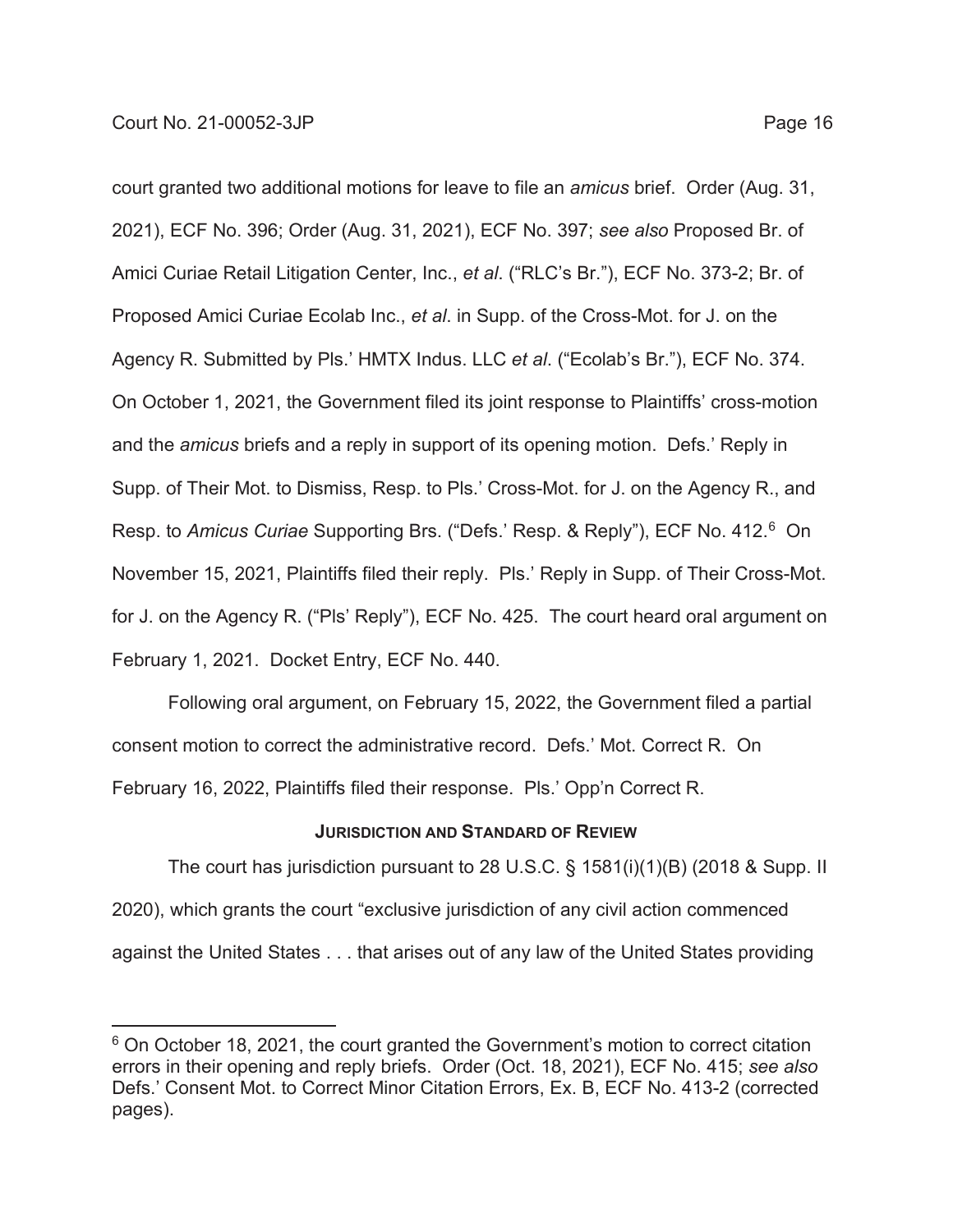for . . . tariffs, duties, fees, or other taxes on the importation of merchandise for reasons other than the raising of revenue."

The court may properly dismiss a claim pursuant to USCIT Rule 12(b)(6) when the plaintiff's factual allegations, assumed to be true, fail to raise a legally cognizable claim. *See Bell Atl. Corp. v. Twombly*, 550 U.S. 544, 555–56 (2007); *United Pac. Ins. Co. v. United States*, 464 F.3d 1325, 1327 (Fed. Cir. 2006). USCIT Rule 56.1 provides for judgment on the agency record in an action that is before the court pursuant to 28 U.S.C. § 1581(i). The APA directs the court to "decide all relevant questions of law, interpret constitutional and statutory provisions, and determine the meaning or applicability of the terms of an agency action." 5 U.S.C. § 706; *see also* 28 U.S.C. § 2640(e). Additionally, the "court shall . . . hold unlawful and set aside agency action, findings, and conclusions found to be--(A) arbitrary, capricious, an abuse of discretion, or otherwise not in accordance with law; [or] . . . (C) in excess of statutory . . . authority; [or] . . . (E) unsupported by substantial evidence." 5 U.S.C. § 706(2).

#### **DISCUSSION**

The court first considers the Government's motion to dismiss Plaintiffs' claims based on non-justiciability. As discussed below, because the court finds that the claims are reviewable, the court turns next to the cross-motions concerning the USTR's authority pursuant to section 307 of the Trade Act and alleged procedural violations. Lastly, the court considers the Government's partial consent motion to correct the administrative record.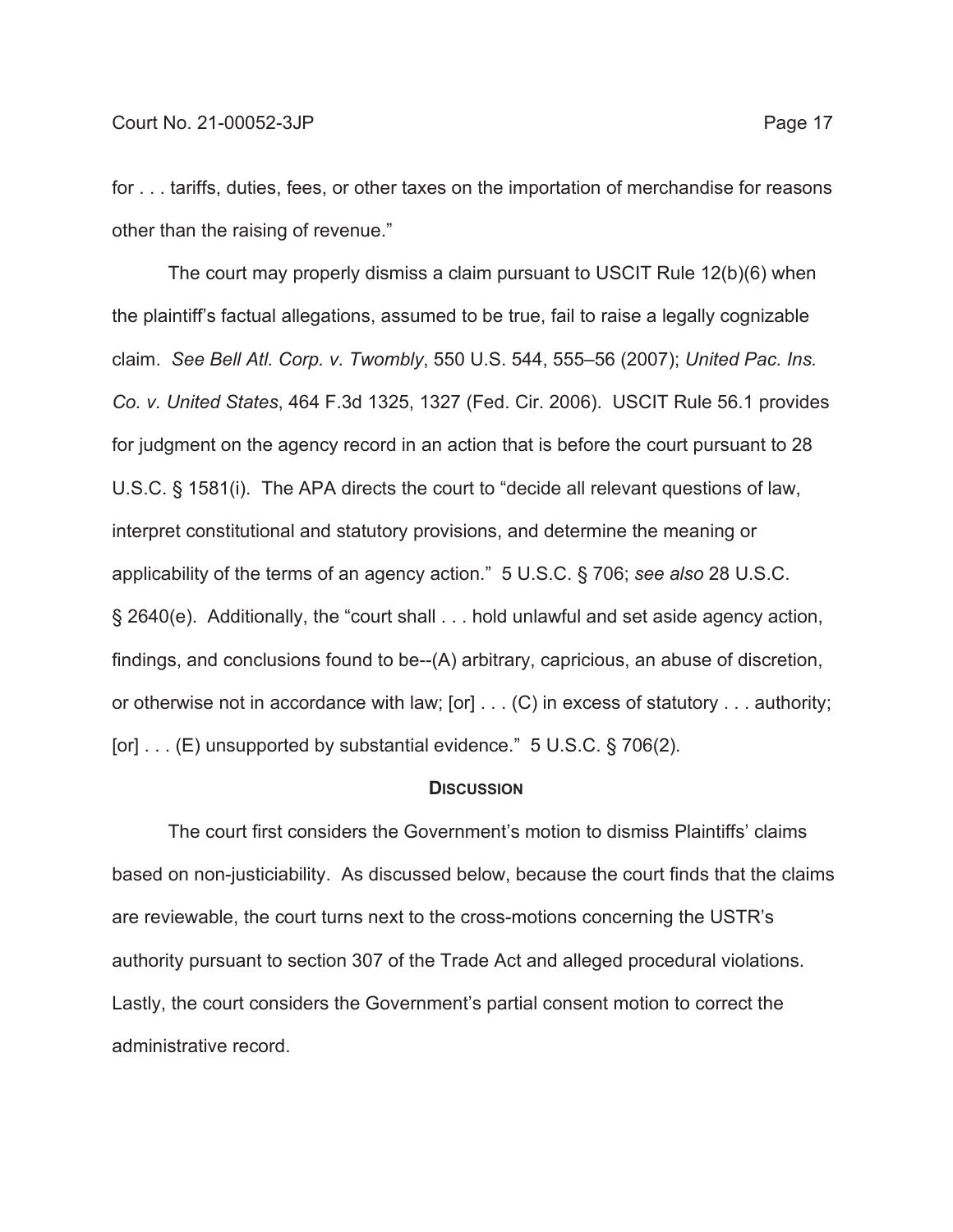#### **I. Reviewability of Plaintiffs' Claims**

## **1. Whether List 3 and List 4A Constitute Unreviewable Presidential Action**

### **a. Parties' Contentions**

The Government contends that Plaintiffs seek to challenge presidential—as opposed to agency—action because at each step in the modification process, "the USTR acted at 'the specific direction . . . of the President.'" Defs.' Mot. at 22 (quoting 19 U.S.C. § 2417(a)(1)). When the President "exercise[s] his discretion to direct action" pursuant to section 307(a)(1), the Government contends, "the action constitutes presidential action." Defs.' Resp. & Reply at 5. Thus, the Government contends, Plaintiffs' claims arising out of the APA must fail "because the President is not an 'agency' within the meaning of the APA." Defs.' Mot. at 22 (citing, *inter alia*, *Franklin v. Massachusetts*, 505 U.S. 788, 800–01 (1992)).

Plaintiffs contend that the promulgation of List 3 and List 4A constitute final agency action because sections 301 and 307 of the Trade Act authorize the USTR—not the President—to act, and relevant *Federal Register* notices reflect the USTR's determination to take the specified actions. Pls.' Cross-Mot. & Resp. at 47 (citing *Final List 3*, 83 Fed. Reg. at 47,974, and *Final List 4*, 84 Fed. Reg. at 43,304). Plaintiffs also point to legislative history accompanying the 1988 amendments to the Trade Act that transferred authority from the President to the USTR. *Id.* (citing H.R. REP. NO. 100-576 at 511 (1988) (conf. report)). Plaintiffs further contend that judicial precedent supports reviewing the USTR's actions even when taken pursuant to Presidential direction. *Id.* at 48–49 (citing, *inter alia*, *Invenergy Renewables LLC v. United States*, 43 CIT \_\_, \_\_,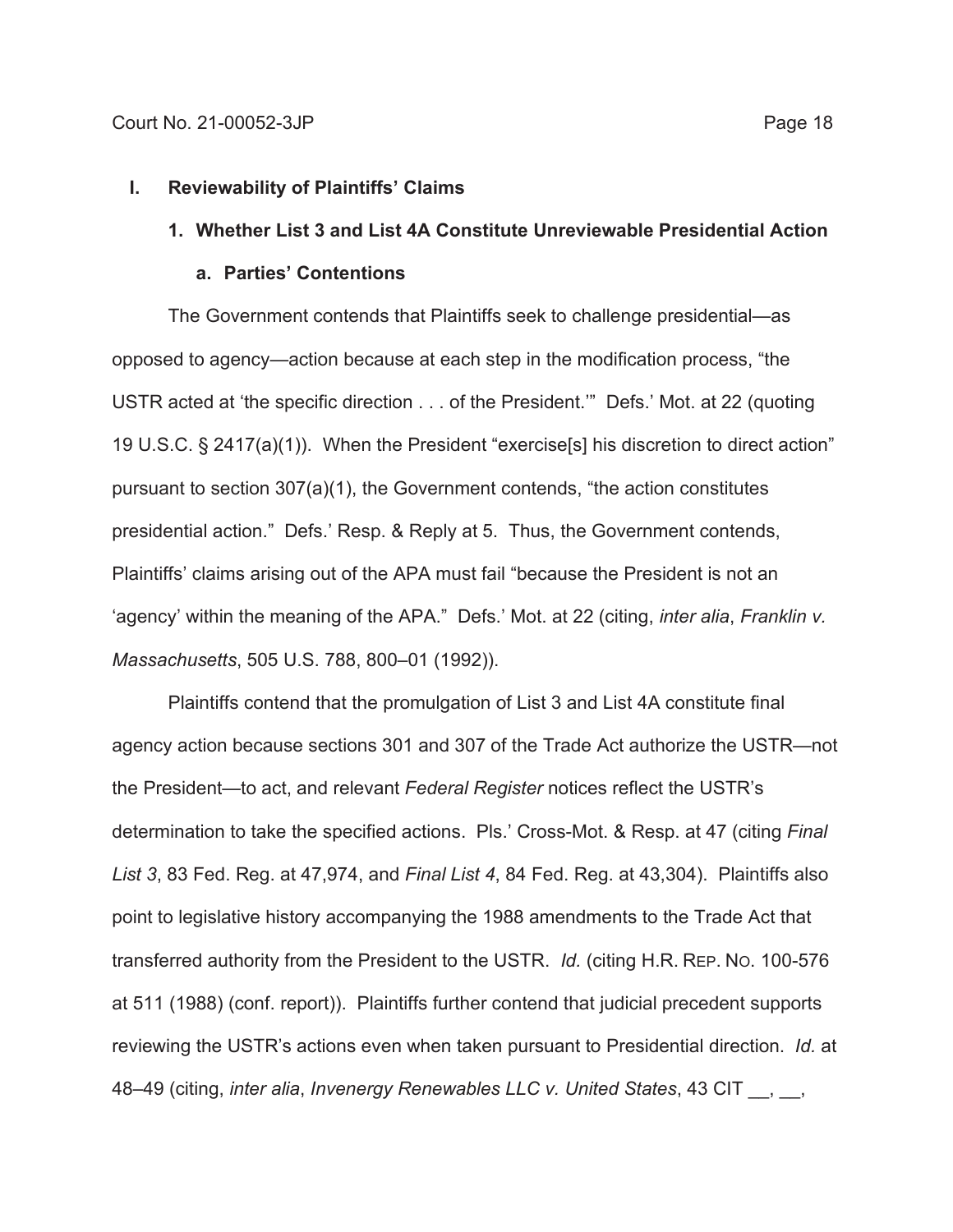422 F. Supp. 3d 1255, 1282–83, 1294 (2019), and *Gilda Indus., Inc. v. United States* ("*Gilda II*"), 622 F.3d 1358, 1363 (Fed. Cir. 2010)).

## **b. List 3 and List 4A Implicate Agency Actions That Are Judicially Reviewable**

While "[a]gency action made reviewable by statute and final agency action for which there is no other adequate remedy in a court are subject to judicial review," 5 U.S.C. § 704, presidential action is non-reviewable under the APA, *Franklin*, 505 U.S. at 800–01. The Government's arguments for dismissal raise the question whether agency action taken in accordance with presidential direction pursuant to section 307 constitutes non-reviewable presidential action.

For purposes of this case, the answer to that question is "no." *Franklin* held that the APA did not apply to a challenge to reapportionment because the President, not the Secretary of Commerce, sent the final apportionment to Congress and thus took the final step "affecting the States." 505 U.S. at 796–801. Accordingly, *Franklin*'s bar on judicial review generally is "limited to those cases in which the President has final constitutional or statutory responsibility for the *final step* necessary for the agency action directly to affect the parties." *Pub. Citizen v. USTR*, 5 F.3d 549, 552 (D.C. Cir. 1993) (emphasis added)<sup>7</sup> (declining APA review over a challenge to the North American Free

<sup>&</sup>lt;sup>7</sup> The opinions of the U.S. Court of Appeals for the D.C. Circuit are not binding on this court. However, the court finds judicial precedent from the D.C. Circuit instructive in light of the court's expertise in the area of administrative law. *See, e.g.*, *Vt. Yankee Nuclear Power Corp. v. Nat. Res. Def. Council, Inc.*, 435 U.S. 519, 535 n.14 (1978) (observing that "the vast majority of challenges to administrative agency action are brought to the [D.C. Circuit]"); s*ee generally* Richard J. Pierce, Jr., *The Special*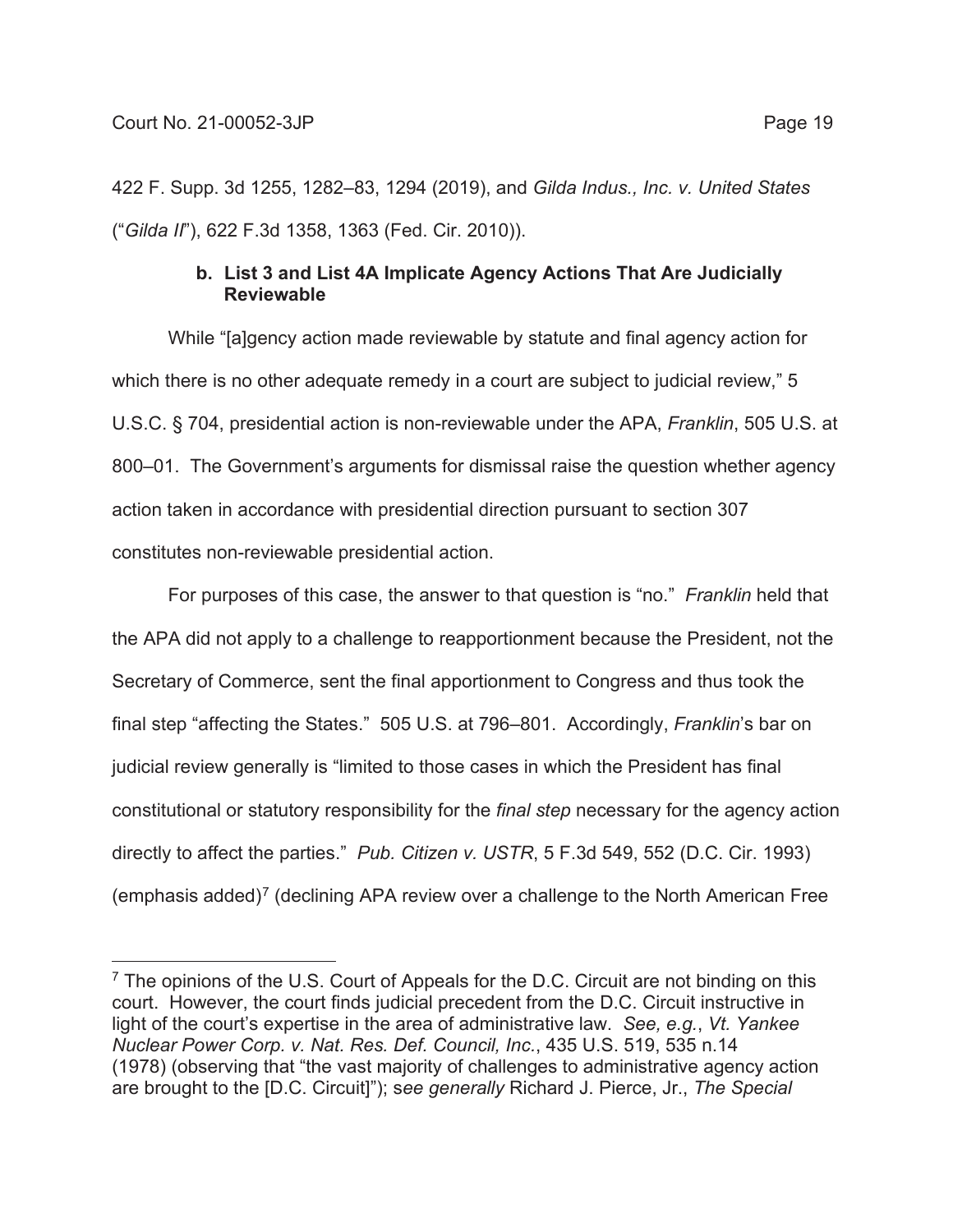Trade Agreement ("NAFTA") because Congress gave the President "the discretion to renegotiate NAFTA before submitting to Congress or to refuse to submit it at all" and it was, therefore, the President's action, not the USTR's, that affected members of the plaintiff-organization).8

Here, the Government extends *Franklin* beyond its holding when it argues, in effect, that *antecedent* presidential direction lacking any direct effect on relevant parties renders List 3 and List 4A non-reviewable presidential actions. The Government cites no authority to support such a broad reading. Indeed, in an analogous context, courts review agency action taken to implement Presidential proclamations and Executive orders—each of which are forms of presidential direction—pursuant to the APA. *See, e.g.*, *Sherley v. Sebelius*, 689 F.3d 776 (D.C. Cir. 2012) (conducting APA review over agency action taken to implement an Executive order); *Chamber of Commerce of United States v. Reich*, 74 F.3d 1322, 1326–27 (D.C. Cir. 1996) (surmising that agency regulations based on an Executive order issued by the President would be reviewable

*Contributions of the D.C. Circuit to Administrative Law*, 90 GEO. L.J. 779 (2002). The U.S. Court of Appeals for the Federal Circuit has also relied on D.C. Circuit precedent. *See Nat'l Org. of Veterans' Advocates, Inc. v. Sec'y of Veterans Affs.*, 260 F.3d 1365, 1379–81 (Fed. Cir. 2001) ("*NOVA*") (following *Allied-Signal, Inc. v. U.S. Nuclear Regul. Comm'n*, 988 F.2d 146, 151 (D.C. Cir. 1993)).

<sup>&</sup>lt;sup>8</sup> In *Franklin*, the Court considered the importance of the President's role in the "integrity of the [reapportionment] process" in reaching its decision. 505 U.S. at 800. Likewise, in *Public Citizen*, the appellate court noted that the President was considered "essential to the integrity of international trade negotiations" as evidenced by "the requirement that the President, and not [the USTR], initiate trade negotiations and submit trade agreements and their implementing legislation to Congress." 5 F.3d at 552. The D.C. Circuit left open the possibility that "APA review of otherwise final agency actions may well be available" when "the President's role is not essential to the integrity of the process." *Id.*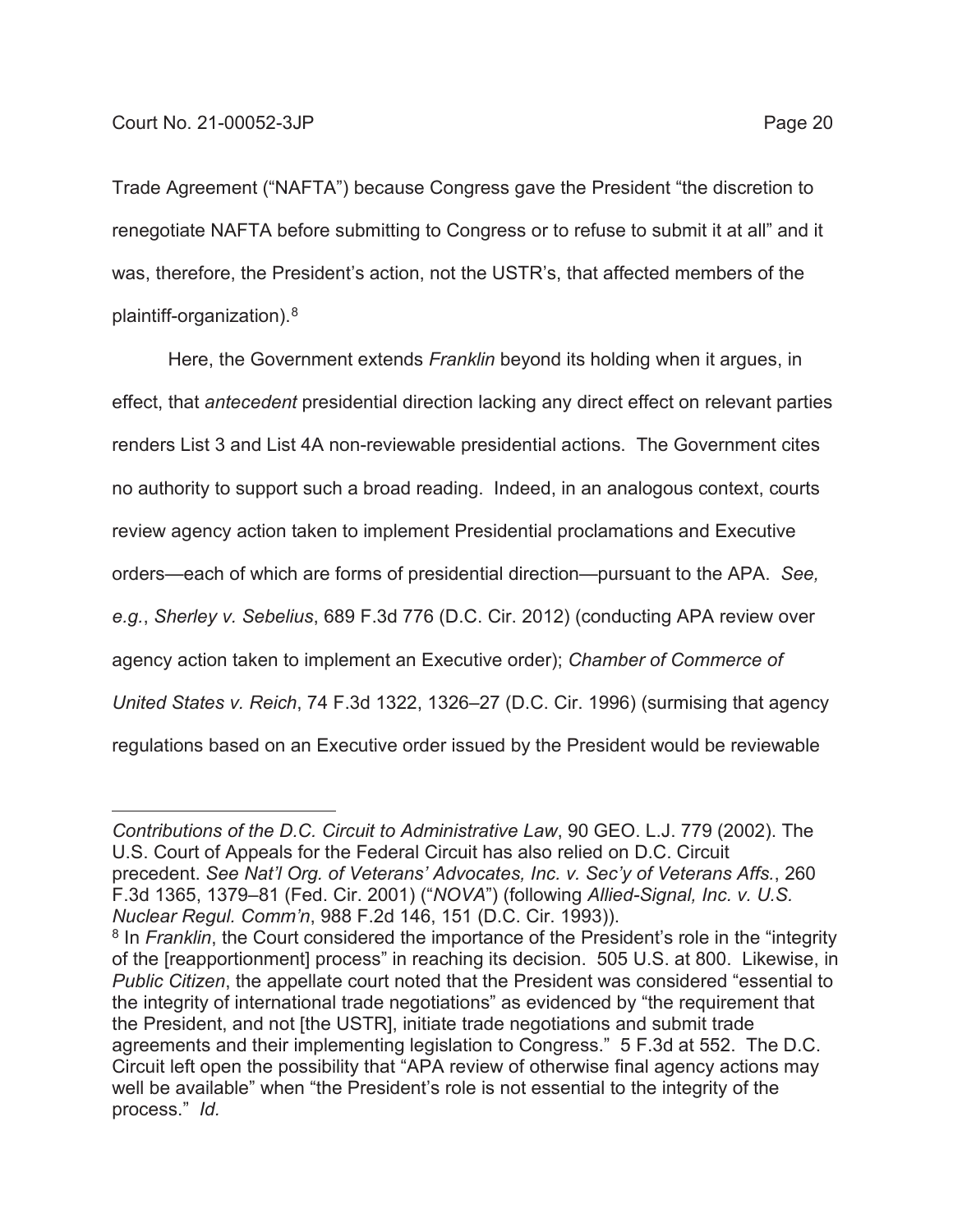under the APA had plaintiffs brought such a claim); *Tate v. Pompeo*, 513 F. Supp. 3d 132 (D.D.C. 2021) (reviewing agency action taken to implement a Presidential proclamation). Thus, although "actions involving discretionary authority delegated by Congress to the President" may be non-reviewable under the APA, such cases are distinct from those "involving authority delegated by Congress to an agency." *See Detroit Int'l Bridge Co. v. Gov't of Can.*, 189 F. Supp. 3d 85, 98–105 (D.D.C. 2016).9

This case concerns the latter circumstance. Congress delegated to the USTR authority over modifications to section 301 actions. *See* 19 U.S.C. § 2417(a)(1); H.R. REP. NO. 100-576 at 551 (recognizing the USTR's authority to decide and implement section 301 actions and noting that "[t]he President would not retain separate authority

<sup>9</sup> The *Detroit International* court declined to review the U.S. Department of State's ("USDS") issuance of a permit to build a bridge across an international boundary because Congress had vested discretionary authority over bridge approvals in the President, who had, in turn, delegated certain ministerial responsibilities to USDS by Executive Order). 189 F. Supp. 3d 85, 98–105. In noting the significance of the recipient of Congress' delegation, however, the court explained that "an unreviewable presidential action must involve the exercise of discretionary authority *vested in the President*; an agency acting on behalf of the President is not sufficient by itself" to avoid APA review. 189 F. Supp. 3d at 104 (emphasis added). For this proposition, the court cited Justice Elena Kagan, then Visiting Professor at Harvard Law School, who wrote:

When the challenge is to an action delegated to an agency head but directed by the President, . . . the President effectively has stepped into the shoes of an agency head, and the review provisions usually applicable to that agency's action should govern. Nothing in *Franklin*'s interpretation of the APA or in its—or any other case's—underlying discussion of separation of powers issues is to the contrary.

*Id.* (quoting Elena Kagan, *Presidential Administration*, 114 Harv. L. Rev. 2245, 2351 (2001)).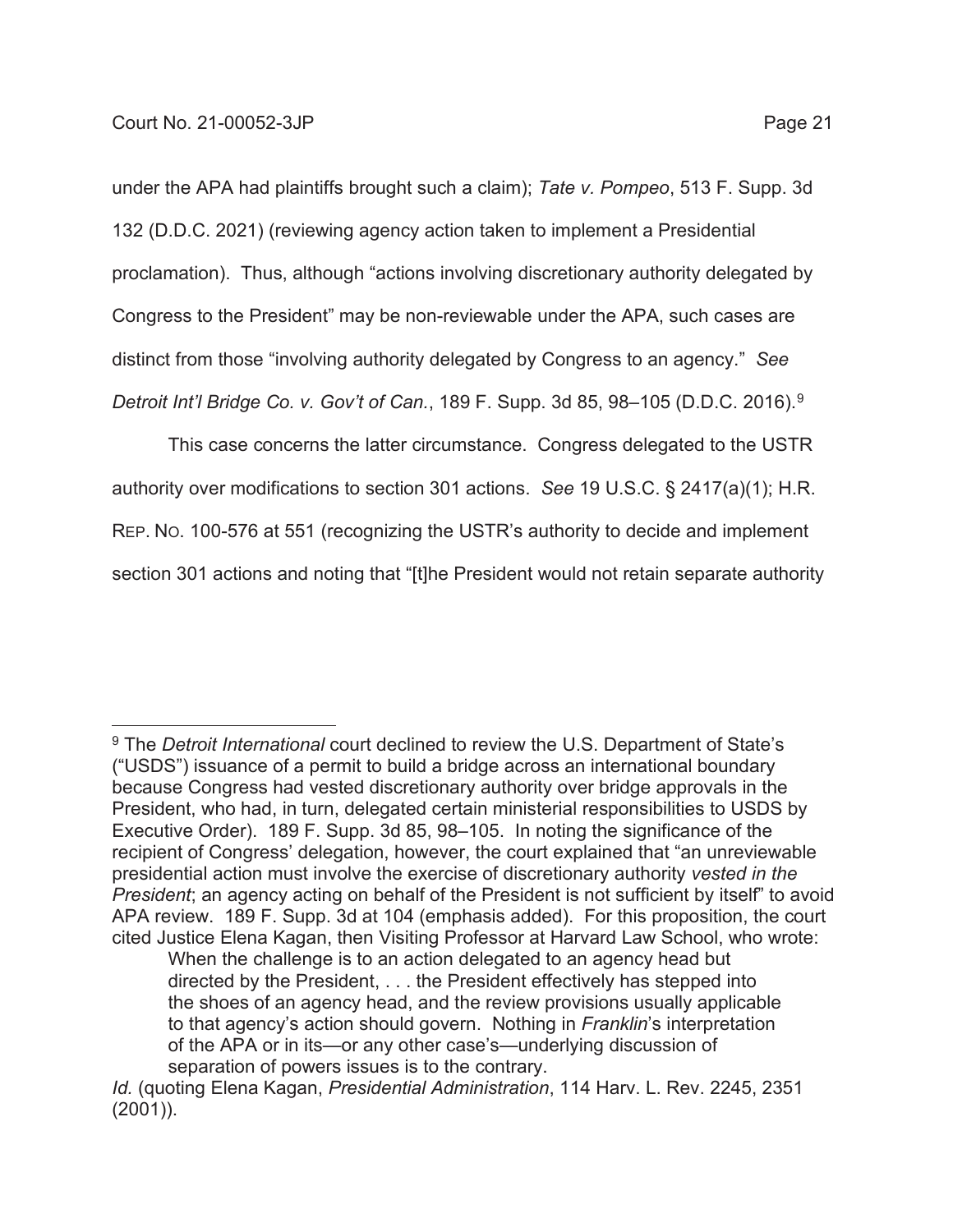to take action").<sup>10</sup> Consistent with the statute, the USTR engaged in a rulemaking

process, the results of which—List 3 and List 4A—"directly affect[ed] the parties."

*Franklin*, 505 U.S. at 797.

 Of course, what Congress envisioned is not as important as what the statute allows. At least in this case, however, and with respect to List 3, the evidence of record is consistent with the legislative history (the record lacks evidence of presidential direction with respect to List 4A beyond the USTR's assertions in the relevant notices). While the President offered "broad policy direction," and specifically directed the USTR regarding the size of the modification, the level of tariffs, and the date of implementation and directed the USTR to take the final action, *see* June 2018 Presidential Statement; Sept. 2018 Presidential Statement, at the hearing, the Government acknowledged that the record does not contain evidence that the President had final authority in the process of approving the final list of tariff subheadings covered by the determinations, Oral Arg. 7:50–9:40, available at https://www.cit.uscourts.gov/sites/cit/files/020122-21- 00052-3JP.mp3 (time stamp from the recording). Thus, while the USTR's modification authority is subject to the specific direction of the President, it is still the USTR that is acting for purposes of the APA.

<sup>&</sup>lt;sup>10</sup> When Congress transferred authority over section 301 actions from the President to the USTR in the 1988 amendments to the Trade Act and gave the USTR the authority to modify section 301 actions, Congress gave some indication of its reasons for preserving a role for the President. Addressing the phrase "subject to the direction, if any, of the President," which did not include the term "specific" as ultimately enacted, the House Ways and Means Committee Report recognized "that the President could provide broad policy direction or endorse the USTR decision," but that the "details of particular actions would remain with the USTR, including modification and termination of prior retaliatory action." H.R. REP. NO. 100-40 at 59 (1987). Additionally, the Committee Report "recognize[d] that if there is a policy issue of major magnitude, the President could direct the USTR to take a different course of action." *Id.* at 59–60. However, "[t]he Committee expect[ed] that the interagency committee advisory process prior to the decision by the USTR [would] virtually eliminate the instances in which any specific direction from the President would be appropriate." *Id.* at 59–60. Thus, although Congress envisioned the President retaining a role with respect to broad policy direction or directing the USTR to take action relating to issues of extraordinary importance, *see id.*, Congress generally gave the USTR authority over the detailed decision-making process required by statute, *see* 19 U.S.C. § 2411, *et seq*.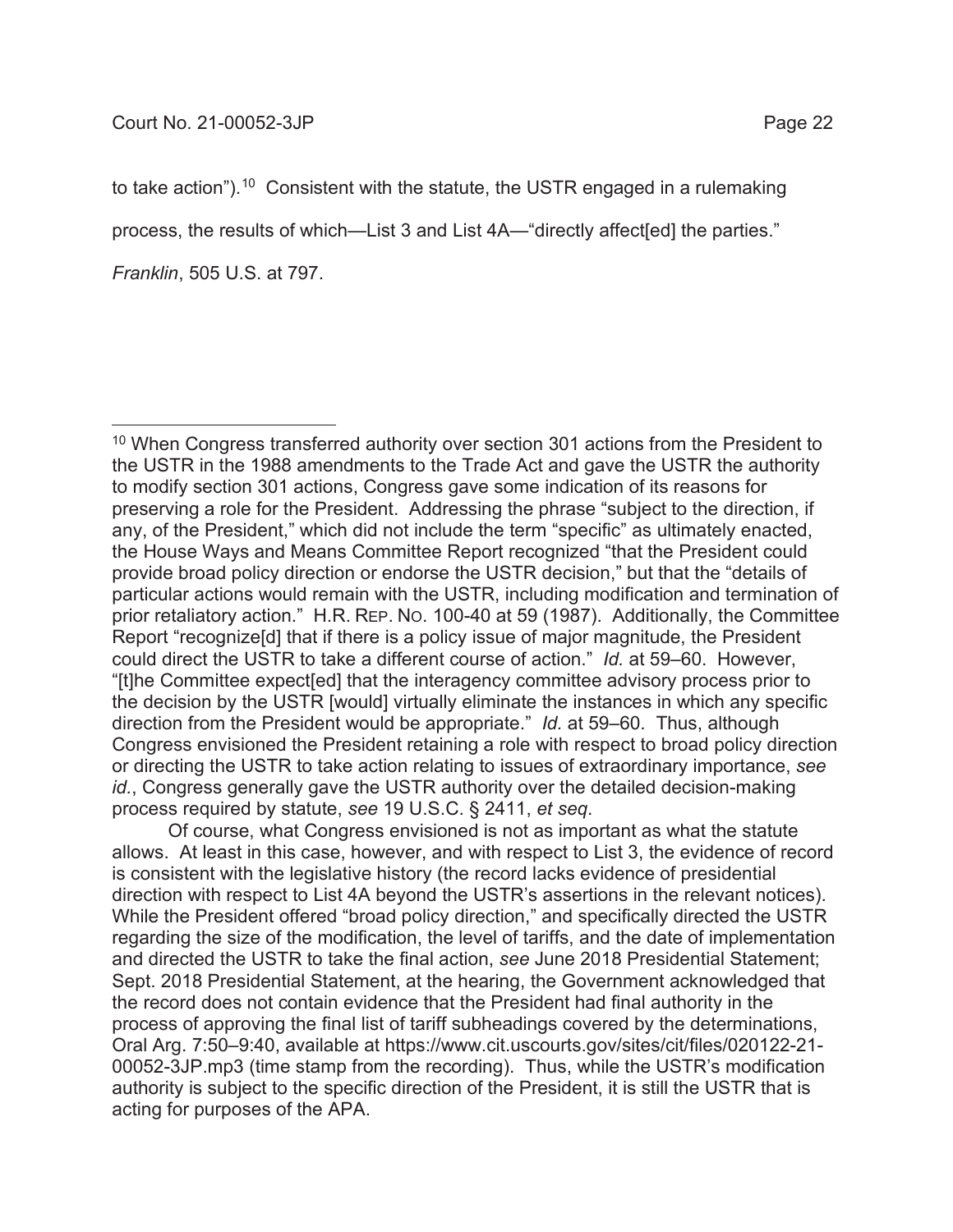The court thus concludes that Plaintiffs' claims are not non-reviewable pursuant to the APA by virtue of the President's involvement.<sup>11</sup> Accordingly, the court denies the Government's motion to dismiss Plaintiffs' claims on this basis.

## **2. Political Question Doctrine**

## **a. Parties' Contentions**

The Government contends that Plaintiffs' claims are non-justiciable pursuant to the political question doctrine because they implicate the President's discretionary determinations that modification of the original section 301 action was merited. Defs.' Mot. at 25. Specifically, the Government contends, Plaintiffs seek to challenge the President's determinations (1) that the original action "was 'no longer appropriate'" and "whether new tariffs [are] 'appropriate'"; and (2) that China's retaliatory conduct "increased the burden on the United States economy." *Id.* at 26–27 (citations omitted). According to the Government, the "highly discretionary nature of what is 'appropriate'" under the circumstances means that "the statute lacks a 'judicially discoverable and manageable standard[].'" *Id.* at 27 (quoting *Baker v. Carr*, 369 U.S. 186, 217 (1962)) (alteration in original); *see also id.* at 28 (discussing *Almond Bros. Lumber Co. v. United States*, 721 F.3d 1320, 1326–27 (Fed. Cir. 2013)); Defs.' Resp. & Reply at 9–10. The

<sup>11</sup> While the Parties dispute the applicability of *Gilda II*, that case is not dispositive of the issues raised by the Government. *Gilda II* addressed the automatic termination provision set forth in section 307(c)(1). 622 F.3d at 1362–67. That provision does not preserve a role for presidential direction. *See* 19 U.S.C. § 2417(c)(1). Further, in that case, the appellate court addressed the effect on section 307(c)(1) of the USTR's *failure to act* in accordance with the notice requirement set forth in section 307(c)(2). *Gilda II*, 622 F.3d at 1364–65. The court did not address whether any action by the USTR, had it occurred, would be subject to the APA.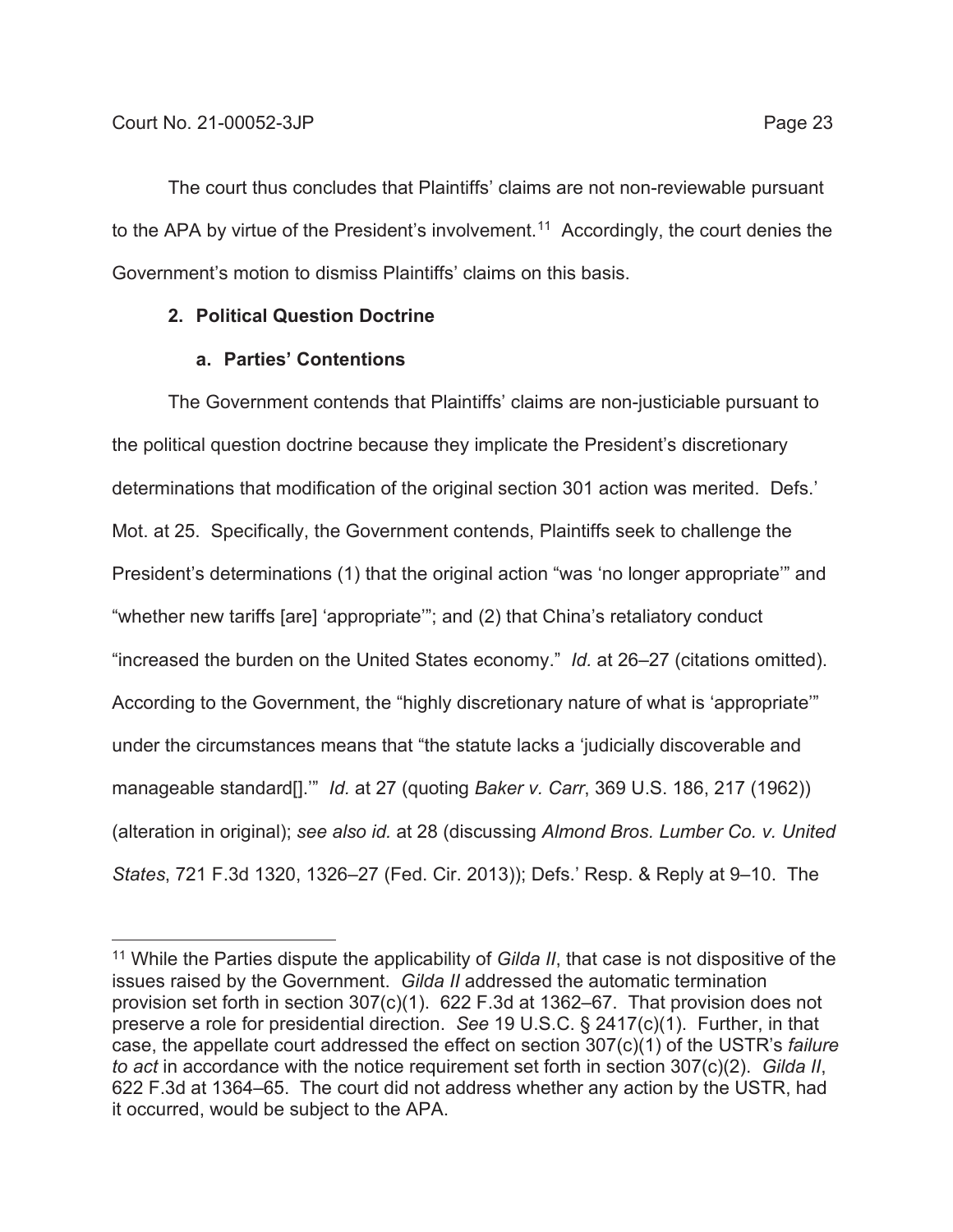Government also contends that "prudential considerations" disfavor judicial review. Defs.' Mot. at 29. To that end, the Government contends that "[P]laintiffs invite competing policies and statements regarding United States trade policy from the Judicial Branch, potentially disrupting the conduct of United States foreign relations," such as ongoing trade negotiations with China. *Id.* 

Plaintiffs contend that their claims implicate matters of statutory interpretation and compliance with the APA, both of which present judicially manageable standards. Pls.' Cross-Mot. & Resp. at 50–51. Thus, Plaintiffs contend, their claims neither "challenge discretionary determinations committed to the Executive Branch," *id.* at 51, nor seek judicial pronouncements on trade policy, *id.* at 52. Plaintiffs rely on *Almond Brothers* to contend that the court may resolve arguments regarding statutory interpretation while declining to address discretionary USTR determinations. *Id.* (citing *Almond Bros.*, 721 F.3d at 1326–27).

## **b. Plaintiffs' Claims Do Not Implicate a Non-Justiciable Political Question**

A controversy may involve a political question when there is:

a textually demonstrable constitutional commitment of the issue to a coordinate political department; or a lack of judicially discoverable and manageable standards for resolving it; or the impossibility of deciding without an initial policy determination of a kind clearly for nonjudicial discretion; or the impossibility of a court's undertaking independent resolution without expressing lack of the respect due coordinate branches of government; or an unusual need for unquestioning adherence to a political decision already made; or the potentiality of embarrassment from multifarious pronouncements by various departments on one question.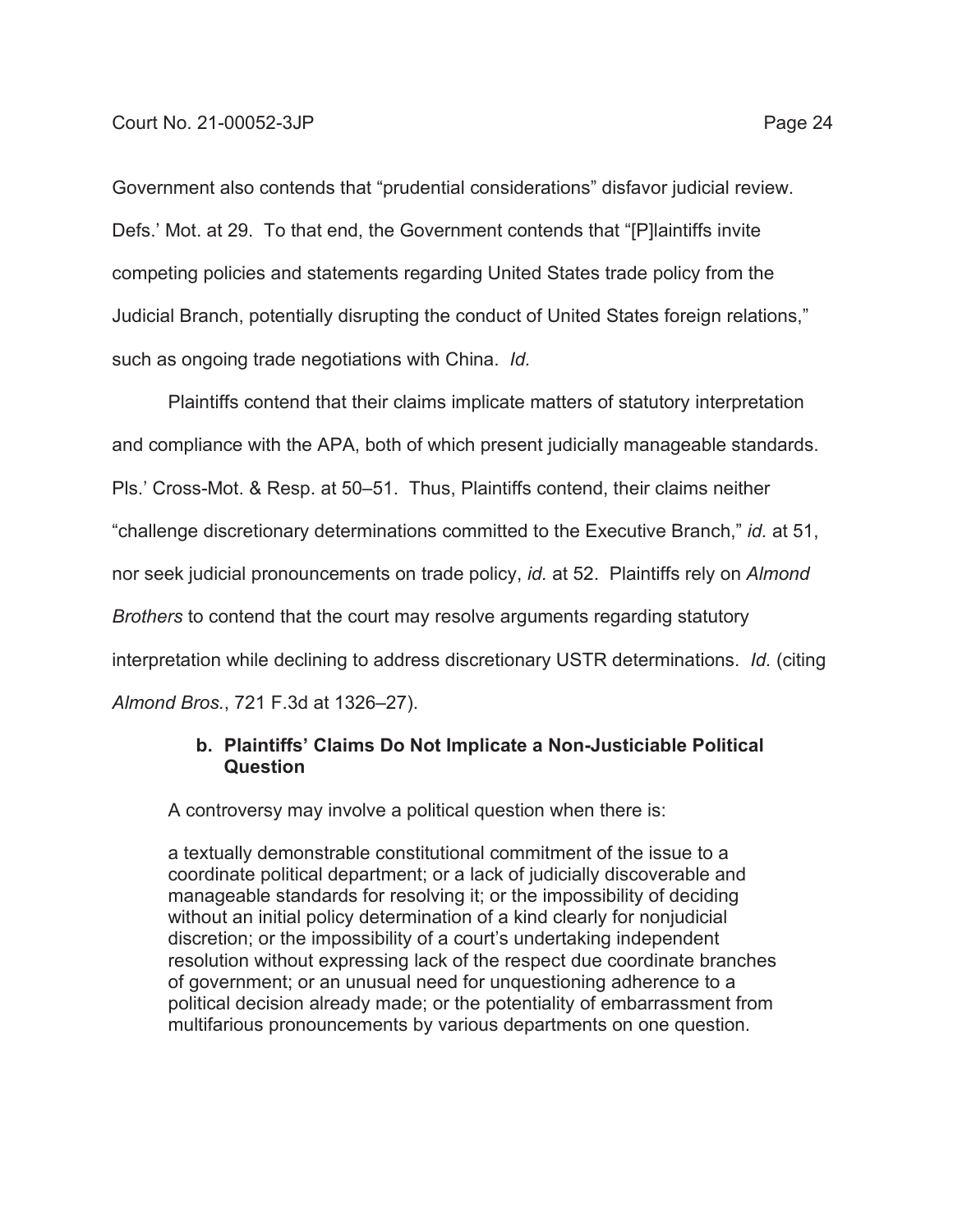*Baker*, 369 U.S. at 217. While the doctrine precludes judicial review of "controversies which revolve around policy choices and value determinations constitutionally committed" to the Legislative or Executive Branches, "it goes without saying that interpreting congressional legislation is a recurring and accepted task for the federal courts." *Japan Whaling Ass'n v. American Cetacean Soc'y*, 478 U.S. 221, 230 (1986). The court may not "shirk [its] responsibility" to ascertain the proper interpretation of a statute "merely because [its] decision may have significant political overtones." *Id.*; *see also Zivotofsky ex rel. Zivotofsky v. Clinton*, 566 U.S. 189, 196 (2012) (explaining that resolution of the plaintiff's claim did not turn on "the courts' own unmoored determination of what United States policy toward Jerusalem should be," but instead on the "familiar judicial exercise" of deciding whether the plaintiff's "interpretation of the statute is correct, and whether the statute is constitutional," such that the political question doctrine did not apply).

The "decision that a question is nonjusticiable is not one courts should make lightly." *El-Shifa Pharm. Indus. Co. v. United States*, 378 F.3d 1346, 1362 (Fed. Cir. 2004). Here, however, the court readily concludes that Plaintiffs' claims do not raise non-justiciable political questions.

Plaintiffs allege, *inter alia*, that the USTR exceeded the authority provided by section 307(a)(1)(B) and (C) of the Trade Act when it promulgated List 3 and List 4A. 20-177 Am. Compl. ¶¶ 68–70, 73. It is clear from the court's discussion, *infra*, that such claims require the court to engage in the "familiar judicial exercise" of statutory interpretation in order to ascertain whether the factual predicate for the modifications fell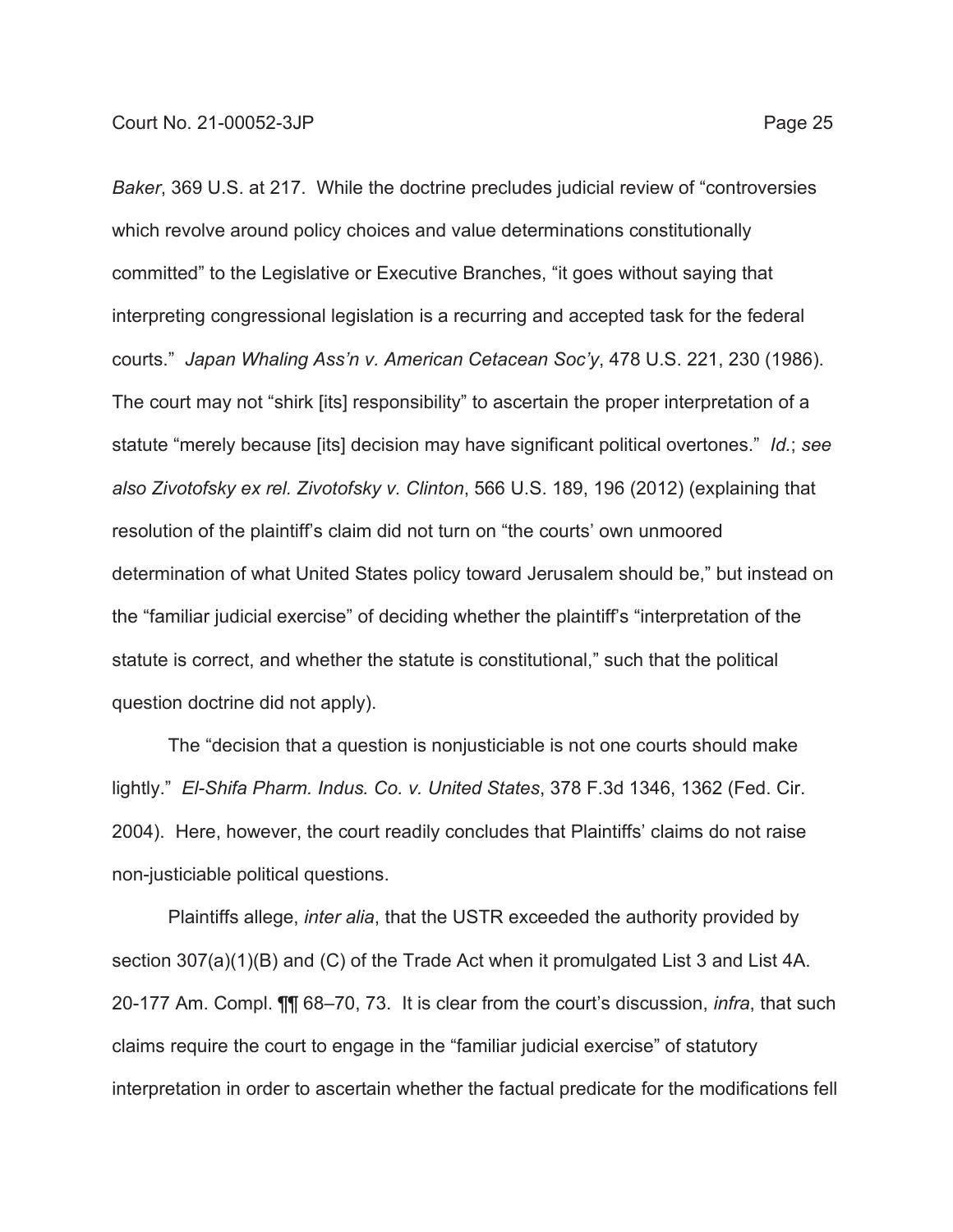### Court No. 21-00052-3JP Page 26

within the purview of subsection (B), and whether subsection (C) is limited to reductions in, or termination of, trade actions. *See Zivotofsky*, 566 U.S. at 196.

The court is not questioning the USTR's determination that China's subsequent defensive conduct increased the burden on U.S. commerce, Defs.' Mot. at 27–28, indeed, Plaintiffs concede that it did, Pls.' Cross-Mot. & Resp. at 31. Instead, the issue before the court is whether that conduct increased the burden on U.S. commerce *in a legally relevant way*. That inquiry requires the court to interpret the meaning of the statutory terms, "the acts, policies, and practices[] that are the subject of such action," in relation to this modification action. 19 U.S.C. § 2417(a)(1)(B). Likewise, the court is not reviewing the USTR's discretionary decisions regarding the appropriateness of certain actions pursuant to subsection (C). *See* Defs.' Mot. at 26.

For these reasons, the Government's reliance on *Almond Brothers* is misplaced. Resolution of that case turned on the appellate court's application of the APA's narrow exception to judicial review for "agency action [that] is committed to agency discretion by law," 5 U.S.C. § 701(a)(2), to the plaintiff's challenges to the terms of an agreement the USTR entered into with Canada, *see Almond Bros.*, 721 F.3d at 1322, 1325–27. While finding the substance of the terms of the agreement to fall within the USTR's discretionary authority such that there was "no law to apply," *id.* at 1327 (quoting *Citizens to Preserve Overton Park, Inc. v. Volpe*, 401 U.S. 402, 410 (1971)), the court nevertheless considered, and rejected, the plaintiff's argument that the agreement failed to meet other applicable statutory requirements, *id.*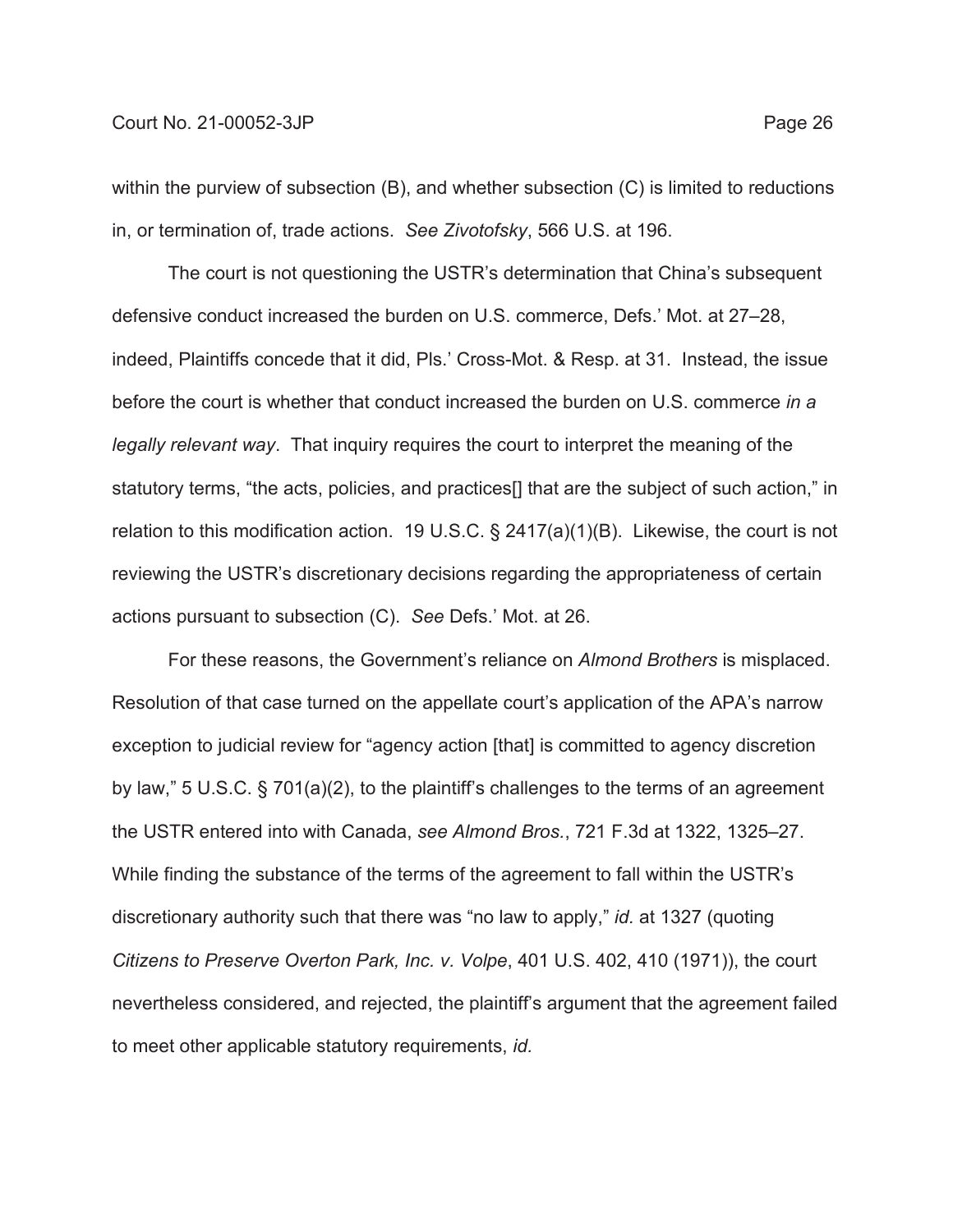The Government's motion does not discuss the political question doctrine in relation to Plaintiffs' claims concerning the USTR's compliance with the procedural requirements set forth in the APA. *See* Defs.' Mot. at 25–30; 20-177 Am. Compl. ¶¶ 74–75. In its reply brief, the Government asserts that, "[i]f a case presents an unreviewable political question, then *no* review of those claims is available under the APA." Defs.' Resp. & Reply at 10 (citing *Heckler v. Chaney*, 470 U.S. 821, 828 (1985), and *Mobarez v. Kerry*, 187 F. Supp. 3d 85, 97 (D.D.C. 2016)) (emphasis added). The cited cases are inapposite because each addressed the unavailability of APA review of substantive—as opposed to procedural—claims. *See Heckler*, 470 U.S. at 837–38 (finding that an agency's discretionary decision not to undertake an enforcement action was not subject to judicial review pursuant to 5 U.S.C. § 701(a)(2)); *Mobarez*, 187 F. Supp. 3d at 92 (declining to undertake APA review of the plaintiff's claim that the U.S. government failed to fulfill its alleged duty to evacuate U.S. citizens from Yemen and distinguishing such claims from reviewable "garden-variety" claims requiring statutory interpretation).

Simply put, the policy-laden questions to which the USTR directed its discretionary authority are not before the court. *See* Defs.' Mot. at 29 (arguing that "plaintiffs invite competing policies and statements regarding United States trade policy from the Judicial Branch"). Matters of statutory interpretation and compliance with procedural requirements are independent questions the court is well-equipped to answer. Thus, the court is not risking "the potentiality of embarrassment from multifarious pronouncements by various departments on one question." *Baker*, 369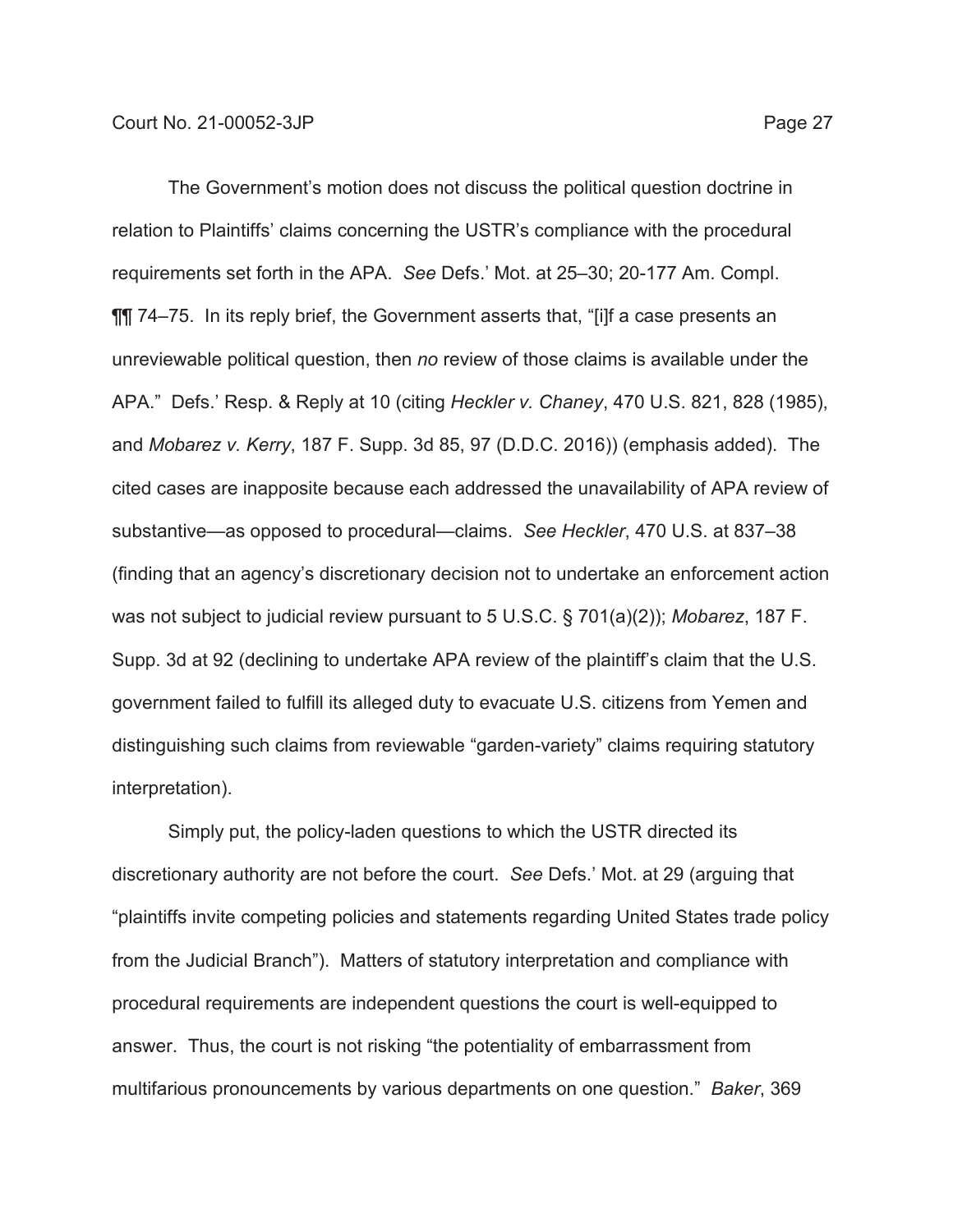U.S. at 217. Accordingly, the court denies the Government's motion to dismiss Plaintiffs' claims based on purported non-justiciability and now turns to the merits of those claims.

# **II. Whether the USTR Exceeded its Modification Authority Pursuant to Section 307 of the Trade Act**

**1. Standard of Review** 

# **a. Parties' Contentions**

The Government contends that, even if the contested actions are those of the USTR, a heightened standard of review applies, namely, whether there has been "a clear misconstruction of the governing statute, a significant procedural violation, or action outside delegated authority." Defs.' Mot. at 30–31 (quoting *Gilda II*, 622 F.3d at 1363). The Government asserts that the USTR conducts "'[a]ll functions . . . under the direction of the President," *id.* at 30,<sup>12</sup> meaning that the court must "afford<sup>[]</sup> substantial deference to decisions of the [USTR] implicating the discretionary authority of the President in matters of foreign relations," *id.* (quoting *Gilda II*, 622 F.2d at 1363).

Plaintiffs contend that the court "is the final authority on issues of statutory construction," Pls.' Cross-Mot. & Resp. at 39 (quoting *Gilda II*, 622 F.3d at 1363), and resolving this case requires applying the *Chevron* framework, *id.* at 39–40 (citing *Chevron, U.S.A., Inc. v. Nat. Res. Def. Council, Inc.*, 467 U.S. 837, 843 n. 9 (1984)).

<sup>&</sup>lt;sup>12</sup> The Government identifies 19 U.S.C. § 2171(a) as the source for this quotation, but the phrase is instead found in *Reorganization Plan No. 3 of 1979*, 44 Fed. Reg. 69,273, 69,274 (1979) (reorganization of functions relating to international trade, section  $1(b)(4)$ ).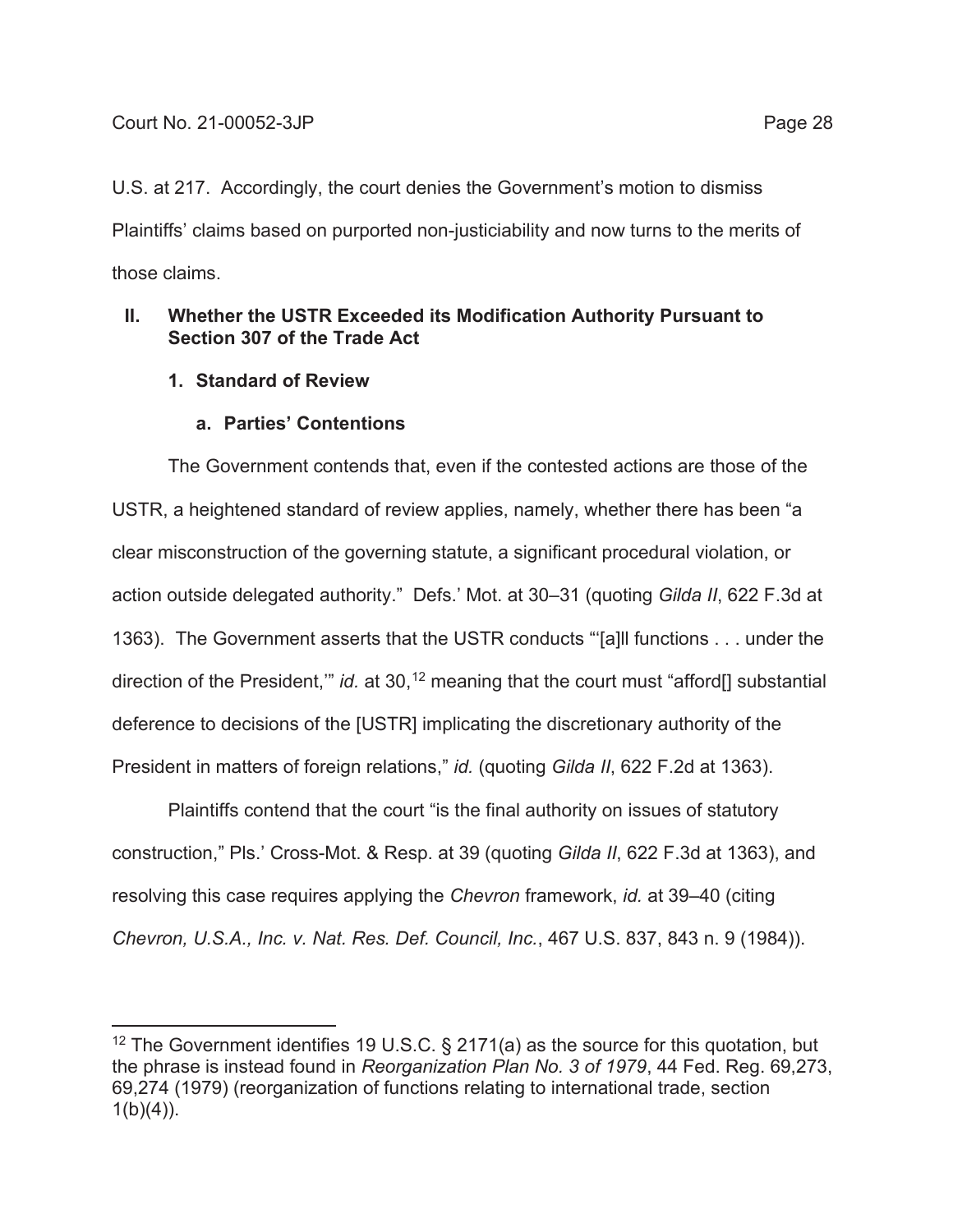Plaintiffs further contend that the statute is unambiguous, but that even if it were not, the USTR's interpretation merits no deference. *Id.* at 41–42. Plaintiffs also contend that the Government has misconstrued the authorities upon which it seeks to rely. Pls.' Reply at 3–5.

#### **b. Analysis**

In cases arising under the court's jurisdiction pursuant to 28 U.S.C. § 1581(i), the court applies the standard of review set forth in the APA. 28 U.S.C. § 2640(e). The "court must 'decide all relevant questions of law, interpret constitutional and statutory provisions,' and 'hold unlawful and set aside agency action, findings, and conclusions found to be . . . arbitrary, capricious, an abuse of discretion, or otherwise not in accordance with law.'" *Gilda II*, 622 F.3d at 1363 (quoting 5 U.S.C. § 706) (alteration in original).

While the Government seeks to distinguish *Gilda II* based on the underlying statute at issue,13 *see* Defs.' Resp. & Reply at 6, that distinction is inapposite here. *Gilda II* recognizes that although the "court affords substantial deference to decisions of the Trade Representative implicating the *discretionary authority* of the President in matters of foreign relations," *id.* (citing *Maple Leaf Fish Co. v. United States*, 762 F.2d 86, 89 (Fed. Cir. 1985) (emphasis added), "[t]he judiciary is the final authority on issues of statutory construction and must reject administrative constructions which are contrary

<sup>13</sup> *Gilda II* addressed the USTR's interpretation of 19 U.S.C. § 2417(c)(1), the statutory provision governing automatic termination of retaliatory duties. 622 F.3d at 1362. That provision does not involve presidential direction.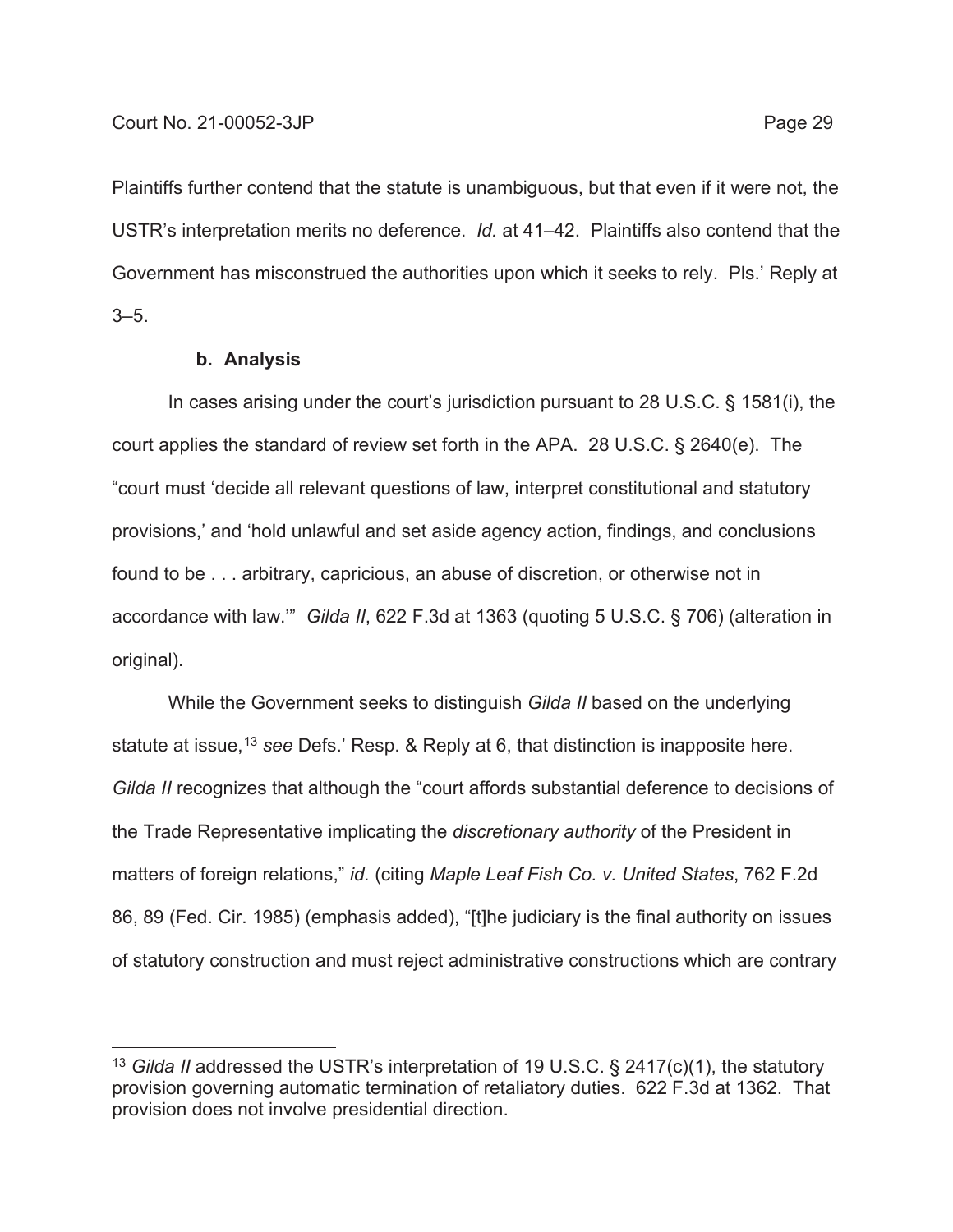to clear congressional intent," *id.* (quoting *Chevron*, 467 U.S. at 843 n.9 (1984)) (alteration in original). Thus, when "the intent of Congress is clear, that is the end of the matter; for the court, as well as the agency, must give effect to the unambiguously expressed intent of Congress." *Id.* (quoting *Chevron*, 467 U.S. at 842–43). Accordingly, the appellate court distinguished matters implicating presidential discretion from those requiring statutory interpretation. *See Gilda II*, 622 F.3d at 1363.

Here, resolving Plaintiffs' substantive claims requires the court first to interpret the relevant statutory provisions; thus, the court "must first carefully investigate the matter to determine whether Congress's purpose and intent on the question at issue is judicially ascertainable." *Timex V.I., Inc. v. United States*, 157 F.3d 879, 881 (Fed. Cir. 1998). Accordingly, the court turns to its examination of "the statute's text, structure, and legislative history," applying, if necessary, "the relevant canons of interpretation." *Gazelle v. Shulkin*, 868 F.3d 1006, 1010 (Fed. Cir. 2017) (quoting *Heino v. Shinseki*, 683 F.3d 1372, 1378 (Fed. Cir. 2012)).14

<sup>14</sup> The Government's reliance on *Maple Leaf Fish Co.*, 762 F.2d 86, *Silfab Solar, Inc. v. United States*, 892 F.3d 1340 (Fed. Cir. 2018), and *Transpacific Steel LLC v. United States*, 4 F.4th 1306 (Fed. Cir. 2021), *cert. denied*, 2022 WL 892108 (U.S. Mar. 28, 2022), is also unpersuasive. *See* Defs.' Mot. at 30–31; Defs.' Resp. & Reply at 11–13. *Silfab Solar* and *Maple Leaf Fish Co.* address, respectively, the extent to which the court may review findings of fact by the President or the U.S. International Trade Commission in preparation for presidential action. *Silfab Solar*, 892 F.3d at 1349; *Maple Leaf Fish Co.*, 762 F.2d at 89–90. In *Transpacific*, the appellate court addressed the timeliness of presidential action pursuant to section 232 of the Trade Expansion Act of 1962, 19 U.S.C. § 1862. 4 F.4th at 1318–19. That inquiry required the court to interpret the meaning of the term "action" pursuant to 19 U.S.C. § 1862(c)(1)(B). *Id.* at 1322. In so doing, the court considered the statute's ordinary meaning, *id.* at 1319–22, "relevant statutory context," *id.* at 1322, and the statute's "legal and historical backdrop,"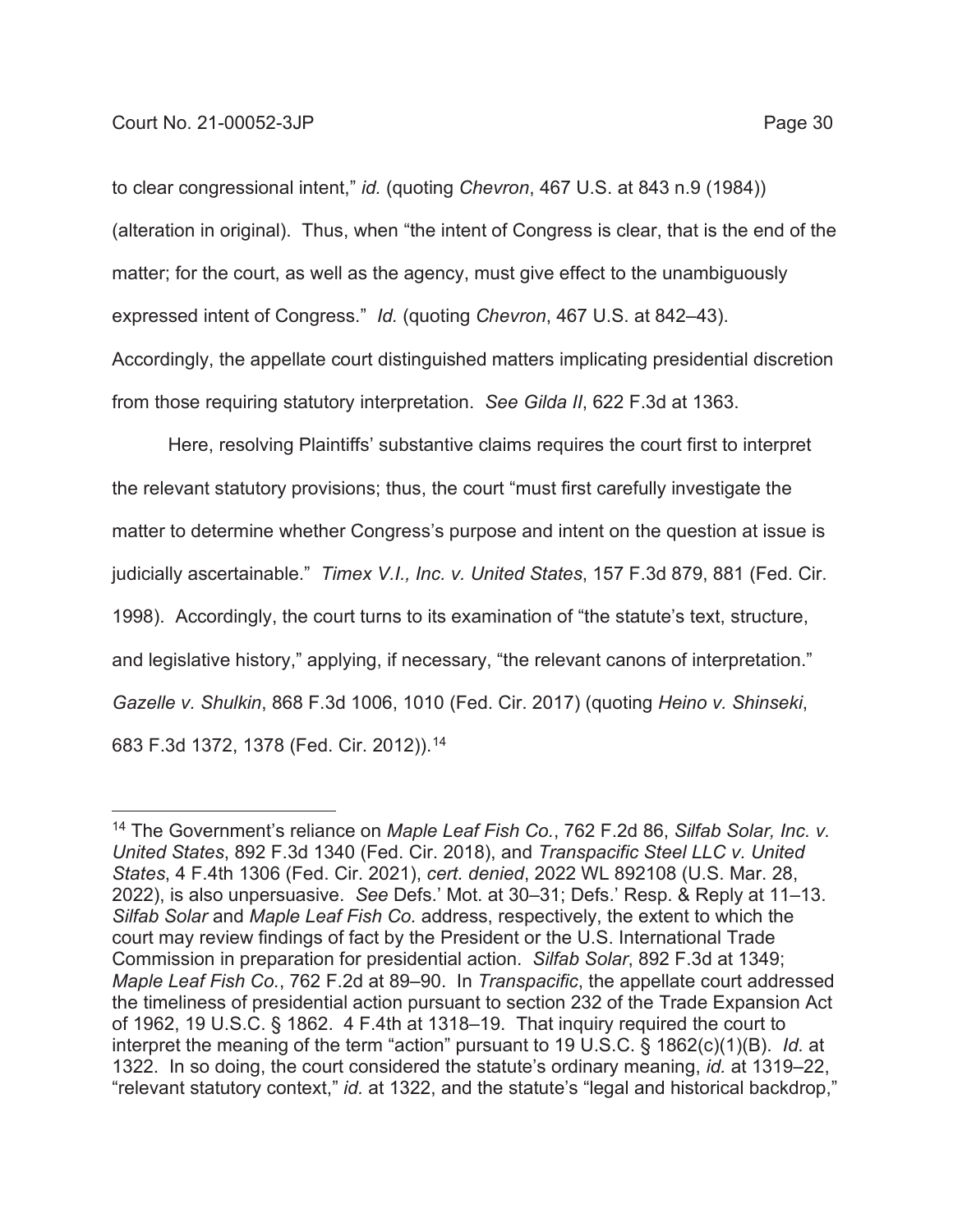Because the court finds that the statute is unambiguous, the court need not and does not address what, if any, deference the USTR's interpretation of the statute would be given if the statute was ambiguous.

# **2. The USTR's Authority Pursuant to Section 307(a)(1)(B)**

# **a. Parties' Contentions**

The Government contends that "China's subsequent actions"—retaliatory tariffs and other measures such as currency devaluation—"were not separate and distinct from their unfair trade practices investigated under section 301" but "were directly related" to the investigation and intended to permit and defend the continuation of the investigated practices. Defs.' Mot. at 32.<sup>15</sup> The Government further contends that Plaintiffs' interpretation of the statute would prevent the President and the USTR from "respond[ing] to a trading partner's refusal to eliminate its unfair trade practices" and retaliatory actions. *Id.* at 33. Such an interpretation, the Government contends, is inconsistent with both the USTR's authority to take "all 'appropriate and feasible action' within the power of the President" to eliminate the unfair practices pursuant to section

*id.* at 1324 (citation omitted), before concluding that Congress' intent was plain with respect to the operative term. These cases thus lend support for the distinction between review of discretionary decisions and statutory interpretation recognized in

*Gilda II.*<br><sup>15</sup> Indeed, the Government contends that China's defensive actions permitted the USTR to modify the section 301 action under both subsections (B) and (C). Defs.' Mot. at 33. The Government asserts, and Plaintiffs agree, that each subsection—(B) and (C) constitutes "an independent basis for action" and failure as to one is not a basis to overturn the action. Defs.' Mot. at 36 n.6; Oral Arg. 1:55:10–1:55:30 (colloquy with Plaintiffs during which they agreed that each statutory basis provides independent authority for the modifications).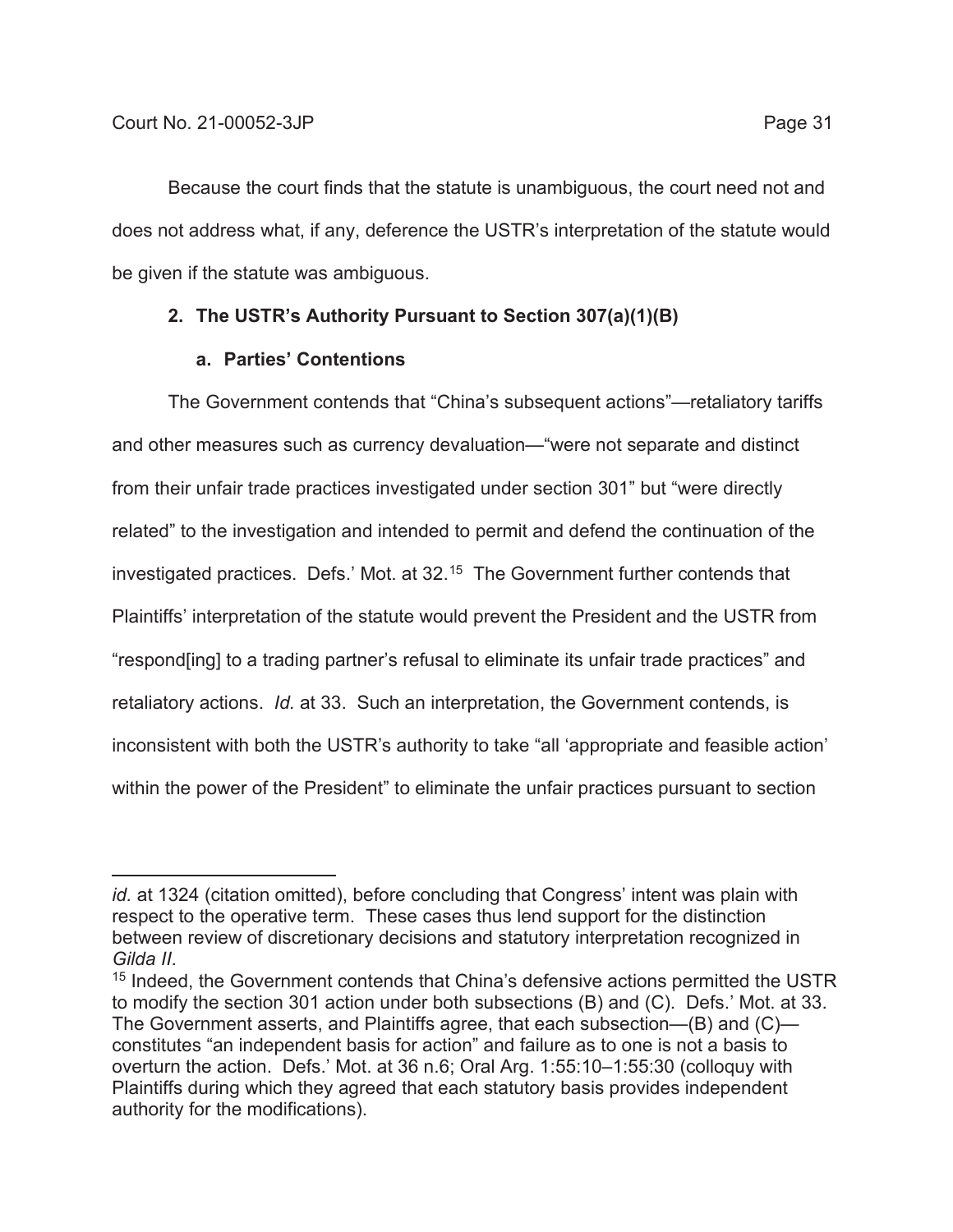301(b)(2), *id.*, and legislative history surrounding the 1988 amendments to section 301 indicating congressional desire for vigorous action in response to unfair trade practices, *id.* at 37–38.

Drawing a temporal line in the sand, Plaintiffs contend that the phrase "the subject of such action" in subsection (B) cannot encompass China's defensive actions "because those actions had not yet transpired when the investigation was initiated or when USTR determined that remedial action was 'appropriate.'" Pls.' Cross-Mot. & Resp. at 31. Thus, Plaintiffs contend, "[t]he increased burden cannot come from other subsequent 'defensive' actions." *Id.* at 32; *cf.* Ecolab's Br. at 8–12 (advancing similar arguments). Plaintiffs contend that any congressional intent to permit the USTR "to prosecute a limitless trade war" would have been stated in clearer terms, "not through the tailored language of Section 307(a)(1)(B)." Pls.' Cross-Mot. & Resp. at 31–32. Plaintiffs also contend that the existence of explicit retaliation authority pursuant to section 306(b)(2) disfavors interpreting subsection (B) to allow the USTR to retaliate against a trading partner's actions under the guise of modification. *See id.* at 32–33.

The Government counters that the USTR "made the required finding that the burden on U.S. commerce had increased as a result of China's unfair trade practices, *and* its 'subsequent defensive actions taken to maintain' those practices." Defs.' Resp. & Reply at 14 (citing *Final List 3*, 83 Fed. Reg. at 47,974, and *Final List 4*, 84 Fed. Reg.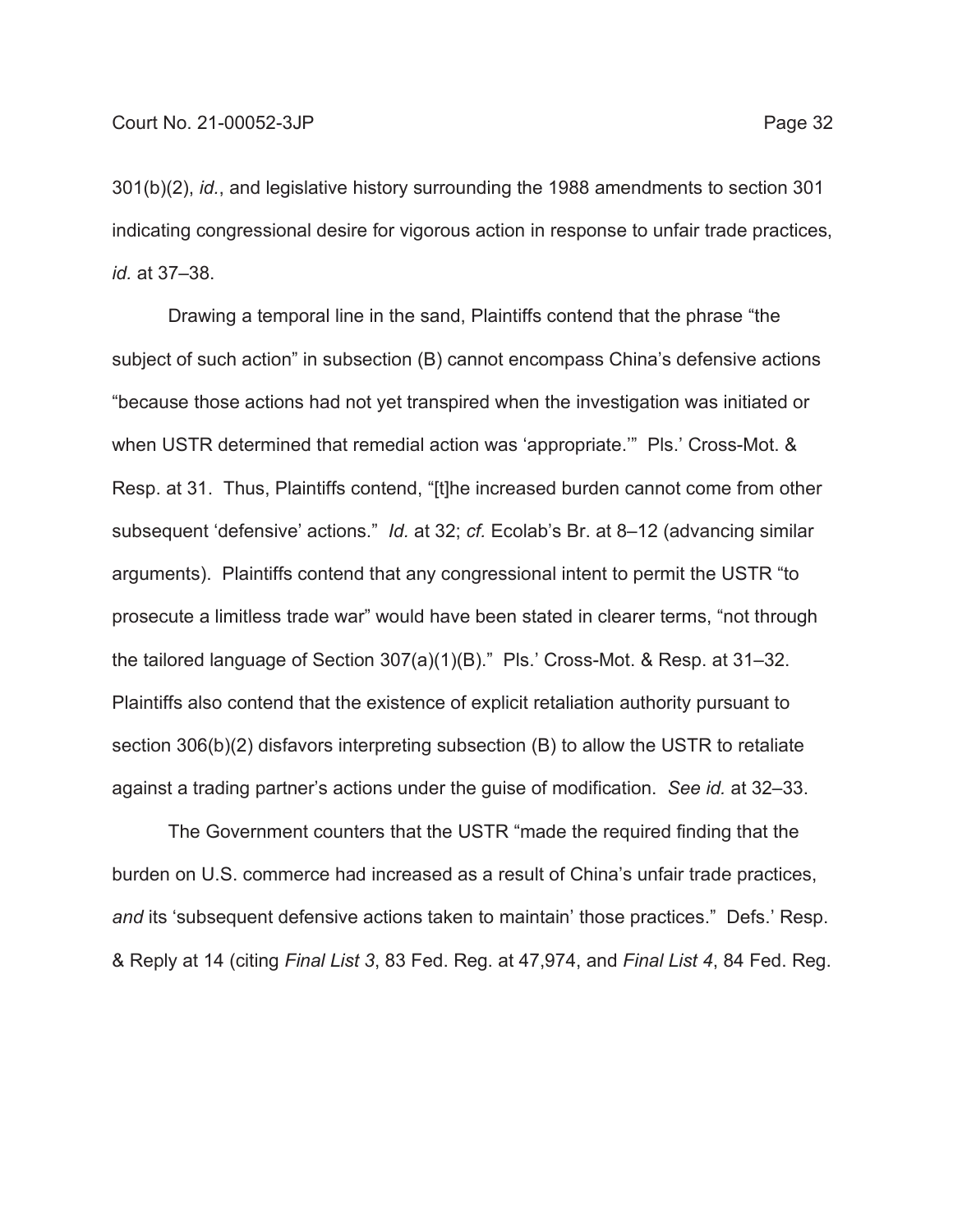at  $43,304$ ) (emphasis added).<sup>16</sup> The Government contends that the court should reject Plaintiffs' characterization of the initial investigation as "limited and discrete," *id.* at 16, because the investigated practices covered "China's massive 'top-down national strategy[]' unfairly to acquire U.S. technology," which required "the mobilization and participation of all sectors of [Chinese] society," *id.* at 15–16 & n.4 (quoting USTR Report at 11). The Government also contends that section 306(b)(2) applies in different circumstances and "is irrelevant here." *Id.* at 16. While recognizing that resort to legislative history is unnecessary when a statute is plain, Defs.' Mot. at 5 n.2, the Government contends that the legislative history behind the 1988 amendments to the Trade Act supports interpreting subsection (B) to allow the USTR to respond to defensive conduct, Defs.' Resp. & Reply at 18 (citing 133 CONG. REC. 20,486 (1987) (statement of Sen. Lautenberg); S. REP. NO. 100-71 (1987), at 73–74).

In their Reply, Plaintiffs contend that the Government's assertions of an increased burden on U.S. commerce from the investigated practices are conclusory and unavailing. Pls.' Reply at 7–8. Plaintiffs contend that the Government's "true argument" for reliance on subsection (B) remains China's subsequent defensive conduct that is distinct from the "the four discrete categories of intellectual property and technology transfer conduct that USTR actually investigated." *Id.* at 8. Plaintiffs further contend that the Government's reliance on the USTR Report constitutes a *post hoc*

 $16$  In that regard, the Government also points to a statement regarding China's acquisition of hybrid vehicle technology from Toyota. Defs.' Resp. & Reply at 15 (quoting Mem. from USTR General Counsel Stephen Vaughn to USTR Robert Lighthizer (Sept. 17, 2018) ("Sept. 2018 Vaughn Mem.") at 6, PR 1).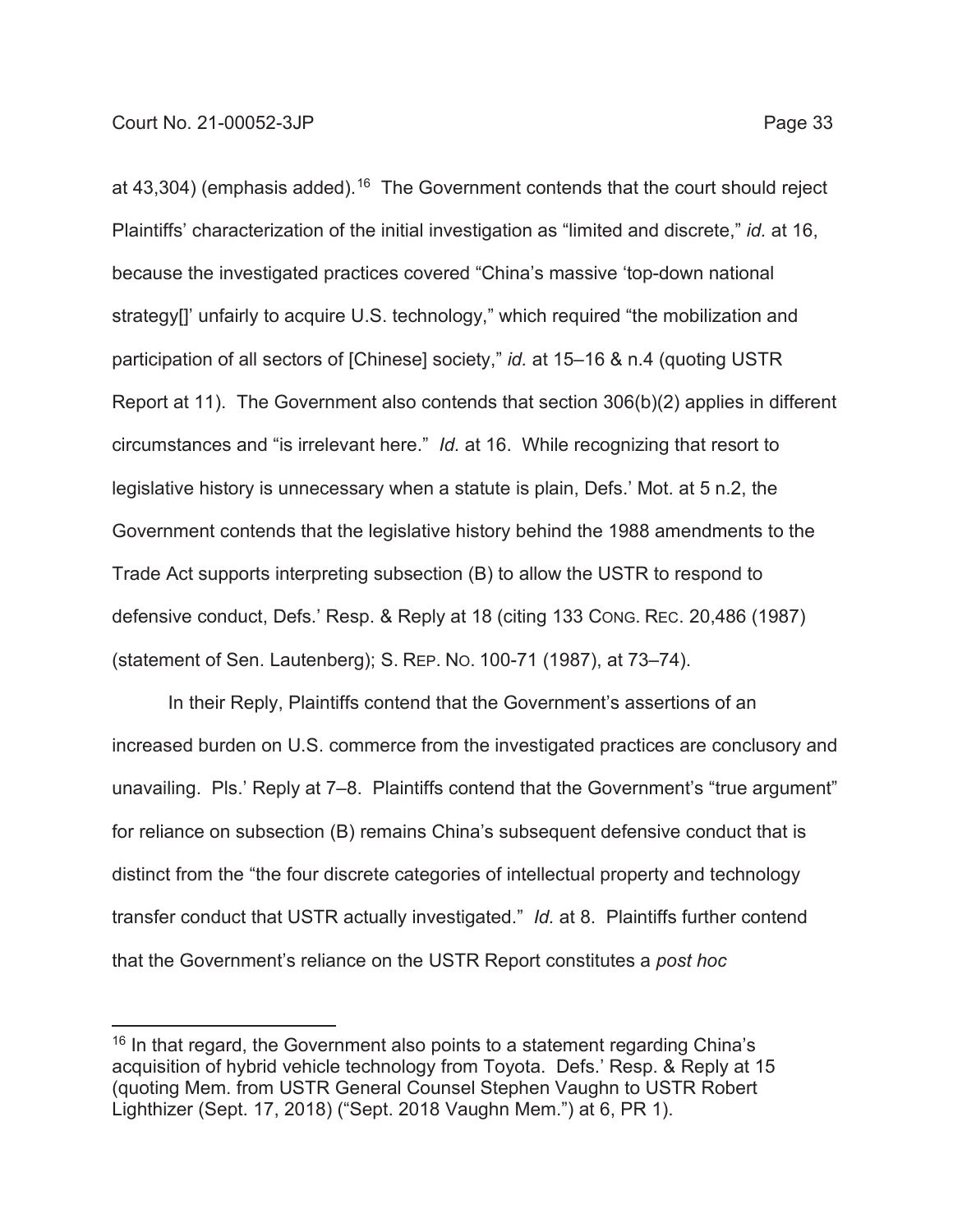rationalization for the USTR's action. *Id.* at 10. Lastly, Plaintiffs contend that the Government's dismissal of the relevance of section 306 misses the point. *Id.* at 10 n.3. Plaintiffs argue that the existence of "section 306 shows that Congress understood how to authorize 'retaliation' explicitly against another country's response to trade proceedings or actions where it wanted to." *Id.*

## **b. In Promulgating List 3 and List 4A, the USTR Properly Exercised Its Authority Pursuant to Section 307(a)(1)(B)**

The court begins with the language of the statute. The statute permits the USTR to "modify or terminate *any action*, subject to the specific direction, if any, of the President with respect to such action, that is being taken under section 2411 of this title if—. . . the *burden or restriction* on United States commerce . . . of the *acts, policies, and practices*, that are the *subject of such action* has increased or decreased." 19 U.S.C. § 2417(a)(1)(B) (emphasis added). This case requires the court first to interpret the meaning of the phrase, "the subject of such action," because the Parties disagree about whether retaliatory actions taken by China can be the source of burden from the acts, policies, and practices that were the subject of the original action.

Plaintiffs contend that the relevant phrase refers to the subject of the original investigation. Pls.' Cross-Mot. & Resp. at 32; Pls.' Reply at 7–9. The plain meaning of the terms supports that interpretation. Black's Law Dictionary<sup>17</sup> defines "subject," when used as a noun, as "[t]he matter of concern over which something is created; something

<sup>&</sup>lt;sup>17</sup> Courts have long considered dictionary definitions to discern the ordinary meaning of a term. *See, e.g.*, *Nix v. Hedden*, 149 U.S. 304, 306–07 (1893); *Gumpenberger v. Wilkie*, 973 F.3d 1379, 1382 (Fed. Cir. 2020).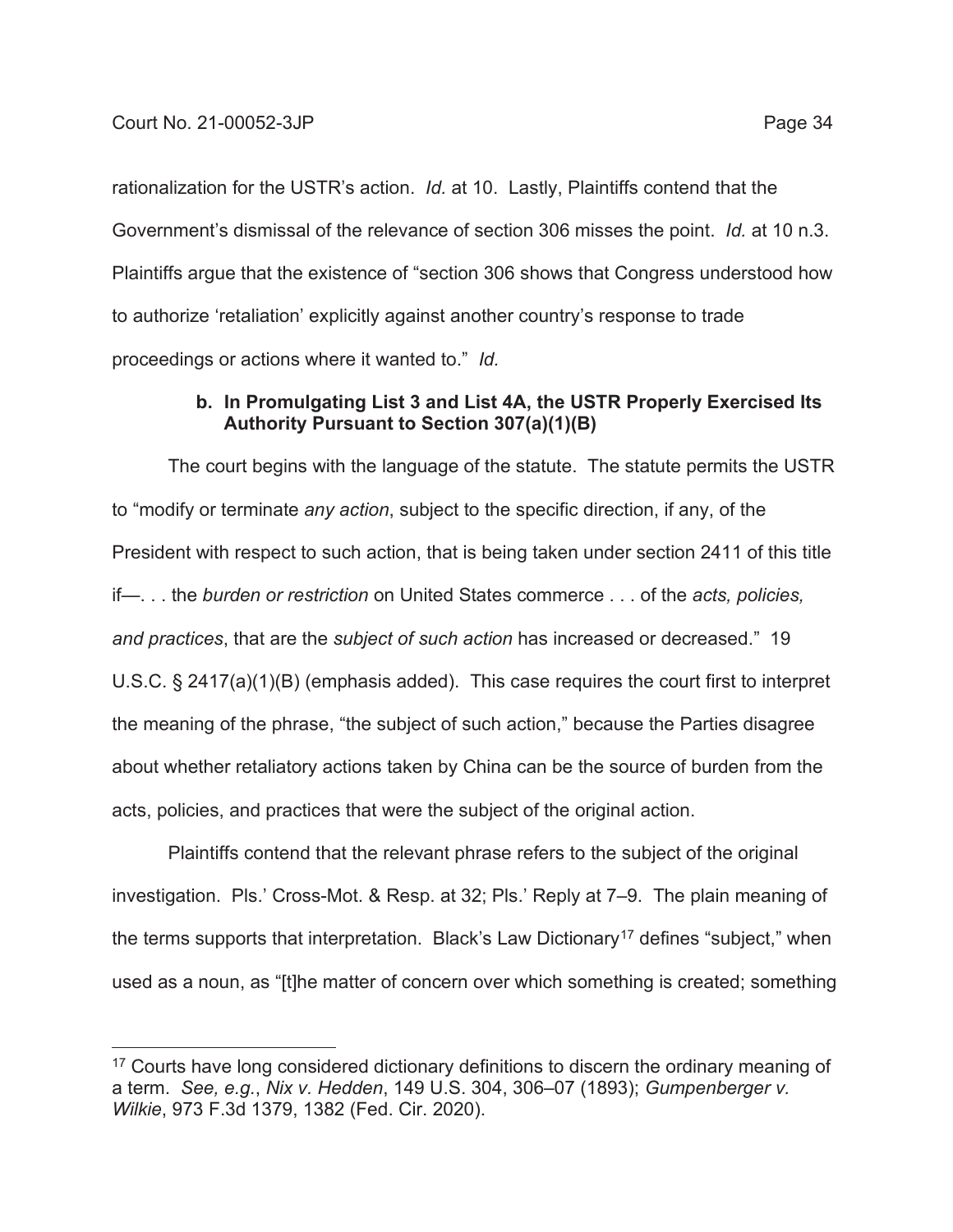about which thought or the constructive faculty is employed," for example, "the subject of the statute." Black's Law Dictionary at 1465 (8th Ed. 2004); *cf.* Subject (noun), The Oxford English Dictionary, Vol. XVII at 29 (2nd Ed. 1989) ("A thing affording matter for action of a specified kind; a ground motive or cause."). The phrase "such action," when read in context, refers to the "action" referenced in the introductory clause of section 307(a)(1). *See* 19 U.S.C. § 2417(a)(1)(B); *cf. Solar Energy Indus. Ass'n v. United States*, Slip Op. 21-154, 2021 WL 5320790, at \*9 (Nov. 16, 2021) (stating that the term "'such' is typically read to 'refer[ ] back to something indicated earlier in the text'") (citation omitted) (alteration in original). The term "action," in the introductory clause, constitutes a reference to the action taken pursuant to section 301, i.e., the initial action. *See* 19 U.S.C. § 2417(a)(1) (cross-referencing 19 U.S.C. § 2411). Thus, to rely on the authority provided by subsection (B), the USTR must act based on increased harm to U.S. commerce from the acts, policies, and practices that constituted the subject of the original investigation. Indeed, the Government does not present a different textual view of the provision. The court thus finds the text of the statute plain with respect to subsection (B) and need not resort to legislative history or other tools of statutory interpretation.

Interpreting the meaning of the phrase does not, however, end the inquiry. Instead, the Parties dispute what *was* the subject of the action and whether China's defensive conduct, occurring subsequent to the original investigation, can properly be considered the basis for an increase in the harm stemming from the subject of the action. *See, e.g.*, Pls.' Cross-Mot. & Resp. at 32; Defs.' Resp. & Reply at 15–16.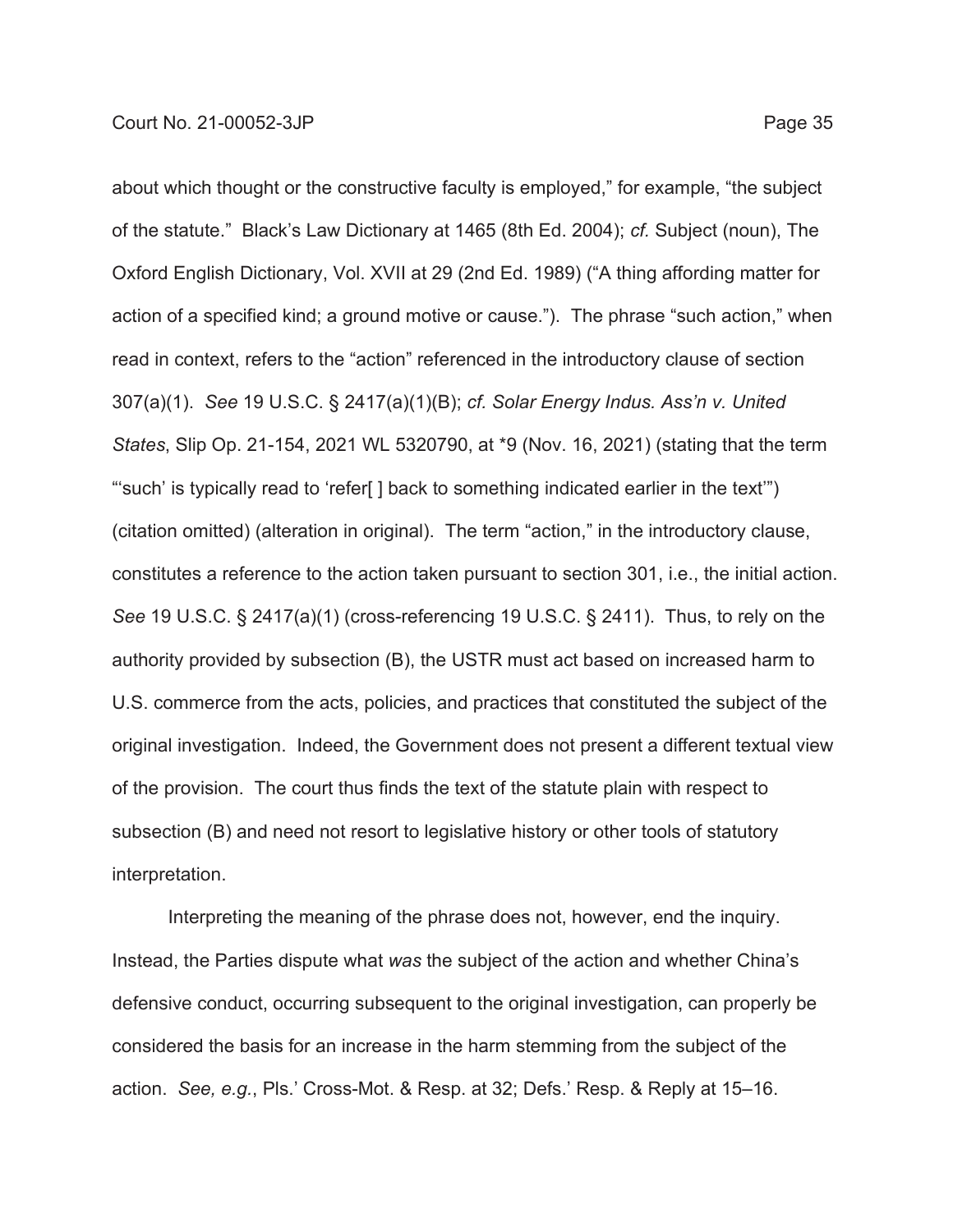Plaintiffs argue that the subject of the action must be limited to "the investigated intellectual property practices themselves." Pls.' Cross-Mot. & Resp. at 25 (emphasis omitted); *see also* Pls.' Reply at 8 (distinguishing China's retaliation from the conduct "that USTR actually investigated"). The Government argues that China's retaliatory conduct was "not separate and distinct from" the investigated acts and was instead "directly related" to the acts, policies, and practices that were the subject of the investigation. Defs.' Mot. at 32; Defs.' Resp. & Reply at 15.

Upon review of the record of the agency's proceedings and the arguments of the Parties, the court finds that the link between the subject of the original section 301 action and China's retaliation is plain on its face. The USTR's initial determination was statutorily required to be designed to lead to the elimination of the unfair acts, policies, and practices, but without any requirement for the action to be focused on the same or similar industries. *See* 19 U.S.C. § 2411(b)(2). Thus, by imposing duties on \$50 billion in trade, the USTR intended to disrupt the trade flow into the United States in such amount necessary to lead to the elimination of China's unfair practices. By directly offsetting the duties on the \$50 billion in trade with its own duties on \$50 billion in trade from the United States, China directly connected its retaliation to the U.S. action and to its own acts, policies, and practices that the U.S. action was designed to eliminate. *See Final List 3*, 83 Fed. Reg. at 47,974; *cf. Final List 4*, 84 Fed. Reg. at 43,304 (noting China's decision to impose tariffs on \$110 billion worth of U.S. goods).

Plaintiffs' arguments that China's retaliatory conduct cannot be part of "the subject of" the action because that conduct post-dates the initial investigation and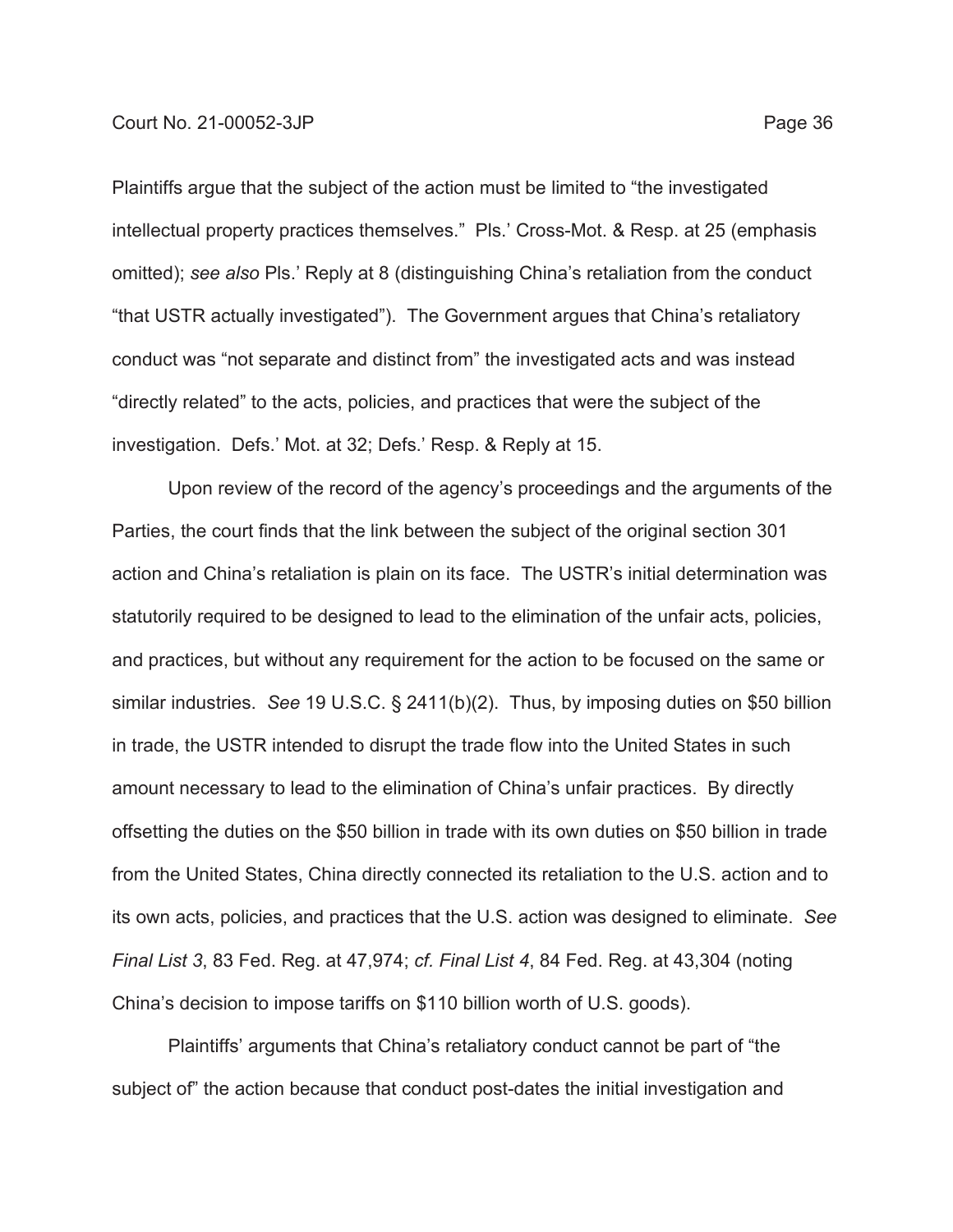determination are not persuasive. Pls.' Cross-Mot. & Resp. at 31; *see also* Pls.' Reply at 8 ("As a temporal and logical matter, the 'subject of' the section 301 action does not encompass all 'subsequent defensive measures' China might take in retaliation for U.S. tariffs."). Modifications are based on activity increasing (or decreasing) the burden on U.S. commerce after the initial determination. 19 U.S.C. § 2417(a)(1)(B). Plaintiffs' argument thus turns on whether the USTR found that China's retaliatory conduct caused an increased burden on U.S. commerce from the acts, policies, and practices that constituted the subject of the action. Because, as discussed below, the court concludes that it did, Plaintiffs' timing-based argument must fail.18

In determining whether the USTR reasonably considered China's retaliatory actions to be within the purview of the "subject of the action," the court "may not supply a reasoned basis for the agency's action that the agency itself has not given." *Motor Vehicle Mfrs. Ass'n of U.S., Inc. v. State Farm Mut. Auto. Ins. Co.*, 463 U.S. 29, 43 (1983) (citing *SEC v. Chenery Corp.*, 332 U.S. 194, 196 (1947)). Nevertheless, the

 $18$  Plaintiffs also argue that "[t]he magnitude of the responsive List 3 and List 4A actions . . . underscores their distinct nature." Pls.' Reply at 8. According to Plaintiffs, the USTR deemed \$50 billion "'commensurate' to the harms" resulting from the "investigated practices." *Id.* The USTR explained that a \$50 billion action was initially "appropriate both in light of the estimated harm to the U.S. economy, and to obtain elimination of China's harmful acts, policies, and practices." *USTR Determination*, 83 Fed. Reg. at 14,907. The USTR is not, however, statutorily required to quantify any increase in burden or otherwise show that the increase in tariffs is commensurate to the increased harm. *See* 19 U.S.C. § 2417(a)(1)(B); *compare id.* § 2411(a)(3) (stating that mandatory actions taken pursuant to section 301(a)(1) "shall be devised so as to affect goods or services of the foreign country in an amount that is equivalent in value to the burden or restriction being imposed by that country on United States commerce"), *with id.* § 2411(b) (governing discretionary actions taken pursuant to section 301(b), which does not contain any such limitation).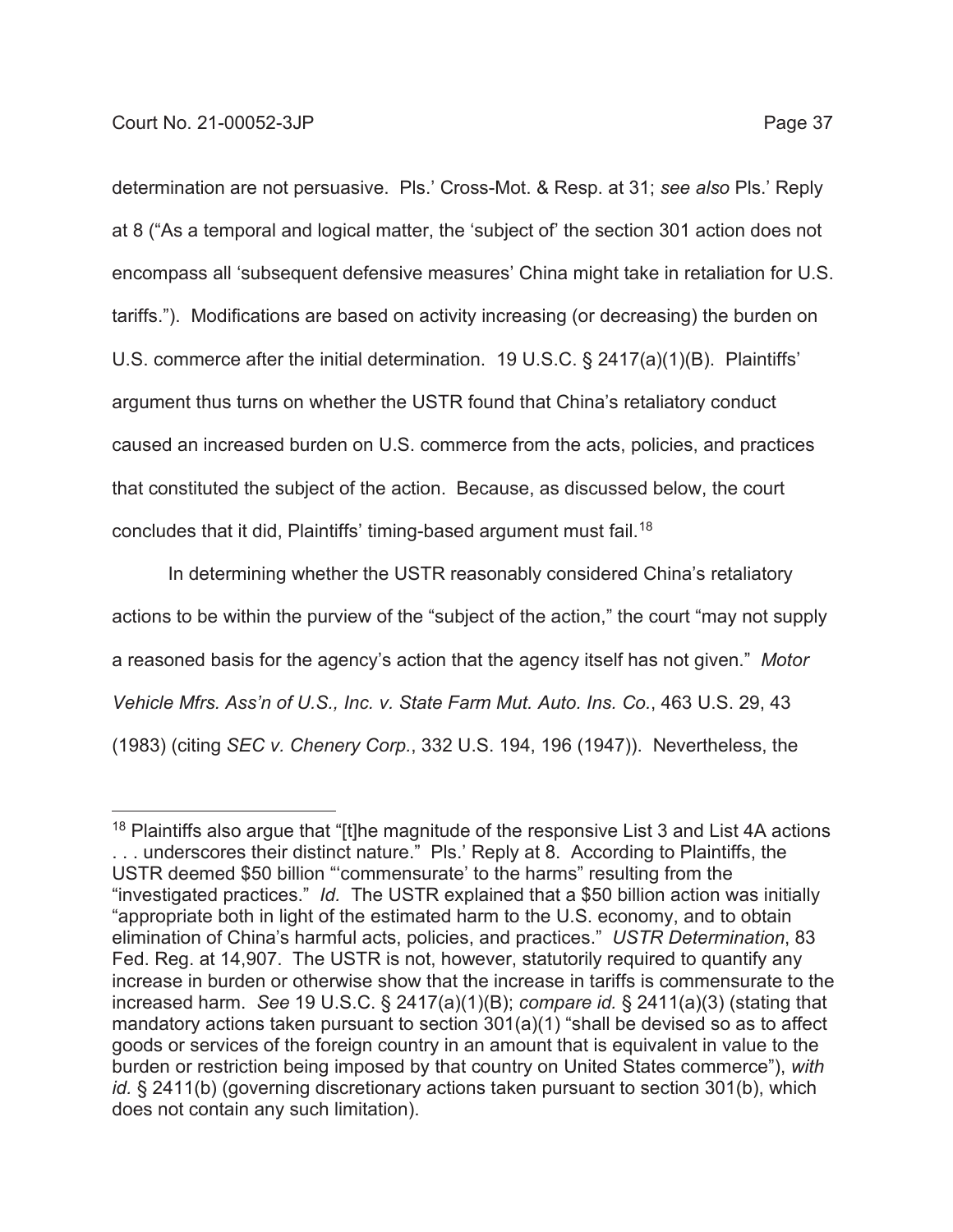court will "uphold a decision of less than ideal clarity if the agency's path may reasonably be discerned." *Bowman Transp., Inc. v. Ark.-Best Freight Sys., Inc.*, 419 U.S. 281, 286 (1974).

Beyond the clear connection between the defensive, retaliatory actions and the acts, policies, and practices they seek to defend, List 3 and List 4A reference the USTR's prior determinations concerning the investigation and subsequent actions. *See Final List 3*, 83 Fed. Reg. at 47,974; *Final List 4*, 84 Fed. Reg. at 43,304. Given that List 3 and List 4A constitute modifications to those actions, the court also looked to the cited determinations to consider further the USTR's position regarding the scope of the subject of the original action. The USTR broadly defined the investigation as addressing "China's Acts, Policies, and Practices *Related to* Technology Transfer, Intellectual Property, and Innovation." *Initiation Notice*, 82 Fed. Reg. at 40,213 (emphasis added). Thus, the investigation covered China's conduct *related to* the identified matters and not simply, as Plaintiffs contend, the acts *constituting* the identified matters. *See id.* Additionally, while the USTR specified four categories of acts, policies, and practices that it deemed actionable in its initial determination, the USTR described the Report as a "comprehensive" account of "the acts, policies, and practices under investigation." *USTR Determination*, 83 Fed. Reg. at 14,907. The Report, which is both public and contemporaneous with the USTR's initial section 301 determination, may also be considered. *See United States v. Sci. Applications Int'l Corp*., 502 F. Supp. 2d 75, 78 (D.D.C. 2007) ("Generally, 'when a document incorporates outside material by reference, the subject matter to which it refers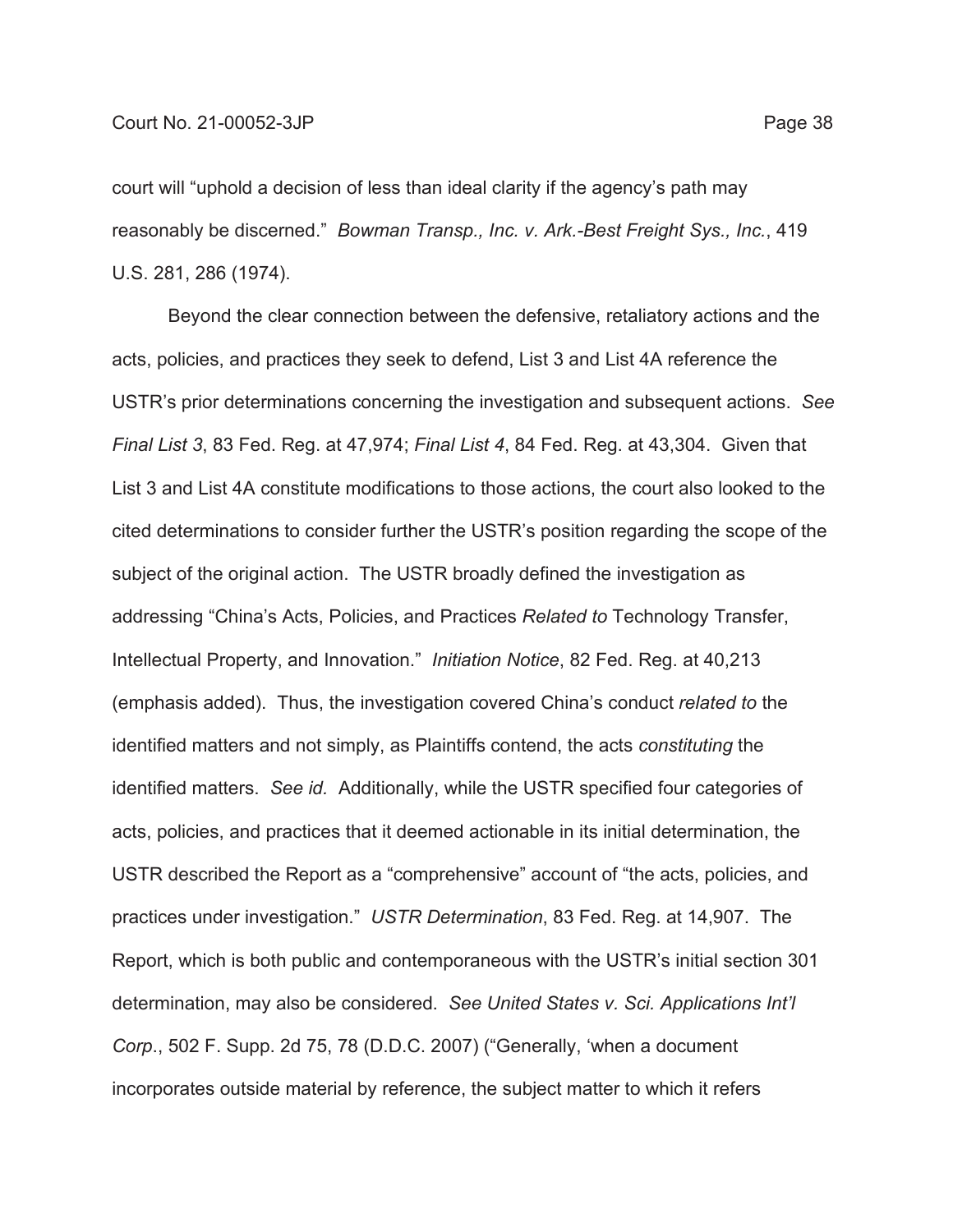### Court No. 21-00052-3JP Page 39

becomes a part of the incorporating document just as if it were set out in full.'") (quoting *Air Line Pilots Ass'n, Int'l v. Delta Air Lines*, 863 F.2d 87, 94 (D.C. Cir. 1988)).

In addition to summarizing the specific acts, policies, and practices related to technology transfer, intellectual property, and innovation under investigation, the USTR Report provided the historical context in which those actions arose. The Report explained that "[c]oncerns about a wide range of unfair practices of the Chinese government . . . related to [those matters] are longstanding." USTR Report at 4. The Report noted that the investigation covered the Chinese government's use of "a variety of tools, including opaque and discretionary administrative approval processes, joint venture requirements, foreign equity limitations, procurements, *and other mechanisms* to regulate or intervene in U.S. companies' operations in China, in order to require or pressure the transfer of technologies and intellectual property to Chinese companies." *Id.* at 5 (emphasis added). Indeed, as noted by the Government, China's "top-down national strategy" for acquiring technology "requires the mobilization and participation of all sectors of [Chinese] society." *Id.* at 11.

In addition to these concerns, the Report specifically explained the reluctance among U.S. companies to "complain about China's unfair trade practices" because of concerns about "Chinese retaliation." *Id.* at 9. "Other mechanisms" used to regulate U.S. companies' operations in China thus included the lack of "effective recourse" for U.S. companies wanting to report "informal pressures for fear of retaliation and the potential loss of business opportunities." *Id.* at 21. According to the USTR, "concerns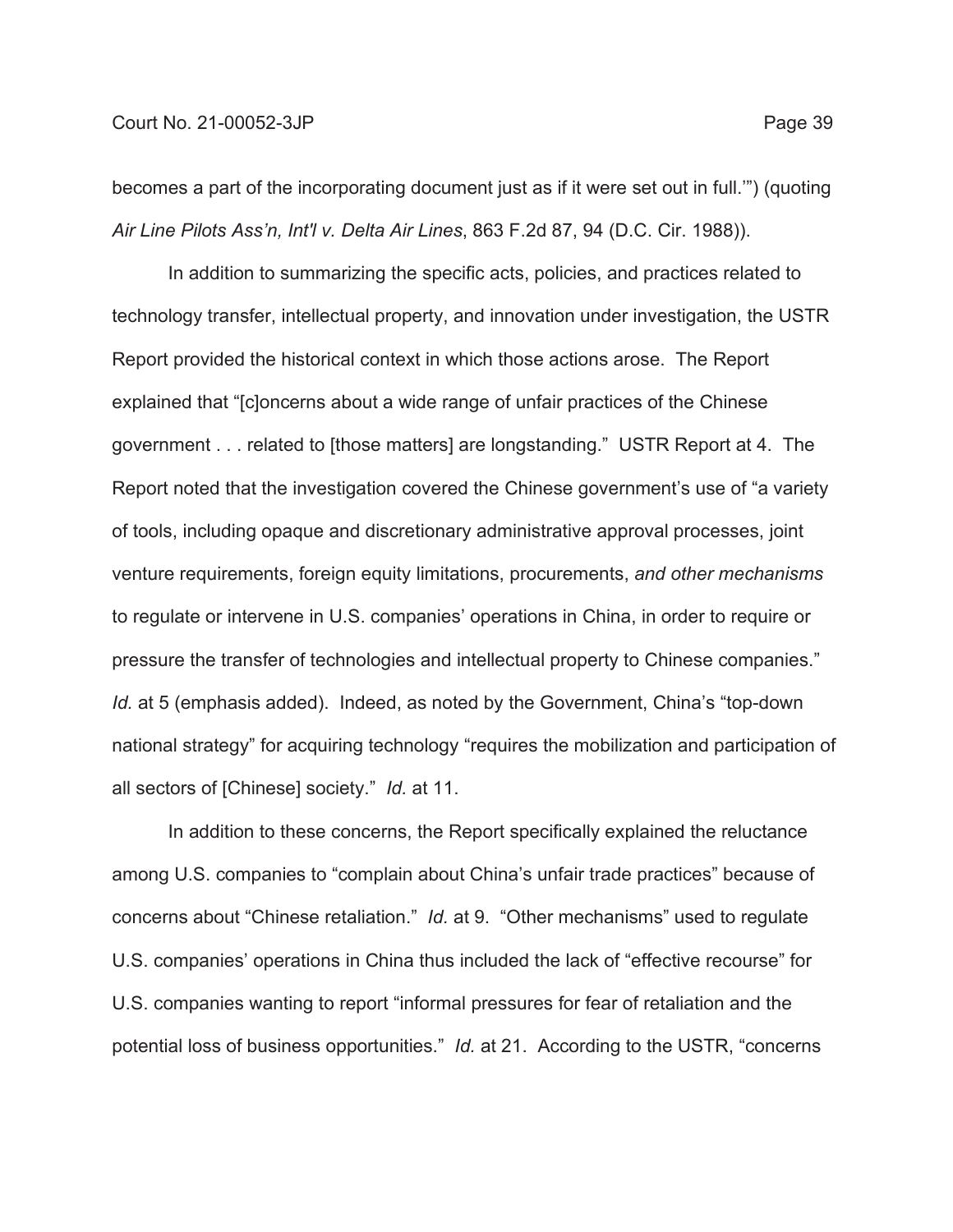about retaliation have enabled China's technology transfer regime to persist for more than a decade." *Id.*; *see also id.* at 21 n.106.

The foregoing discussion of retaliation in the USTR Report provides context and explanation regarding the reasons why individual companies were unable and unwilling to pursue their own complaints against the underlying Chinese practices. This recognition of the challenges faced by individual companies led the USTR, consistent with the direction of the President, to initiate the section 301 action in order to protect U.S. companies without them filing their own petitions and incurring the consequences of targeted retaliation. *See id.* at 10. Thus, even if the retaliatory actions by China were not otherwise clearly related to the acts, policies, and practices that China sought to defend from the USTR's section 301 action, the USTR Report provides a basis for regarding China's retaliatory actions as within the scope of the acts, policies, and practices that were the subject of the original action.

The USTR's rationale for List 3 and List 4A reflects this understanding of the agency's authority pursuant to subsection (B). As the USTR explained, China's retaliation against the initial imposition constitutes conduct that is related to the specified unfair trade policies because it is intended to "maintain those policies." *Final List 3*, 83 Fed. Reg. at 47,974; *see also Final List 4*, 84 Fed. Reg. at 43,304. That retaliation consisted of China's imposition of tariffs on \$50 billion worth of U.S. goods, *Final List 3*, 83 Fed. Reg. at 47,974, later increased to \$110 billion worth of U.S. goods, *Final List 4*, 84 Fed. Reg. at 43,304, and "non-tariff measures," *id.*, including devaluing China's currency, *id.* at 43,305. China's retaliation also caused increased harm to U.S.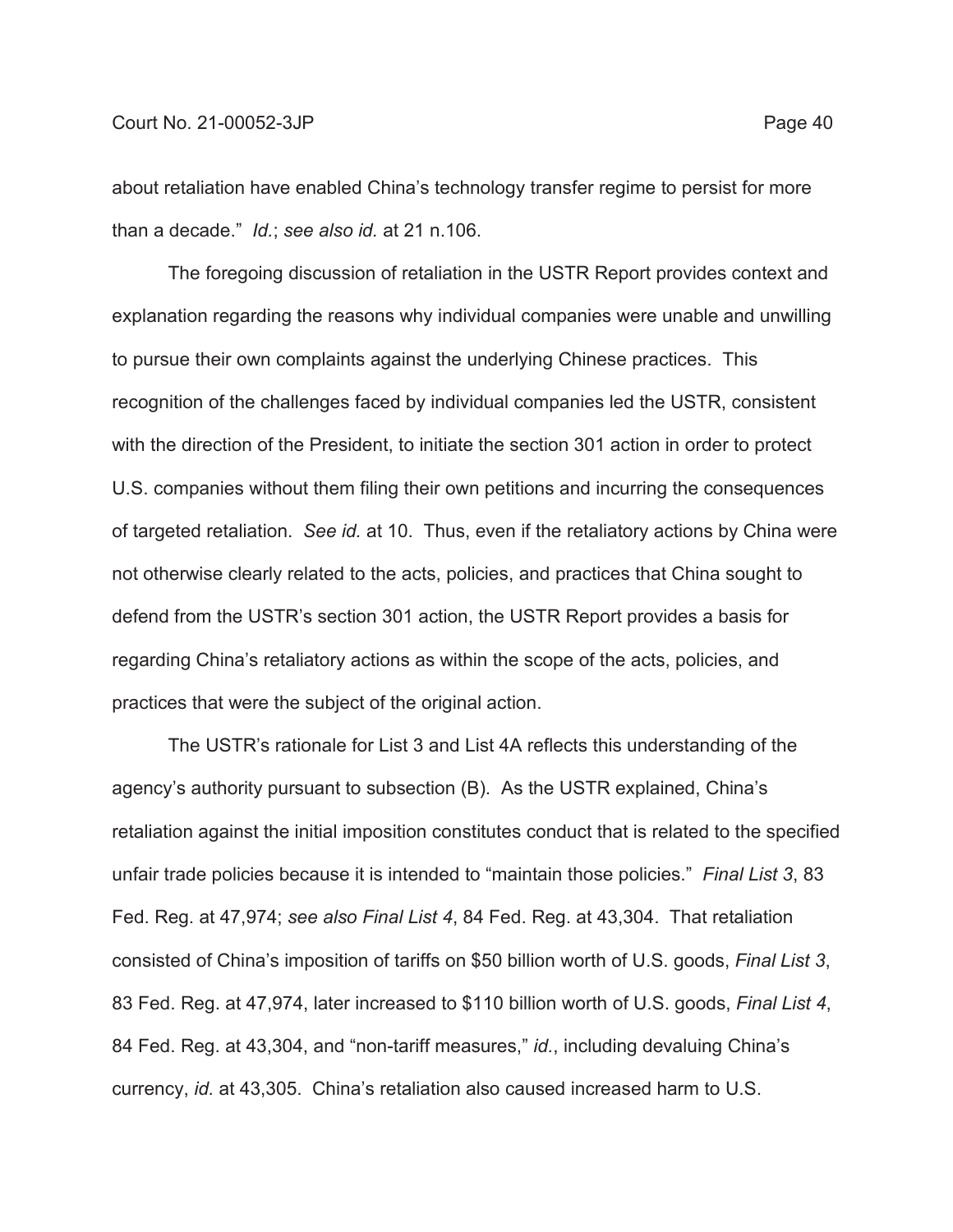commerce; a point that Plaintiffs concede. *See, e.g.*, Pls.' Cross-Mot. & Resp. at 31. Together, these notices reflect the USTR's recognition that Chinese retaliation was similarly directed against the effort to challenge its unfair acts, policies, practices, just as the threats to retaliate against individual companies were directed at maintaining those same practices. Accordingly, the USTR properly found an increased burden on U.S. commerce arising from the acts that formed part of the subject of the original action.<sup>19</sup>

For these reasons, the court finds that the USTR exercised its authority consistent with section 307(a)(1)(B) when it promulgated List 3 and List 4A. Because subsections (B) and (C) each provided an independent basis for the determinations, the court need not and does not reach the Parties' arguments concerning the USTR's authority to issue the determinations pursuant to section 307(a)(1)(C).

## **III. Procedural Claims Pursuant to the APA**

The court first addresses the Government's arguments that the promulgation of List 3 and List 4A is exempt from the APA's procedural requirements and, finding those arguments non-meritorious, next addresses Plaintiffs' APA claims.

## **1. Foreign Affairs Exemption**

### **a. Parties' Contentions**

The Government contends that the promulgation of List 3 and List 4A falls under the foreign affairs exception to the APA because they "were part of the negotiation of an

 $19$  For the same reasons, the court rejects Plaintiffs' argument that the USTR violated the substantive provisions of the APA by failing to point to evidence of an "increased burden" from the investigated practices. *See* Pls.' Reply at 23–24.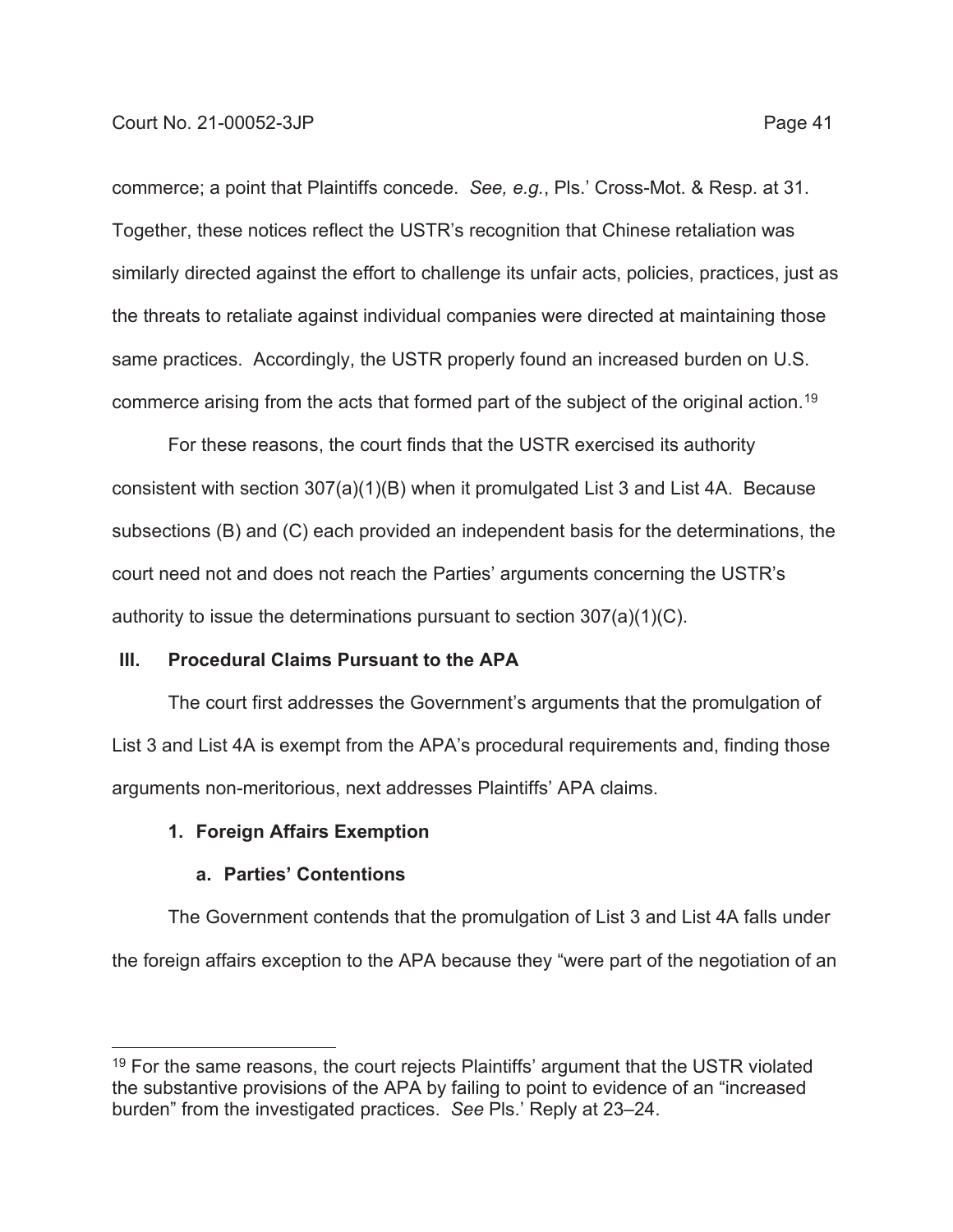### Court No. 21-00052-3JP Page 42

international trade agreement" and "relate[d] to the President's 'overall political agenda concerning relations with another country.'" Defs.' Mot. at 42–43 (quoting *Am. Ass'n of Exps. & Imps. v. United States*, 751 F.2d 1239, 1249 (Fed. Cir. 1985)).

Plaintiffs contend that the promulgation of List 3 and List 4A does not fall under the foreign affairs exception because "the public rulemaking" process "would [not] 'provoke definitively undesirable international consequences.'" Pls.' Cross-Mot. & Resp. at 61–62.

## **b. The Foreign Affairs Exemption Does Not Apply**

The APA exempts a rulemaking from notice and comment procedures when the agency action involves a "foreign affairs function of the United States." 5 U.S.C. § 553(a)(1) (stating that section 553 applies, "except to the extent that" a foreign affairs function "is involved").<sup>20</sup> In other words, the foreign affairs exemption is intended to allow an agency to "*dispense with* [the] notice-and-comment procedures" set forth in section 553. *E.B. v. U.S. Dep't of State*, 2022 WL 343505, at \*4 (D.D.C. 2022) (emphasis added); *see also* H.R. REP. NO. 79-1980 at 257 (1946) (foreign affairs functions are "exempt[] from *all* of the requirements" set forth in section 553) (emphasis added).

When invoked, the exemption "will be construed narrowly and granted reluctantly," and "only to the extent that the excepted subject matter is clearly and

 $20$  The Government concedes that, in the event the court finds the promulgation of List 3 and List 4A to constitute agency action, the USTR's actions are subject to informal rulemaking procedures set forth in 5 U.S.C. § 553(b)–(c) unless the court finds that the foreign affairs exception applies. Defs.' Mot. at 39.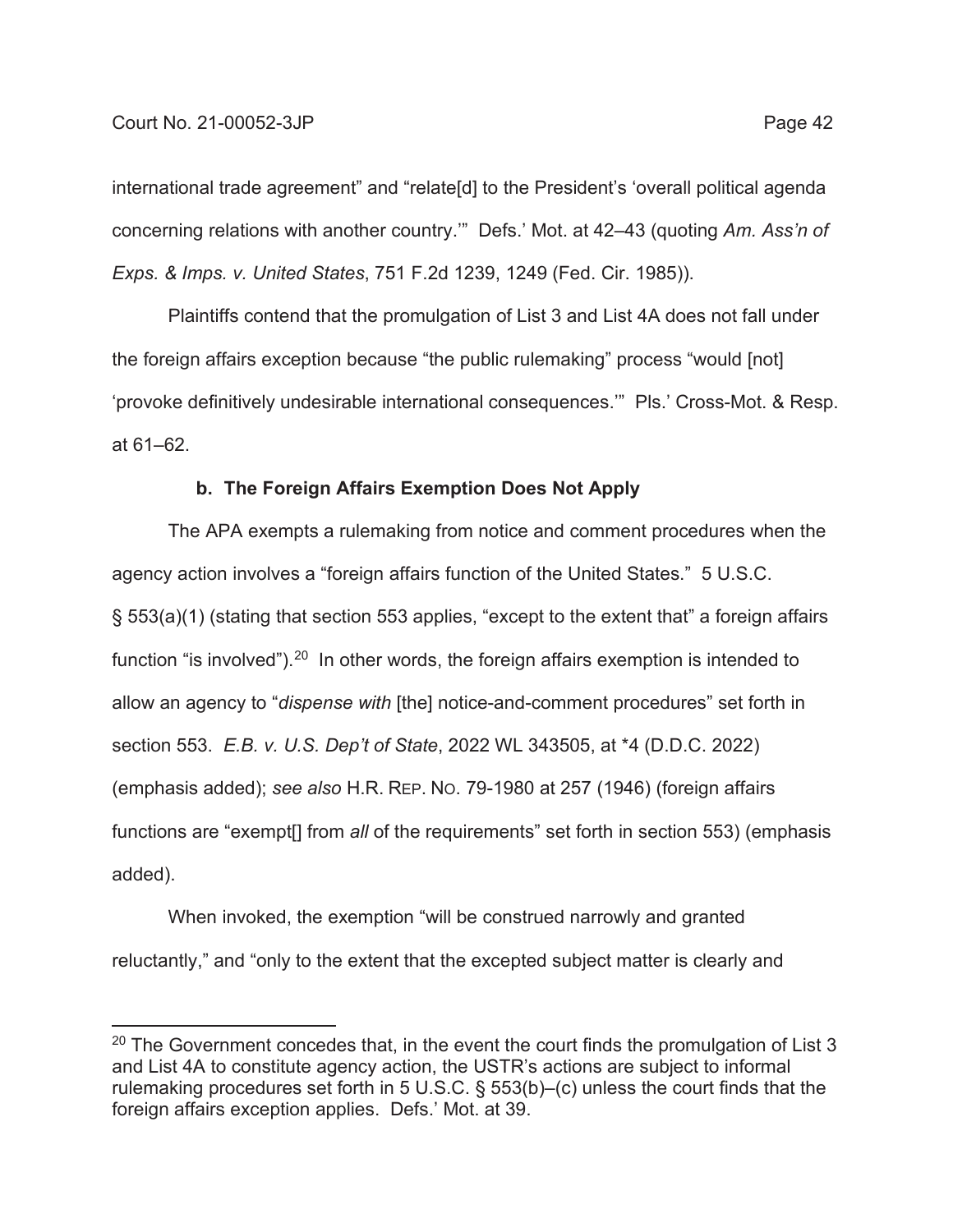directly involved in a foreign affairs function." *Mast Indus., Inc. v. Regan*, 8 CIT 214,

231, 596 F. Supp. 1567, 1582 (1984) (quotations and citation omitted). "The purpose of

the exemption [is] to allow more cautious and sensitive consideration of those matters

which 'so affect relations with other Governments that, for example, public rule-making

provisions would provoke definitely undesirable international consequences.'" *Am.* 

*Ass'n of Exps. & Imps.*, 751 F.2d at 1249 (quoting H.R. REP. NO. 79-1980 at 257).21

In this case, the USTR did not invoke the foreign affairs exemption to relieve the agency from any rulemaking procedures that may apply in addition to the requirements of section 307.22 *See Final List 3*, 83 Fed. Reg. at 47,974–75; *Final List 4*, 84 Fed. Reg. at 43,304–05. Indeed, at each step in the processes that resulted in List 3 and List 4A, the USTR, generally consistent with both 19 U.S.C. § 2417(a)(2)–(b) and 5 U.S.C.

 $21$  Consistent with its use as an example, meeting the "definitely undesirable international consequences" standard may be enough to invoke the foreign affairs exemption but is not necessary. *See Mast*, 8 CIT at 230, 596 F. Supp. 2d at 1581 (noting that such a finding "has not been considered necessary by courts" and, if it were, "would render the 'military or foreign affairs function' superfluous since the 'good cause' exception [set forth in section] 553(b)(B), would apply"). <sup>22</sup> The foreign affairs exemption "[does] not relieve an agency from any requirements imposed by law apart from this bill. H.R. REP. NO. 79-1980 at 257. Section 307(a)(2) and (b) require the USTR to "consult with the petitioner, if any, and with representatives of the domestic industry concerned" and to "provide [an] opportunity for the presentation of views by other interested persons affected by the proposed modification or termination" before publishing "the reasons [for]" any modification in the *Federal* 

*Register* and providing a report to Congress. 19 U.S.C. § 2417(a)(2)–(b). At the hearing, the Government suggested that the only additional requirement found in the APA as compared to section 307 is the requirement for a reasoned explanation, such that applying the foreign affairs exemption would relieve the court from analyzing the sufficiency of the USTR's response to public comments. Oral Arg. 59:15–1:01:00. In other words, the Government appears to interpret section 307 to provide at least some opportunity for public comment without requiring the USTR to engage with the comments it receives to the extent required by the APA.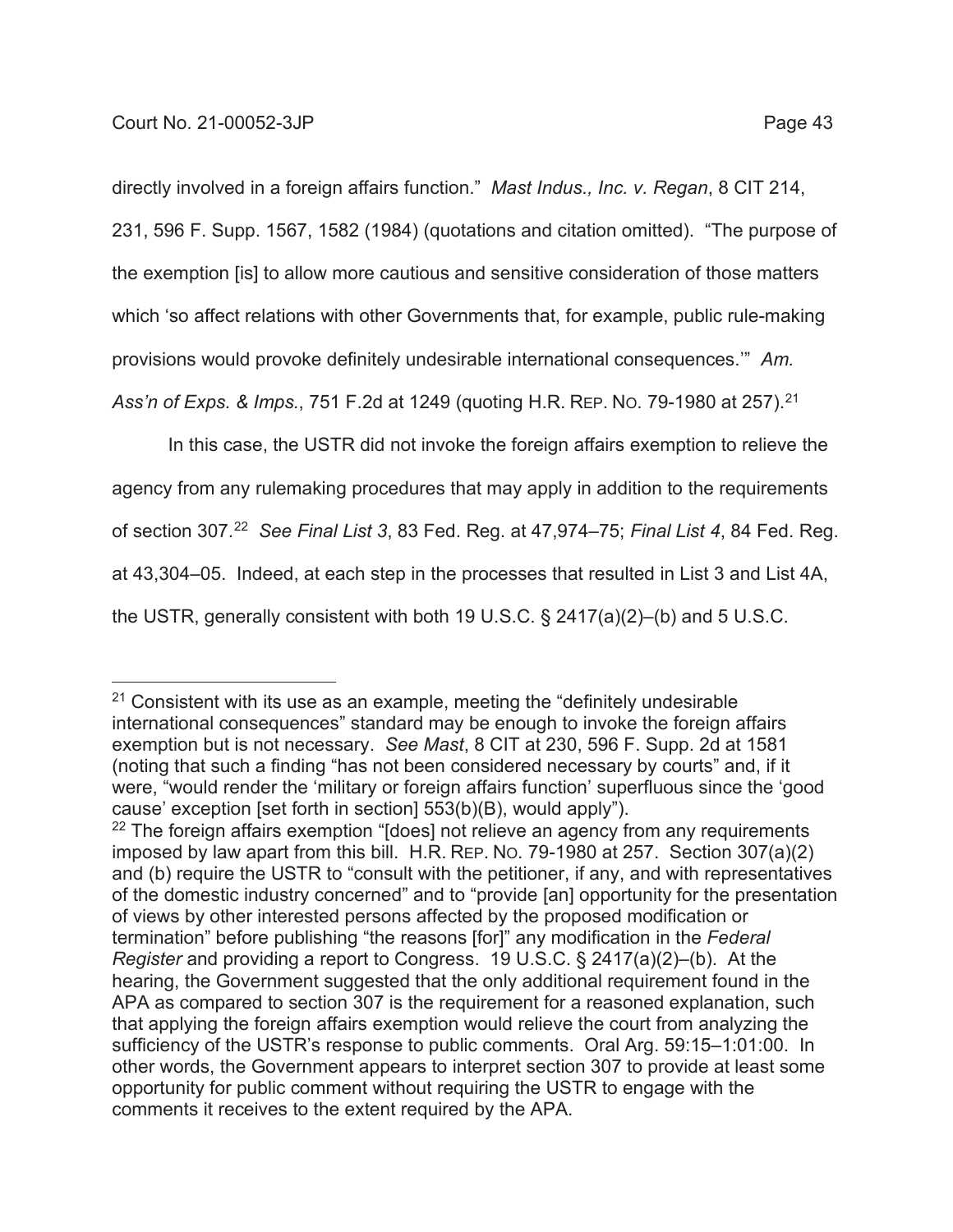§ 553(b)–(c), published notices of its intended actions, accepted comments from the public, and held public hearings prior to publishing its determinations. *See supra* Background Sec. II. Thus, the Government's invocation of the exemption is entirely *post hoc* and inconsistent with the manner in which the USTR conducted the modification processes.23

While the statute does not explicitly require an agency to invoke the foreign affairs exemption in a final rule, the USTR's failure to make such an invocation combined with the manner in which the USTR conducted these processes suggests that the USTR did not intend to invoke the exemption and, at best, provides the court with an unclear record as to whether the USTR in fact intended to invoke the exemption. *Cf., e.g.*, *Mast*, 8 CIT at 229, 596 F. Supp. at 1580 (documenting explicit invocation of the foreign affairs exemption). The court, however, need not decide whether the foreign affairs exemption may properly be invoked solely by counsel *post hoc*, because the court finds unconvincing the Government's argument that USTR's actions "fall squarely within the foreign affairs . . . exception." Defs.' Mot. at 44. Unlike in *Mast*, for example, on which the Government seeks to rely in connection with the implementation of international agreements, the United States and China did not enter into any trade

 $23$  Plaintiffs do not allege facial non-compliance with section 553 but, rather, deficiencies with respect to the USTR's notice-and-comment procedures. *See* 20-177 Am. Compl. ¶¶ 74–75.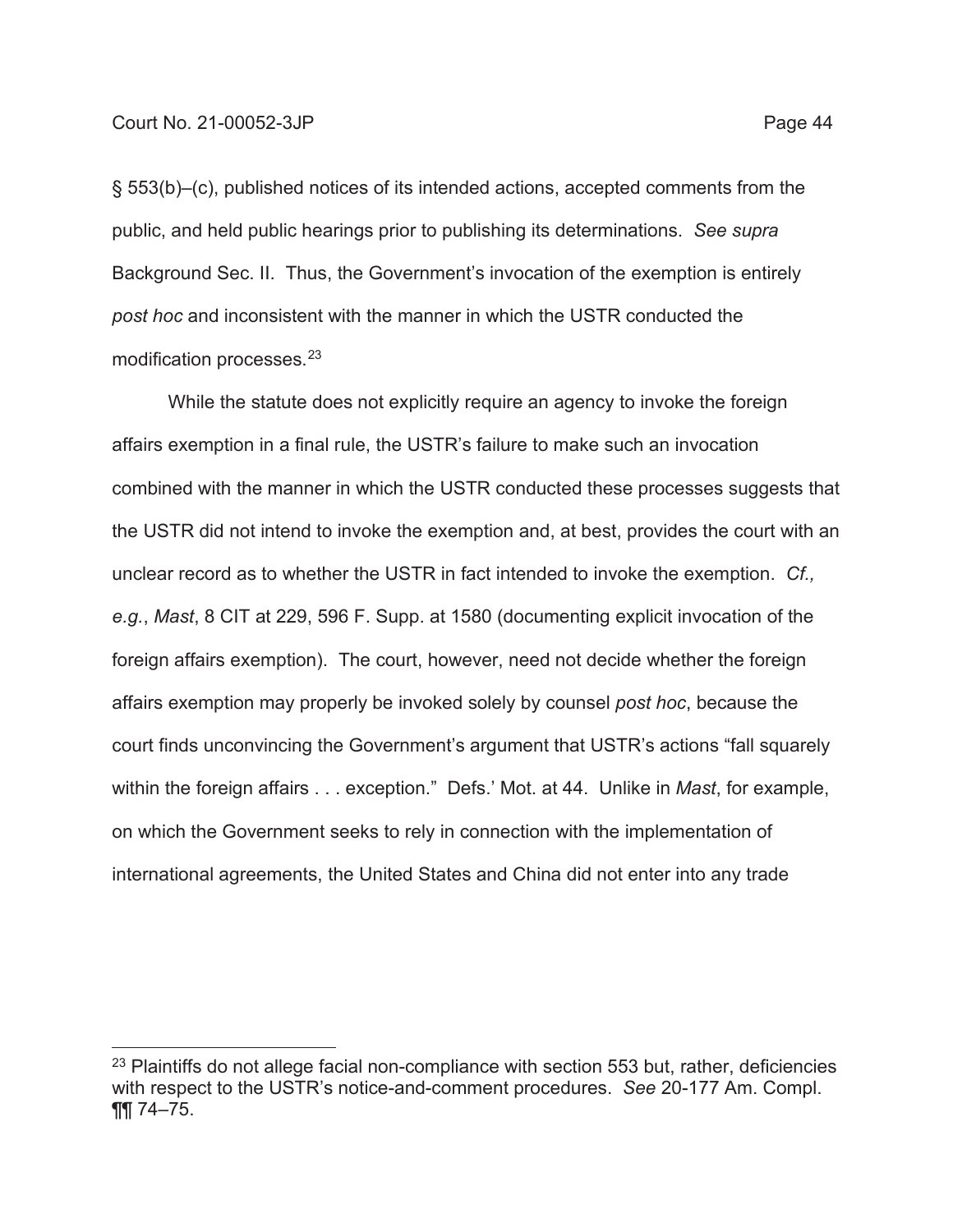agreement until after the USTR promulgated *Final List 3* and *Final List 4*. *See* Defs.' Mot. at 41 (citing *Mast*, 8 CIT at 232, 596 F. Supp. 3d at 1582).24

Moreover, courts have recognized that the foreign affairs exemption does not apply simply because a rule relates to ongoing negotiations. *See, e.g.*, *East Bay Sanctuary Covenant v. Trump*, 932 F.3d 742, 776 (9th Cir. 2018) (holding that the foreign affairs exemption did not apply to an interim rule suspending asylum for certain persons when the government claimed that the rule "directly related to ongoing negotiations with Mexico" absent any explanation why immediate publication of the rule furthered the negotiations). This is particularly true when, as here, some form of notice, opportunity to comment, and explanation is otherwise required. *See* 19 U.S.C. § 2417(a)(2)–(b). The Government has failed to explain how the foreign affairs exemption would "allow more cautious and sensitive consideration of [the] matters" addressed in the contested determinations. *See Am. Ass'n of Exps. & Imps.*, 751 F.2d at 1249.

While the court recognizes the circuit split as to whether an agency action must have "definitely undesirable international consequences" to qualify for the foreign affairs exemption, *see Mast*, 8 CIT at 230 & n.20, 596 F. Supp. at 1581 & n.20*,* the court is bound by Federal Circuit precedent, which at least considers whether an action would

<sup>&</sup>lt;sup>24</sup> While *Mast* states that "the negotiation of agreements with foreign governments . . . 'clearly and directly' involve[d] a 'foreign affairs function,'" that statement was made in the context of negotiations under section 204 of the Agricultural Act of 1956, which expressly granted the President power to issue regulations in conjunction with the negotiation of international agreements limiting certain imports. 8 CIT at 217, 232, 596 F. Supp. at 1570, 1582.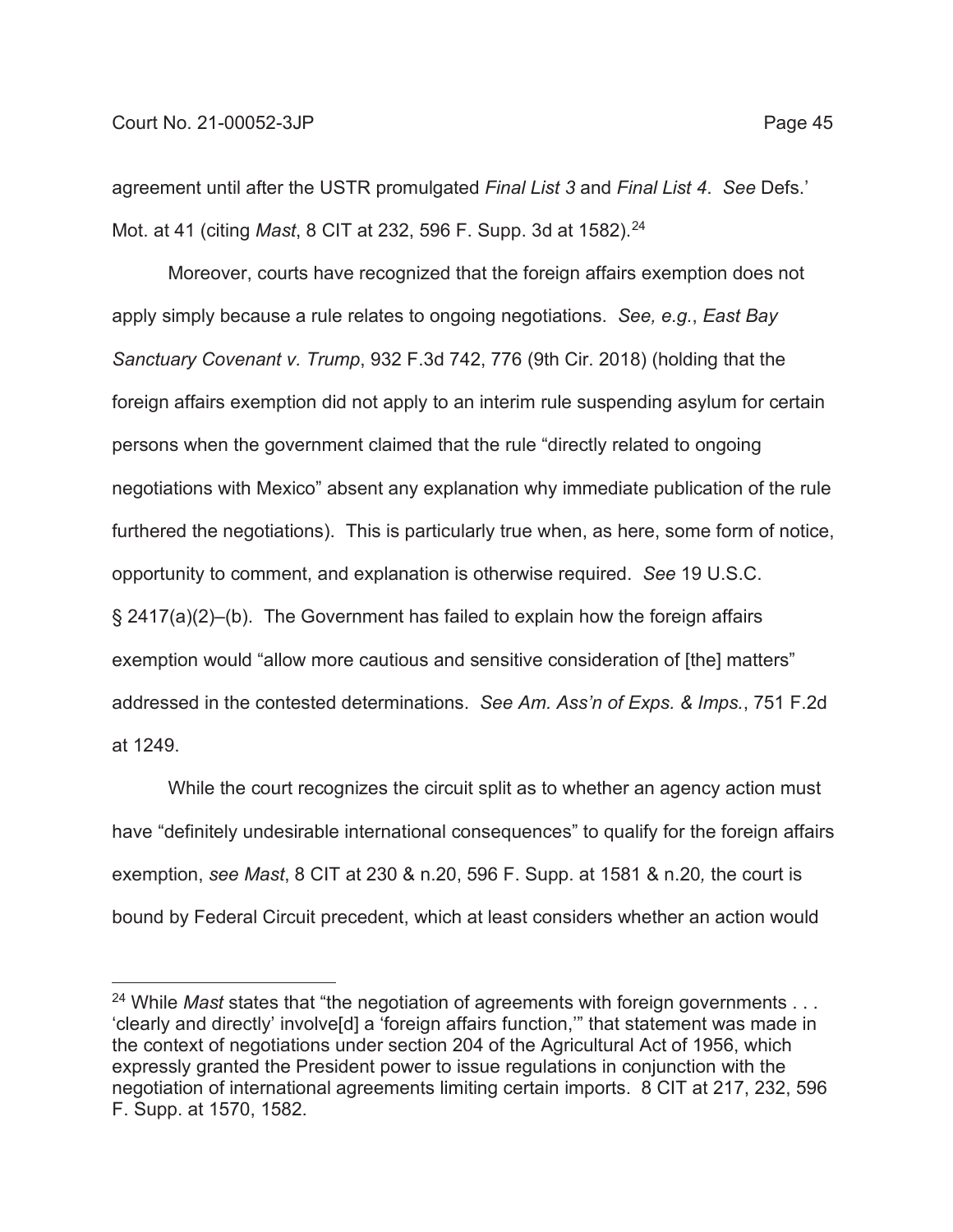have such consequences in determining whether the foreign affairs exception should apply, *see Am. Ass'n of Exps. & Imps.*, 751 F.2d at 1249. The Government has not pointed to any such consequences, which would prove difficult given the considerable public airing of the proceedings.25 *See supra* Background Sec. II; *Zhang v. Slattery*, 55 F.3d 732, 744–745 (2d Cir. 1995) (holding that the foreign affairs exemption did not

apply to an interim immigration rule because the record lacked evidence that subjecting the rule to notice and comment would have undesirable international consequences and because the focus of the rule had been at the center of a national debate for more than six months prior to the issuance of the rule).

Accordingly, the court turns to the merits of Plaintiffs' APA claims.

# **2. Response to Comments**

# **a. Parties' Contentions**

Plaintiffs contend that the USTR failed to respond to comments in a reasoned manner using two lines of argument. *See* Pls.' Cross-Mot. & Resp. at 59–60; Pls.' Reply at 25–27. First, Plaintiffs assert that the USTR's failure to address the "'overwhelming[]' opposition" to the imposition of List 3 and List 4A was arbitrary and capricious. Pls.' Reply at 26 (quoting Defs.' Resp. & Reply at 38) (alteration in original). Second, Plaintiffs fault the USTR for failing to explain "which comments, and what

 $25$  At the hearing, the Government argued that responding to each of the thousands of comments would provoke undesirable international consequences but did not explain why or specify the nature of the consequences. Oral Arg. 1:00:30–1:01:00. As discussed below, however, a "comment-by-comment" response is not the standard required by the APA.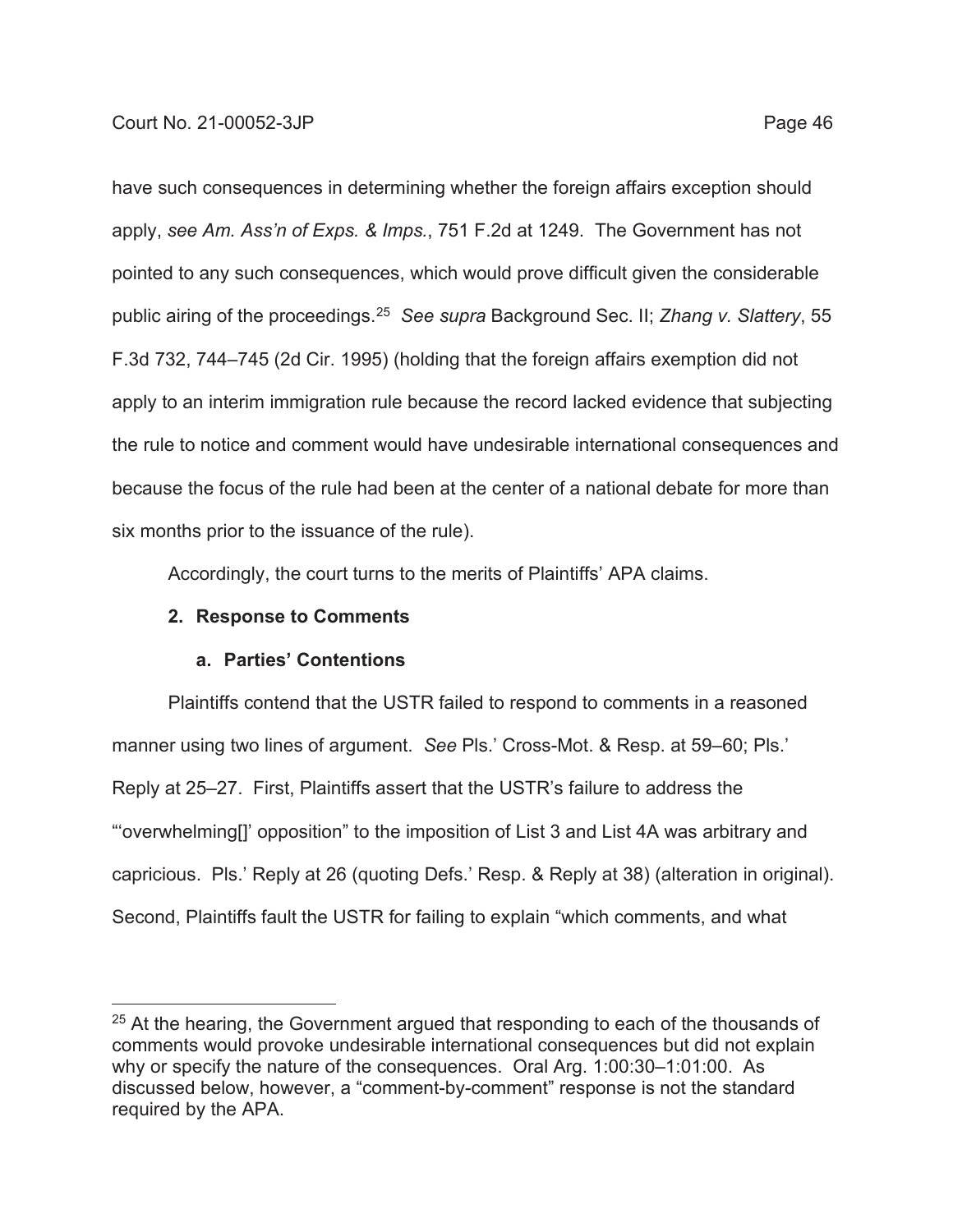concerns raised in those comments, caused it to withdraw certain tariff headings and products but not others." Pls.' Cross-Mot. & Resp. at 59–60.

*Amici Curiae* Retail Litigation Center, Inc. and others (collectively, "RLC") likewise contend that the USTR neither considered, nor took sufficient time to consider, substantial objections to the modifications. RLC's Br. at 12–15. While framing its arguments in terms of the APA, RLC contends that the USTR's actions are more troubling given the statutory requirement to provide opportunity for the public to comment. *Id.* at 13–14 (citing 19 U.S.C. § 2417(a)(2)). RLC argues that the USTR failed to engage meaningfully with comments expressing concerns that the modification actions would harm the U.S. economy, "act[] as a hidden tax for consumers on everyday products," *id.* at 14, and disrupt "the supply chains of U.S. retailers, manufacturers, and producers," *id.* at 15.

The Government contends that the USTR considered the factors relevant to the statutory determinations pursuant to section 307(a)(1)(B) and (C). Defs.' Mot. at 46–47, 58–59. The Government further contends that the *Federal Register* notices associated with List 3 reflect the USTR's consideration of comments in its determinations to omit certain tariff subheadings, delay the onset of the increase in the level of List 3 duties from 10 percent to 25 percent, and establish an exclusion process. *Id.* at 58–59. With respect to List 4A, the Government contends that the USTR responded to comments by stating the bases upon which it removed certain tariff subheadings, separating the subheadings into two lists and staggering the effective date of List 4B, and establishing an exclusion process. *Id.* at 59; *see also* Defs.' Resp. & Reply at 41. The Government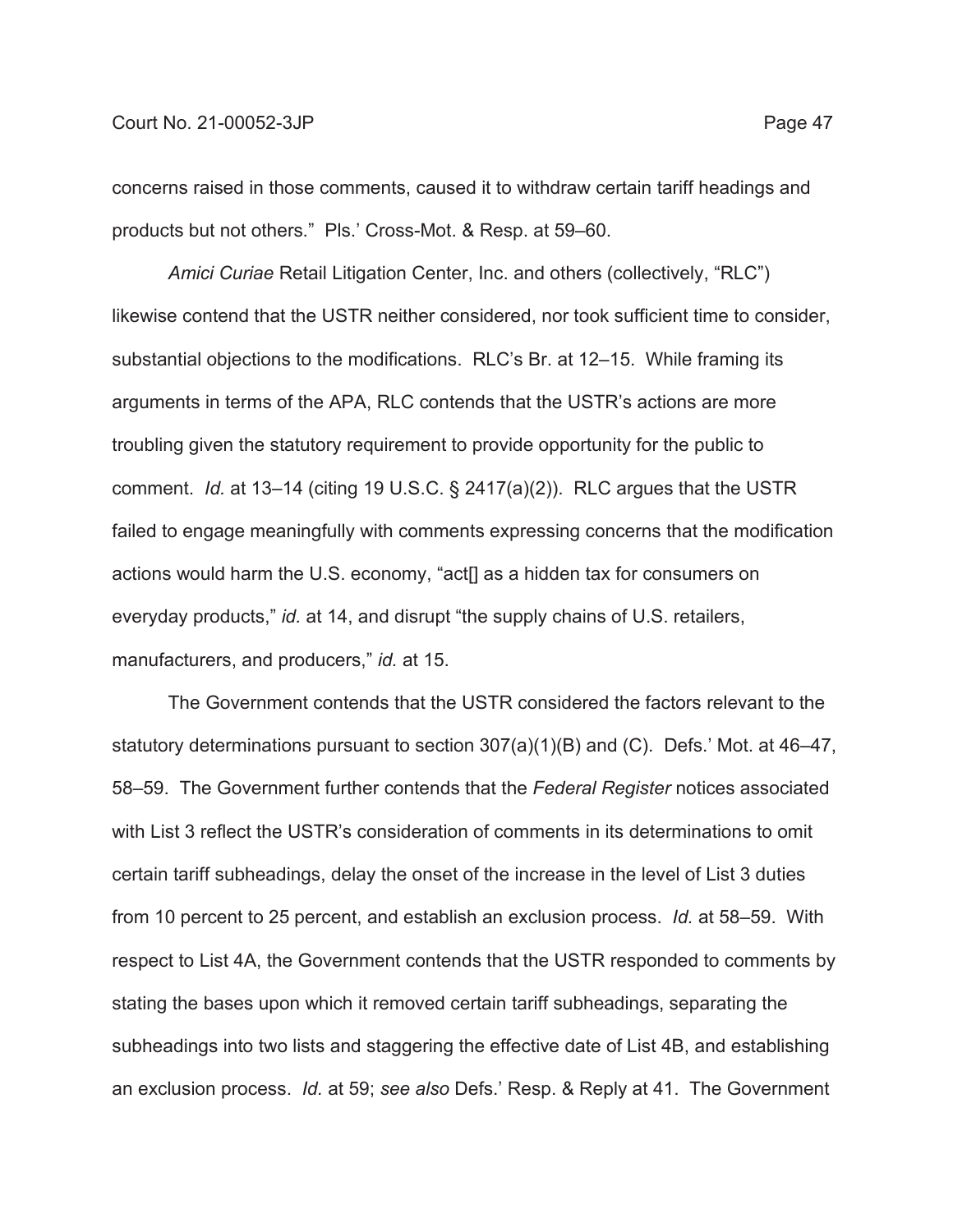also contends that policy issues raised by RLC fail to provide a basis to "overturn[] the tariffs." Defs.' Resp. & Reply at 42.

### **b. The USTR Failed to Respond Adequately to Comments**

The APA requires agencies conducting notice and comment rulemaking to "incorporate in the rules adopted a concise general statement of their basis and purpose." 5 U.S.C. § 553(c). An agency's explanation of the basis and purpose for its action must demonstrate a "consideration of the relevant factors," *State Farm*, 463 U.S. at 43 (citation omitted), and "must offer a rational connection between the facts found and the choice made," *id.* at 52 (quotations and citation omitted). The standard that an agency's response must meet "is not particularly demanding." *Nat'l Mining Ass'n v. Mine Safety & Health Admin.*, 116 F.3d 520, 549 (D.C. Cir. 1997) (per curiam) (quotations and citation omitted). A court will not, however, undertake a "laborious examination of the record, formulate in the first instance the significant issues faced by the agency and articulate the rationale of their resolution." *Auto. Parts & Accessories Ass'n v. Boyd*, 407 F.2d 330, 338 (D.C. Cir. 1968). For "judicial review . . . to be meaningful," the agency's explanation must enable the court "to see *what major issues of policy were ventilated* by the informal proceedings and why the agency reacted to them as it did." *Id.* (emphasis added). Conclusory statements that do not explain how a determination was reached are therefore insufficient. *Int'l Union, United Mine Workers of Am. v. Mine Safety & Health Admin.*, 626 F.3d 84, 94 (D.C. Cir. 2010).

The enabling statute informs the court's examination of an agency's basis and purpose statement and the relevance of comments received by an agency. Agency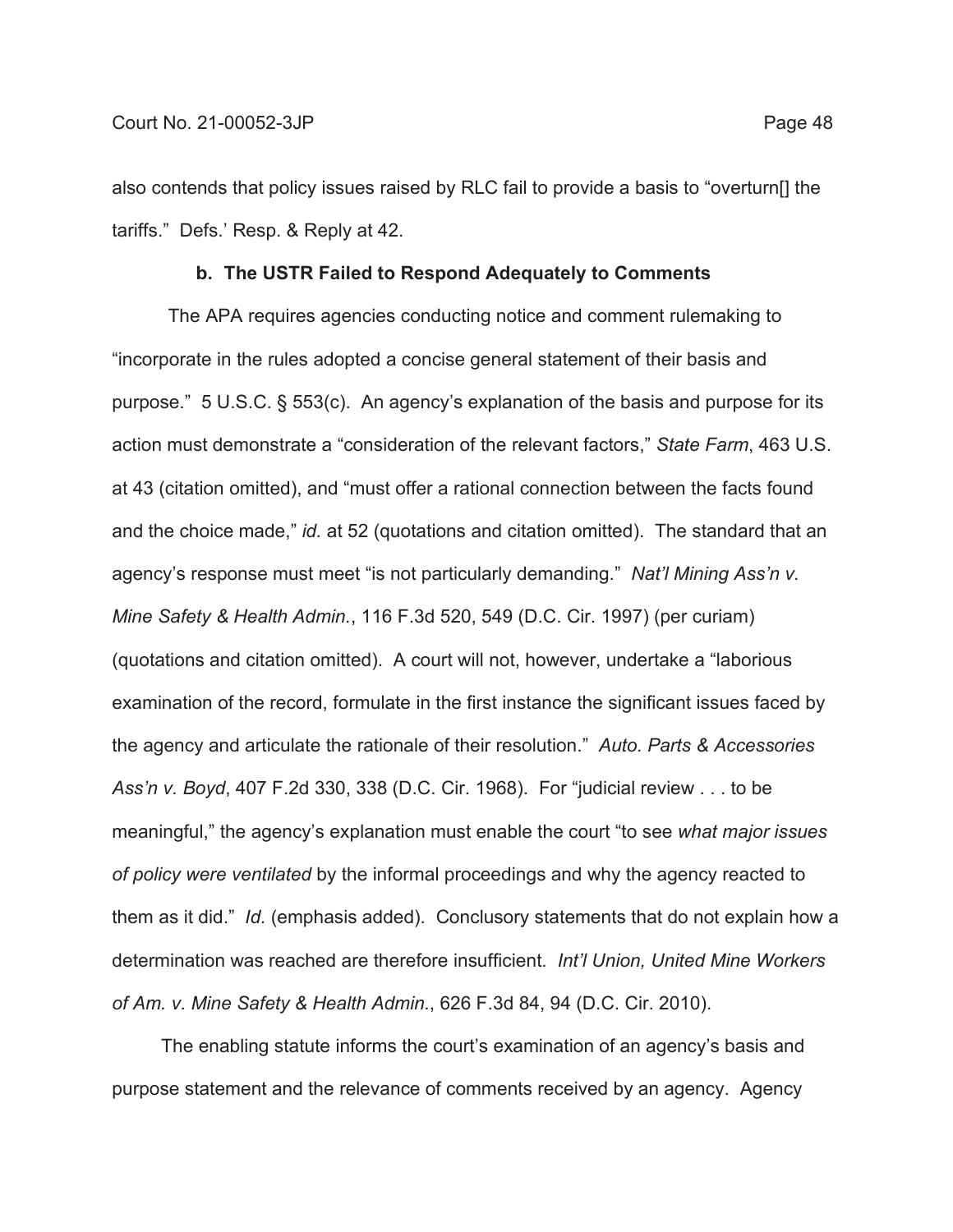action through notice and comment rulemaking must be tethered to the statute. *See, e.g.*, *State Farm*, 463 U.S. at 43 (explaining that an agency cannot rely on factors "which Congress has not intended it to consider"). Additionally, "[t]he basis and purpose statement is inextricably intertwined with the receipt of comments." *Action on Smoking & Health v. C.A.B.*, 699 F.2d 1209, 1216 (D.C. Cir. 1983) (footnote citation omitted). An agency "must respond in a reasoned manner to those [comments] that raise significant problems." *City of Waukesha v. EPA*, 320 F.3d 228, 257 (D.C. Cir. 2003) (quotations and citation omitted). "Significant comments are those 'which, if true, raise points relevant to the agency's decision *and which, if adopted, would require a change in an agency's proposed rule*.'" *City of Portland, Oregon v. EPA*, 507 F.3d 706, 715 (D.C. Cir. 2007) (quoting *Home Box Office, Inc. v. FCC*, 567 F.2d 9, 35 n.58 (D.C. Cir. 1977)). "[F]ailure to respond to comments is significant only insofar as it demonstrates that the agency's decision was not based on a consideration of the relevant factors." *Sherley*, 689 F.3d at 784 (quotations and citations omitted). "[T]he opportunity to comment is meaningless unless the agency responds to significant points raised by the public." *Id.* (quotations and citation omitted).

The statute permits the USTR to "modify or terminate any action" that is being taken pursuant to section 301 "subject to the specific direction, if any, of the President." 19 U.S.C. § 2417(a)(1). Thus, in accordance with *State Farm*, 463 U.S. at 43, the President's specific direction, if any, is a statutory consideration for which the agency must account. The statute also requires the USTR to consider whether the burden on U.S. commerce for which action was taken pursuant to section 301 has increased or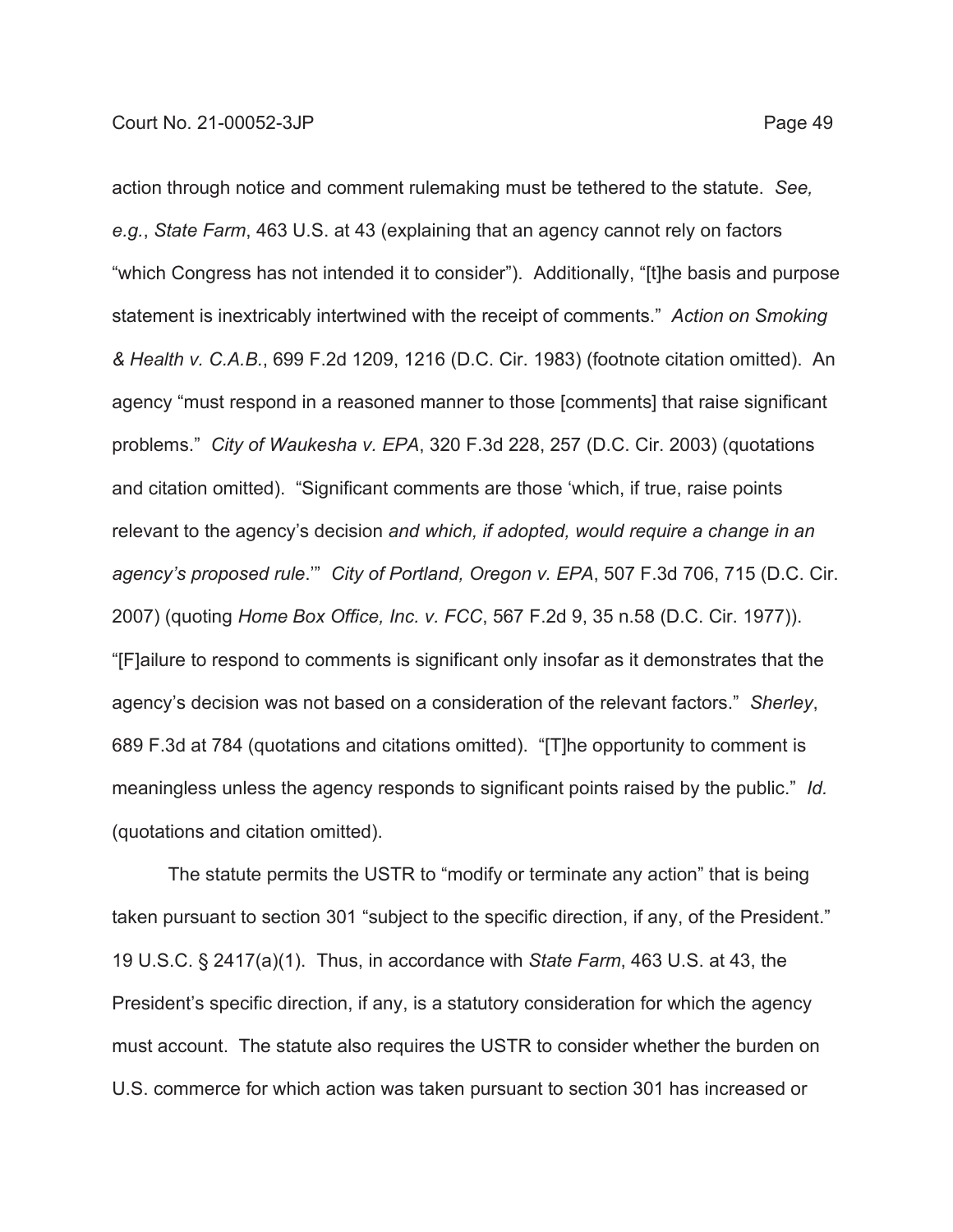decreased, or whether the prior action taken pursuant to section 301(b) is no longer appropriate. *See* 19 U.S.C. § 2417(a)(1)(B), (C). Relatedly, section 301(b) informs the agency's rationale by providing that the USTR is to exercise its discretionary authority to take all "appropriate and feasible action" when a foreign country is engaging in "an act, policy, or practice" that is "unreasonable or discriminatory and burdens or restricts United States commerce" with the aim of obtaining the elimination of the unfair act, policy, or practice. *Id.* § 2411(b). Thus, statutory factors relevant to the USTR's determination of whether and how to modify its action include ensuring that appropriate action is taken to eliminate discriminatory and burdensome acts and the President's specific direction, if any.

The notices of proposed rulemaking ("NPRM(s)") reflected these considerations. In *List 3 NPRM*, the USTR explained that the proposed supplemental action accorded with the President's direction as reflected in his statement "direct[ing] the United States Trade Representative to identify \$200 billion worth of Chinese goods for additional tariffs at a rate of 10 percent" that would "go into effect" following completion of "the legal process." 83 Fed. Reg. at 33,609 (citing June 2018 Presidential Statement). The notice also requested public comments:

with respect to *any* aspect of the proposed supplemental action, including

- The specific tariff subheadings to be subject to increased duties, including whether the subheadings listed in the Annex should be retained or removed, or whether subheadings not currently on the list should be added.
- The level of the increase, *if any*, in the rate of duty.
- The appropriate *aggregate level* of trade to be covered by additional duties.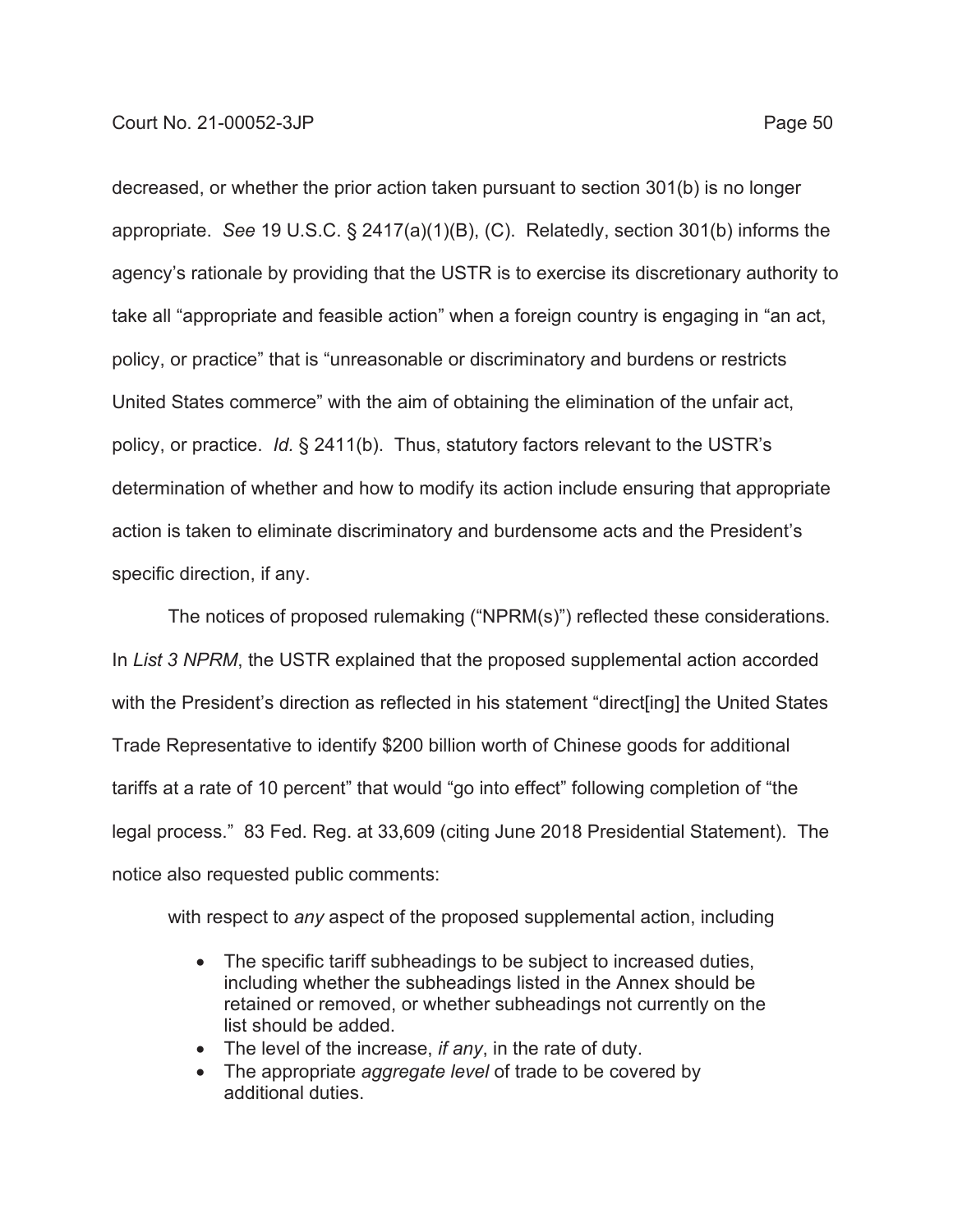*Id.* (emphases added); *see also List 3 Cmt. Extension*, 83 Fed. Reg. at 38,761 (extending comment period following President's direction to consider increasing the tariff rate to 25 percent and specifically seeking comment on "the possible increase in the rate of additional duty"). In *List 4 NPRM*, the USTR likewise explained that the proposed supplemental action accorded with the President's direction and requested public comments on "any aspect" of the proposal, including the abovementioned points. 84 Fed. Reg. at 22,564–65.

Consistent with the NPRMs, submitted comments raised concerns regarding the legality and efficacy of the tariffs, the potential for damage to the U.S. economy, and whether alternative measures would be more effective. *See, e.g.*, Pls.' Cross-Mot. & Resp. at 14–15, 20–21 (citing comments); RLC's Br. at 14–16 (same); Comments of Nat'l Foreign Trade Council, USTR-2018-0026-1843 (Aug. 22, 2018), PR 1891 (arguing that the tariffs will not be effective and will "create a new status-quo of higher trade barriers");26 Comments of U.S. Chamber of Com., USTR-2018-0026-1391 (Aug. 20, 2018), PR 1439; Comments of HP Inc., USTR-2019-0004-1701 (June 17, 2019), PR 7877 (citing section 337 of the Tariff Act of 1930 as an alternative tool for accomplishing the administration's goals without the economic costs of section 301 tariffs).

Some comments also argued that certain products should be added to or removed from the proposed lists. *See, e.g.*, Comments of Ams. for Free Trade Coal.,

 $26$  The court cites the date of the record document, which is not necessarily the same as the date the USTR associates with the document on the administrative record indices filed with the court.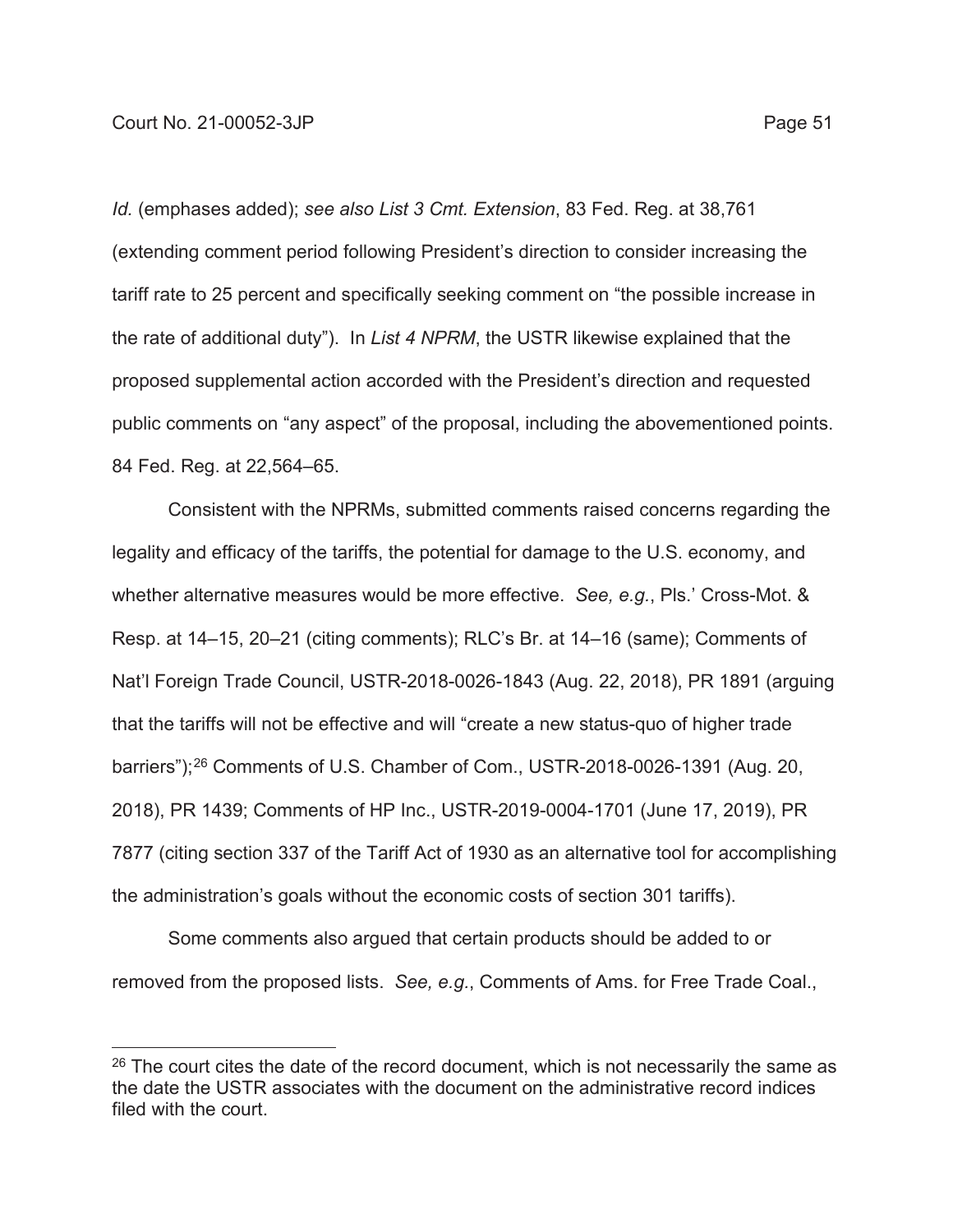USTR-2018-0026-6132 (Sept. 26, 2018), PR 6163 (noting that List 3 needed an exclusion process and that "the criteria for inclusion or removal from the final list were not made public"); Comments of Rheem Mfr'g Co., USTR-2018-0026-3884 (Sept. 5, 2018), PR 3930 (supporting the retention of subheadings for air conditioners on List 3 while urging the USTR to add a subheading covering "parts" under which the indoor and outdoor components of air conditioners enter when shipped separately, even if fully assembled); Comments of Retail Indus. Leaders Ass'n, USTR-2018-0026-5887 (Sept. 6, 2018), PR 5924 (urging the removal of parts used in U.S. manufacturing); Comments of U.S. Steel Corp. USTR-2018-0026-5447 (undated), PR 5492 (arguing for the inclusion of advanced steel products (tin mill plate) as an appropriate response to the cyber-hacking covered by the USTR Report, including of U.S. Steel itself).

Other comments requested no increased duties on imported parts and inputs while supporting the duties on finished goods that compete with domestically manufactured goods. *See, e.g.*, Comments of Whirlpool Corp., USTR-2018-0026-3867 (Sept. 5, 2018), PR 3913 (requesting the removal of several subheadings for parts that it uses in its U.S. manufacturing operations and the addition of a subheading for completed dishwashers competing with Whirlpool's products).

The statute, the NPRMs, and the comments responsive to the NPRMs frame this court's review of the USTR's concise statements of basis and purpose. While "[a]n agency need not respond to every comment," it must explain how it "resolved any significant problems raised by the comments." *Action on Smoking*, 699 F.2d at 1216. Thus, the USTR was required to address comments regarding any duties to be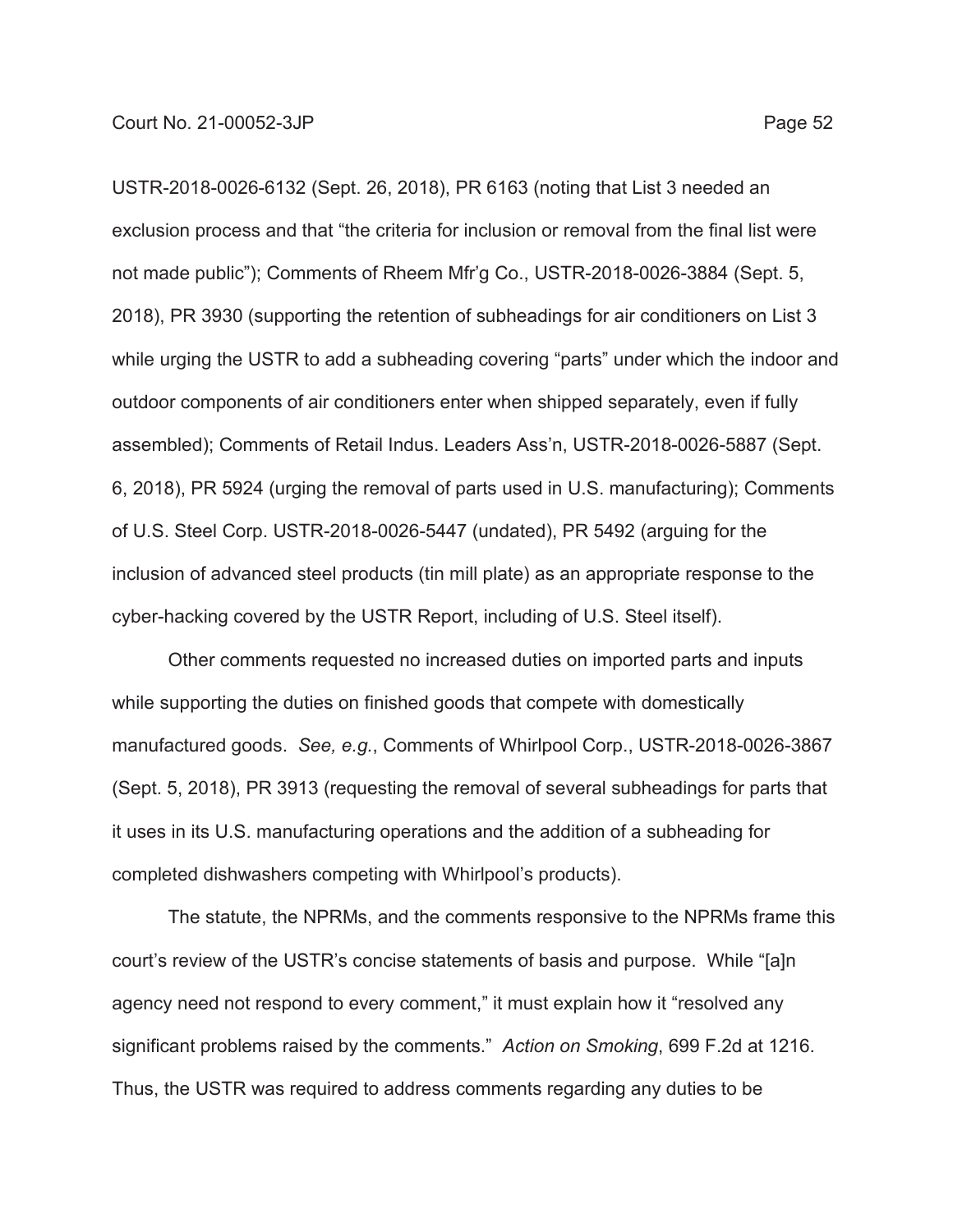imposed, the aggregate level of trade subject to the proposed duties, and the products covered by the modifications, all in light of section 301's statutory purpose to eliminate the burden on U.S. commerce from China's unfair acts, policies, and practices and subject to the specific direction of the President, if any.

With respect to the "wisdom of the enterprise," i.e., whether to proceed with any increase in duties, the USTR explained its decisions by way of reference to China's unfair practices and stated that the increase in duties and level of trade affected by the modifications are consistent with the specific direction of the President. *See Final List 3*, 83 Fed. Reg. at 47,974–75; *Final List 4*, 84 Fed. Reg. at 43,304–05. The September 2018 Presidential Statement, in turn, provided relevant context, stating that China's unfair policies and practices relating to U.S. technology and intellectual property "plainly constitute a grave threat to the long-term health and prosperity of the United States economy." Sept. 2018 Presidential Statement.

The USTR's statements of basis and purpose thus indicate why the USTR deemed China's ongoing and retaliatory conduct actionable; however, those statements fail to apprise the court how the USTR came to its decision to act and the manner in which it chose to act, taking account of the opposition and support for the increased duties and the inclusion or exclusion of particular subheadings, the concerns raised about the impact of the duties on the U.S. economy, and the potential availability of alternative courses of action, within the context of the specific direction provided by the President.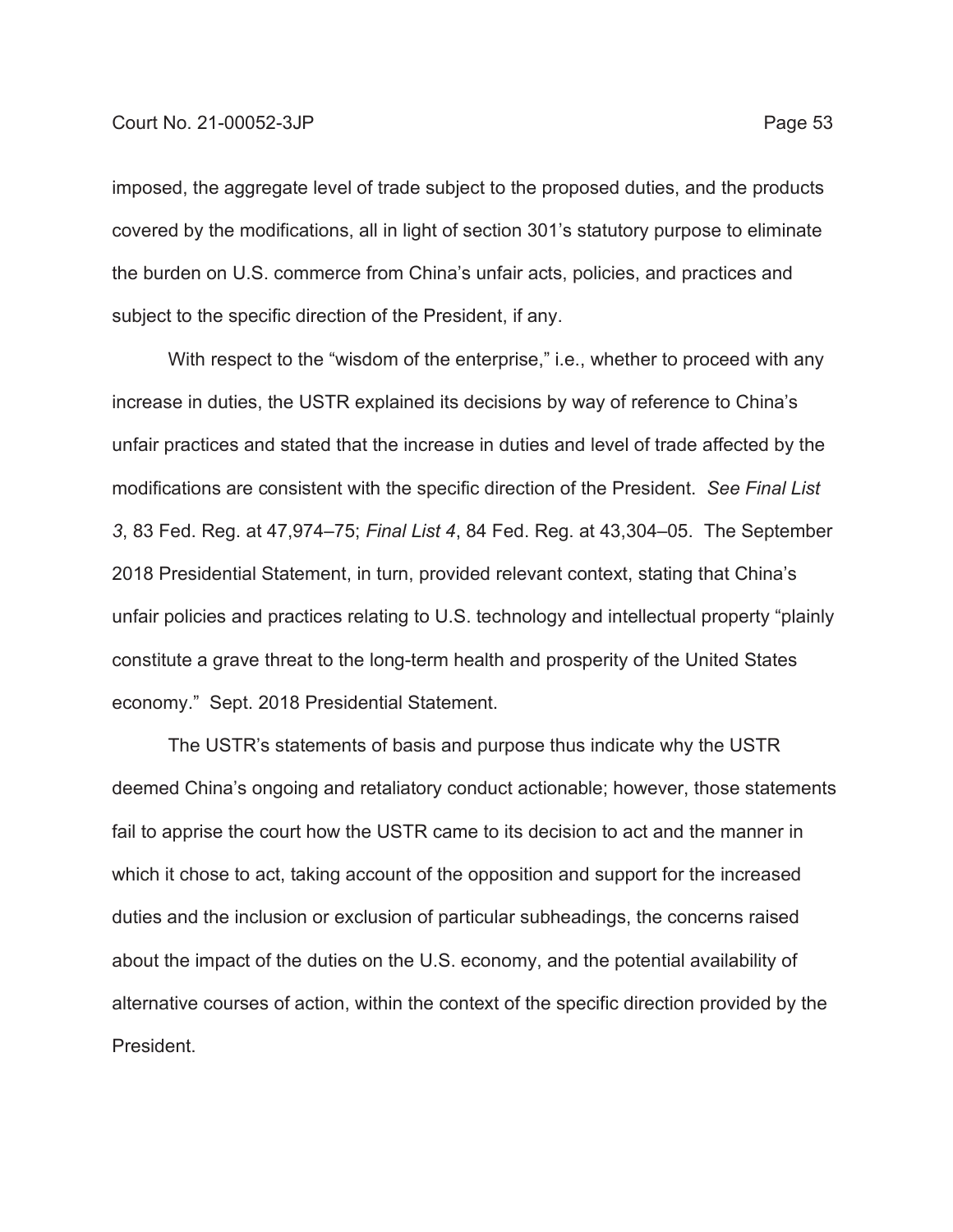While the USTR pointed to the specific direction of the President in September 2018 in *Final List 3* and the specific direction of the President more generally in *Final List 4*, and, while the President's direction is statutorily significant, the USTR's invocation of the President's direction does not obviate the USTR's obligation to respond to significant issues raised in the comments. *Cf. Sherley*, 689 F.3d at 784– 85.27 In *List 3 NPRM*, for example, the USTR noted the President's desire for a 10 percent tariff on \$200 billion worth of Chinese imports, 83 Fed. Reg. at 33,609 (citing June 2018 Presidential Statement), but did not treat that direction as dispositive in light of the USTR's solicitation of comments on a broad range of issues that could—and,

<sup>27</sup> *Sherley* involved a challenge to the National Institutes of Health's ("NIH") issuance of guidelines concerning embryonic stem-cell ("ESC") research and its failure to address comments objecting to ESC research. 689 F.3d at 784. The D.C. Circuit held that because the guidelines implemented an Executive Order with the primary purpose of removing limitations on funding human ESC research, it was not arbitrary and capricious for the NIH not to respond to comments "diametrically opposed to the direction of the Executive Order." *Id.* at 784–785. *Sherley* is, however, distinguishable. There, the NIH explicitly stated its overarching position that comments "advocating a blanket ban on all funding for [human ESC] research" were "not relevant" to the issuance of the guidelines. *Id.* at 790 (Brown, J., concurring). The NIH's dismissal of such comments was consistent with its notice of proposed rulemaking, which requested comments specific to the guidelines' implementation of the Executive order, not the wisdom of human ESC research generally. *See Draft [NIH] Guidelines for Human Stem Cell Research Notice*, 74 Fed. Reg. 18,578 (Apr. 23, 2009). Thus, the NIH did not arbitrarily ignore comments that attempted to "reopen a debate that, as a practical matter, has been foreclosed for more than a decade." *Sherley*, 689 F.3d at 790 (Brown, J., concurring). Here, however, the NPRMs characterized the imposition of List 3 and List 4 tariffs as "propos[als]" and expressly invited comments on "any aspect of the proposed supplemental action," including several points that arguably go to whether to impose additional duties at all. *List 3 NPRM*, 83 Fed. Reg. at 33,609; *List 4 NPRM*, 84 Fed. Reg. 22,564. Thus, the USTR treated the imposition of increased duties at the NPRM stage as an open question, and not one that was predetermined based on the direction of the President. *See id.*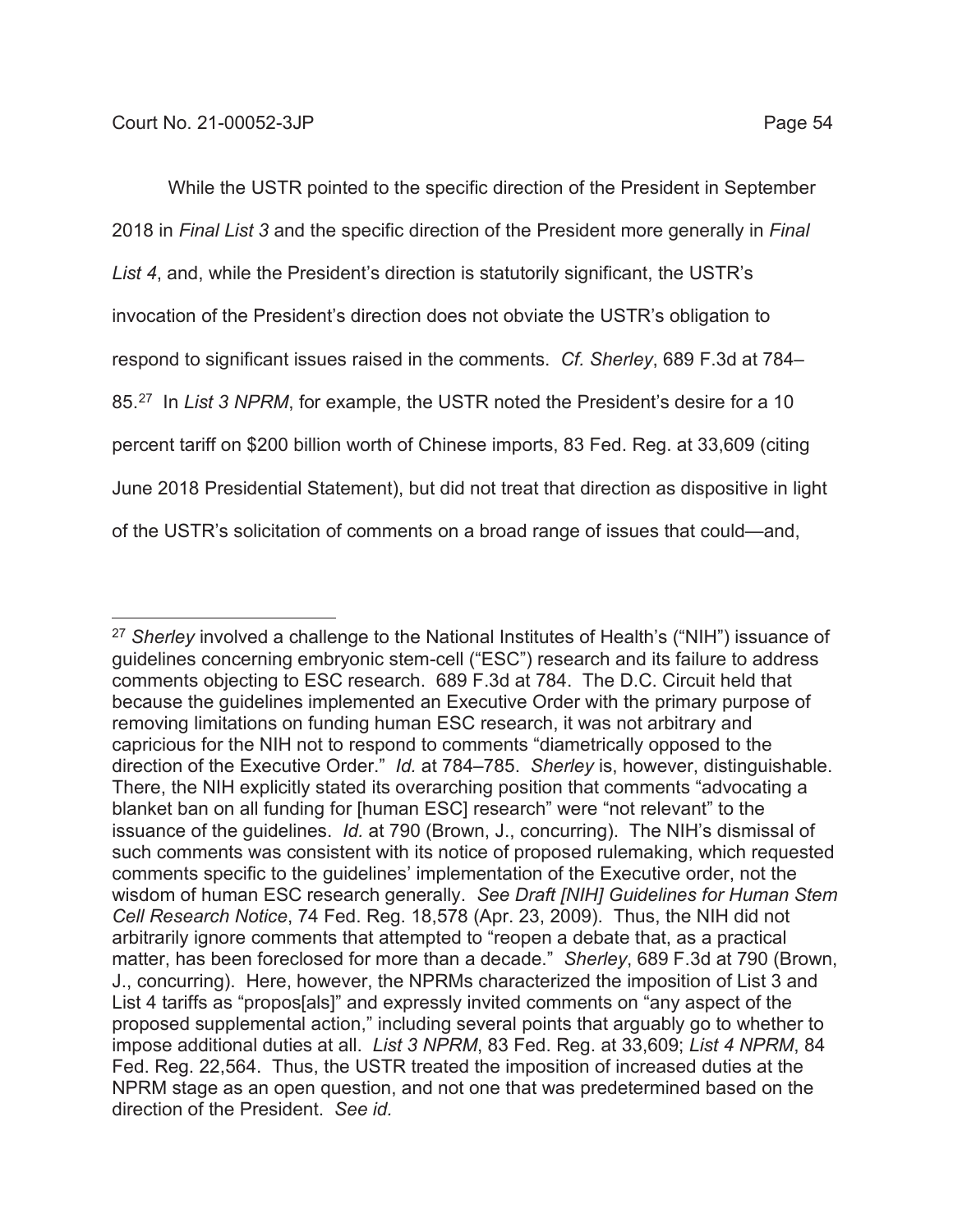indeed, did—result in comments at odds with the President's direction, *see id.*; *cf. List 4 NPRM*, 84 Fed. Reg. at 22,564–65. In other words, although the USTR indicated its willingness to consider factors other than the President's direction in the respective NPRMs, the final determinations do not explain whether or why the President's direction constituted the only relevant consideration nor do those determinations address the relationship between significant issues raised in the comments and the President's direction.28 Having requested comments on a range of issues, the USTR had a duty to respond to the comments in a manner that enables the court to understand "why the agency reacted to them as it did." *Auto. Parts & Accessories Ass'n*, 407 F.2d at 338. The USTR could have explained its rationale with respect the comments in light of the specific Presidential directives it was given. What the USTR could not do was fail to provide a response to the comments it solicited when providing the rationale for its final determinations.

With respect to List 3, the USTR indicated that it chose the products subject to the tariffs at the direction of the President. *Final List 3*, 83 Fed. Reg. at 47,975 (noting that the USTR, "at the direction of the President, has determined not to include certain tariff subheadings listed in the Annex to the [List 3 NPRM]"). At Oral Argument, however, the Government acknowledged that the record does not reflect the President's

<sup>28</sup> Indeed, it would be anomalous to find that *Final List 3* and *Final List 4A* constitute agency actions subject to the APA's procedural requirements while finding that references invoking the President's direction, without more, satisfy the APA's requirement for a concise statement of basis and purpose.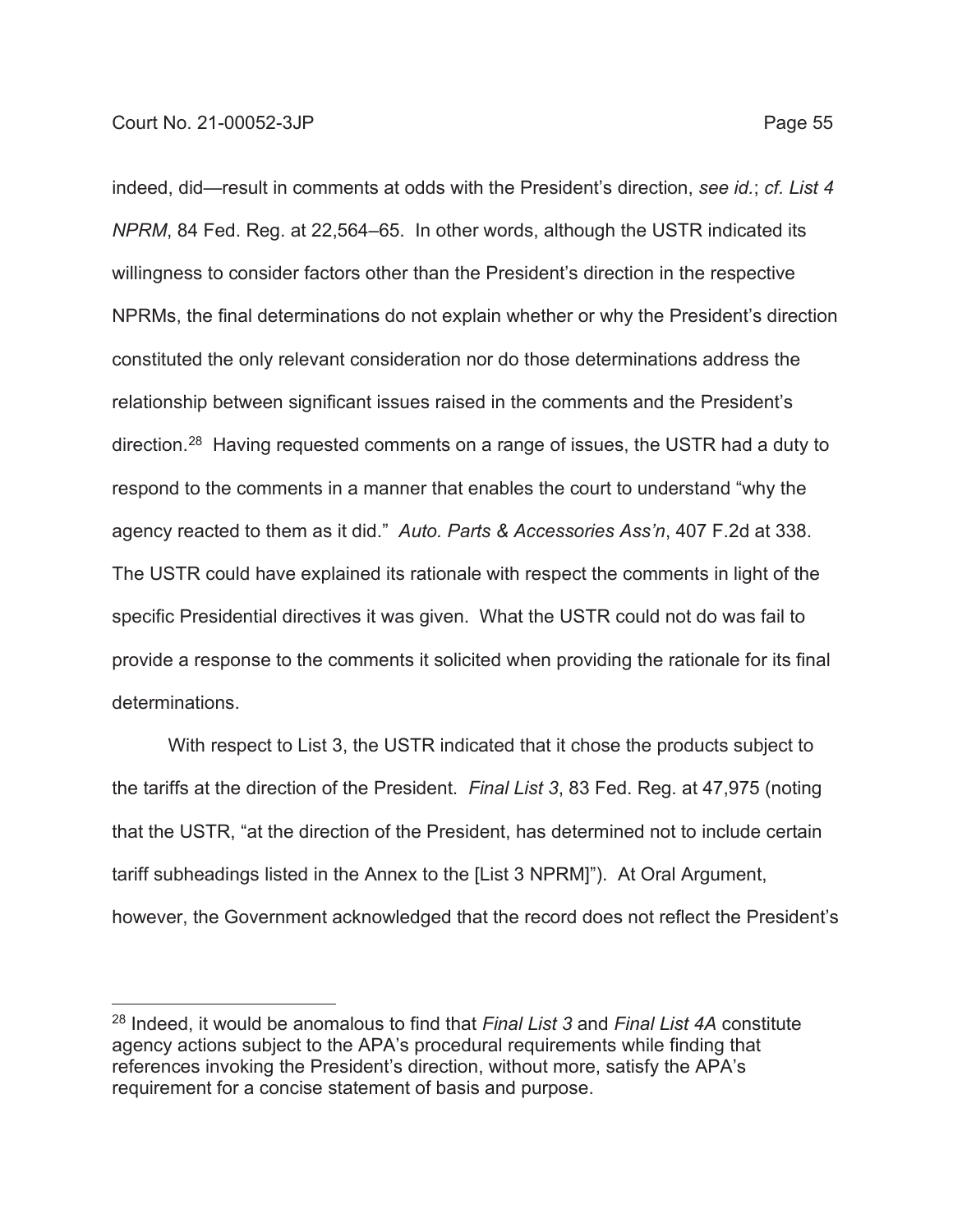final approval of the list of products covered by the determinations. Oral Arg. 7:50–9:40. The Government argues that the USTR's response to comments also is evidenced by the USTR's subsequent decisions to delay the List 3 increase from 10 percent to 25 percent and to establish an exclusion process. Defs.' Mot. at 58–59. Those arguments cannot prevail, however, because neither of the referenced decisions are contained in *Final List 3*, which constitutes the "final agency action" at issue in this case. *See* 5 U.S.C. § 704; *Final List 3*, 83 Fed. Reg. at 47,974–95 (stating a definitive date for the increase to 25 percent and providing no indication of an exclusion process).<sup>29</sup> The USTR's assertion that it removed certain products from List 3 following its review of the comments and hearing testimony fails to apprise the court of the rationale for the product selection and how that rationale is responsive to the comments.

With respect to List 4A, the USTR stated that "[c]ertain tariff subheadings proposed in the [List 4 NPRM] have been removed from the final list of tariff subheadings subject to additional duties, based on health, safety, national security, and other factors." *Final List 4*, 84 Fed. Reg. at 43,305. The USTR also segregated the tariff subheadings into two lists with staggered effective dates and indicated that an exclusion process would be forthcoming. *See id.* While the USTR explained that it separated the tariffs based on "China's share of U.S. imports," *id.*, that statement does

<sup>29</sup> While the USTR stated that it is "maintaining the prior action," *Final List 3*, 86 Fed. Reg. at 47,975, when read in context, that statement appears to mean that it is imposing the additional duties while maintaining the List 1 and List 2 duties already in place. That statement does not clearly indicate to the public or the court that the USTR will establish an exclusion process specific to the List 3 duties.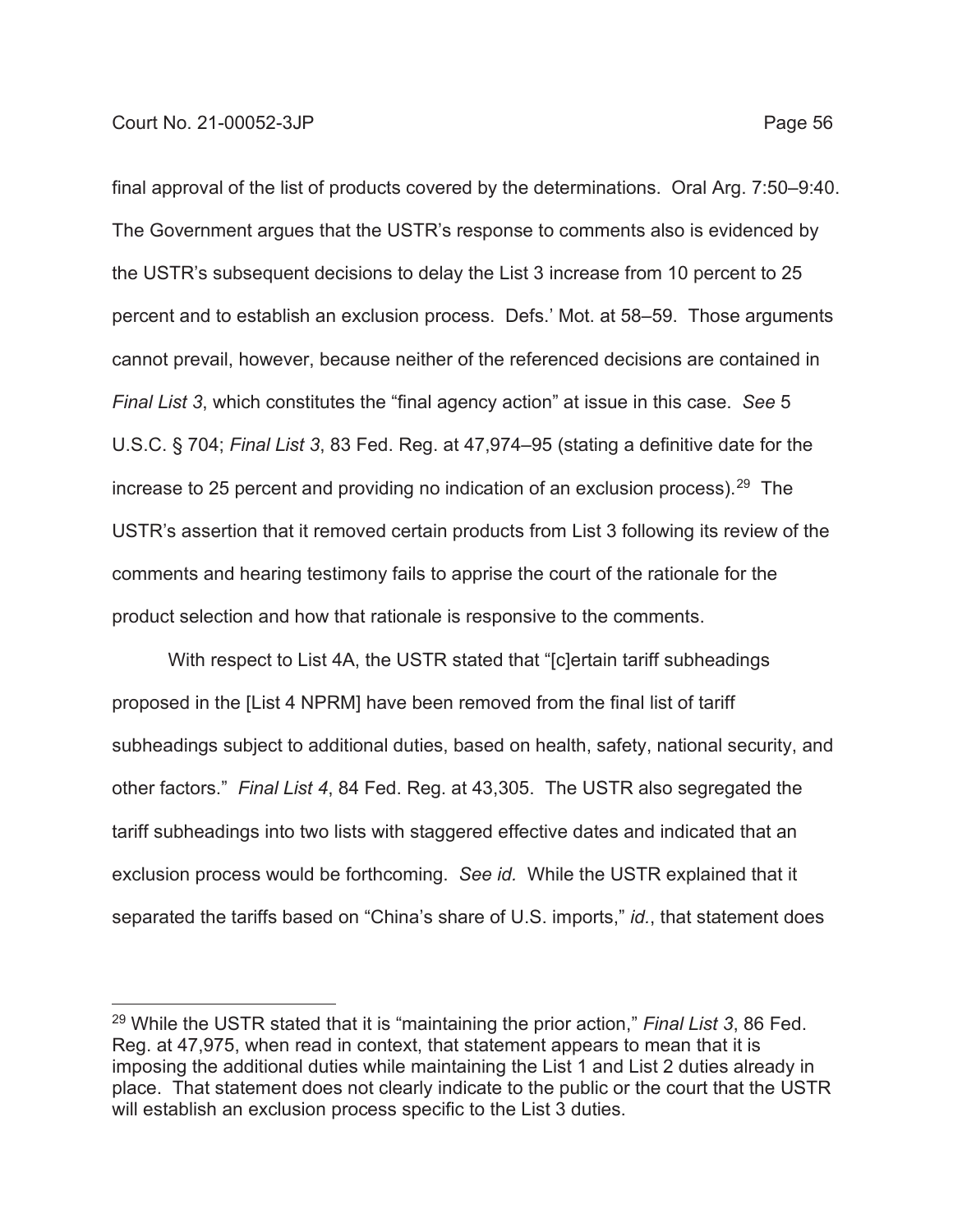not address the composition of the list of subheadings in the first place. As with List 3,

the USTR also failed to connect the removal of subheadings to the comments or

address comments that, for example, urged the USTR to distinguish between parts and

finished goods.30

Thus, *Final List 3* and *Final List 4* require reconsideration or further explanation regarding the USTR's rationale for imposing the tariffs and, as necessary, the USTR's reasons for placing products on the lists or removing products therefrom.<sup>31</sup>

 $30$  The Government also argued that the USTR's rationale for modifying the section 301 action can be ascertained by examination of certain internal memoranda between USTR General Counsel and USTR Lighthizer. *See* Defs.' Mot. at 58–59 (citing Mem. from USTR General Counsel Joseph Barloon to USTR Robert Lighthizer (Aug. 14, 2019) at 1, 5–6, PR 9; Mem. from USTR General Counsel Joseph Barloon to USTR Robert Lighthizer (May 7, 2019) at 2, PR 8; Mem. from USTR General Counsel Stephen Vaughn to USTR Robert Lighthizer (Dec. 14, 2018) at 2, PR 6; and Sept. 2018 Vaughn Mem. at 7–9); *see also* Oral Arg. 2:45:00–2:50:00. The APA requires the USTR to "incorporate *in the rules adopted* a concise general statement of their basis and purpose." 5 U.S.C. § 553(c) (emphasis added). While the statute does not preclude the court from reviewing an agency's explanation that is external to the *Federal Register* notice, *see, e.g.*, *Tabor v. Joint Bd. for Enrollment of Actuaries*, 566 F.2d 705, 711 (D.C. Cir. 1977) (explaining that "[t]he enquiry must be whether the rules and statement are published close enough together in time so that there is no doubt that the statement accompanies, rather than rationalizes the rules"), the USTR did not incorporate by reference the cited memoranda in the contested determinations and the public was not alerted to the reasoning offered therein given the nonpublic nature of the memoranda. If, on remand, the USTR seeks to rely on the contents of the memoranda as evidence of the USTR's reasons for acting when and how it did such that a future rationale is not *post hoc*, the USTR must explain why that reliance is justified in light of *Invenergy Renewables LLC v. United States*, 44 CIT \_\_, \_\_, 476 F. Supp. 3d 1323, 1347 (2020) (holding that a contemporaneous but nonpublic memorandum "cannot be considered as part of the grounds invoked by the [USTR] when it acted" because "adequate explanation of the agency's decision has to be made public somewhere or in some manner allowing interested parties to review and scrutinize it").

 $31$  To the extent the USTR decides, on remand, that certain products should have been added to or omitted from the determinations from the beginning, the USTR should also establish and describe a lawful process for implementing that decision.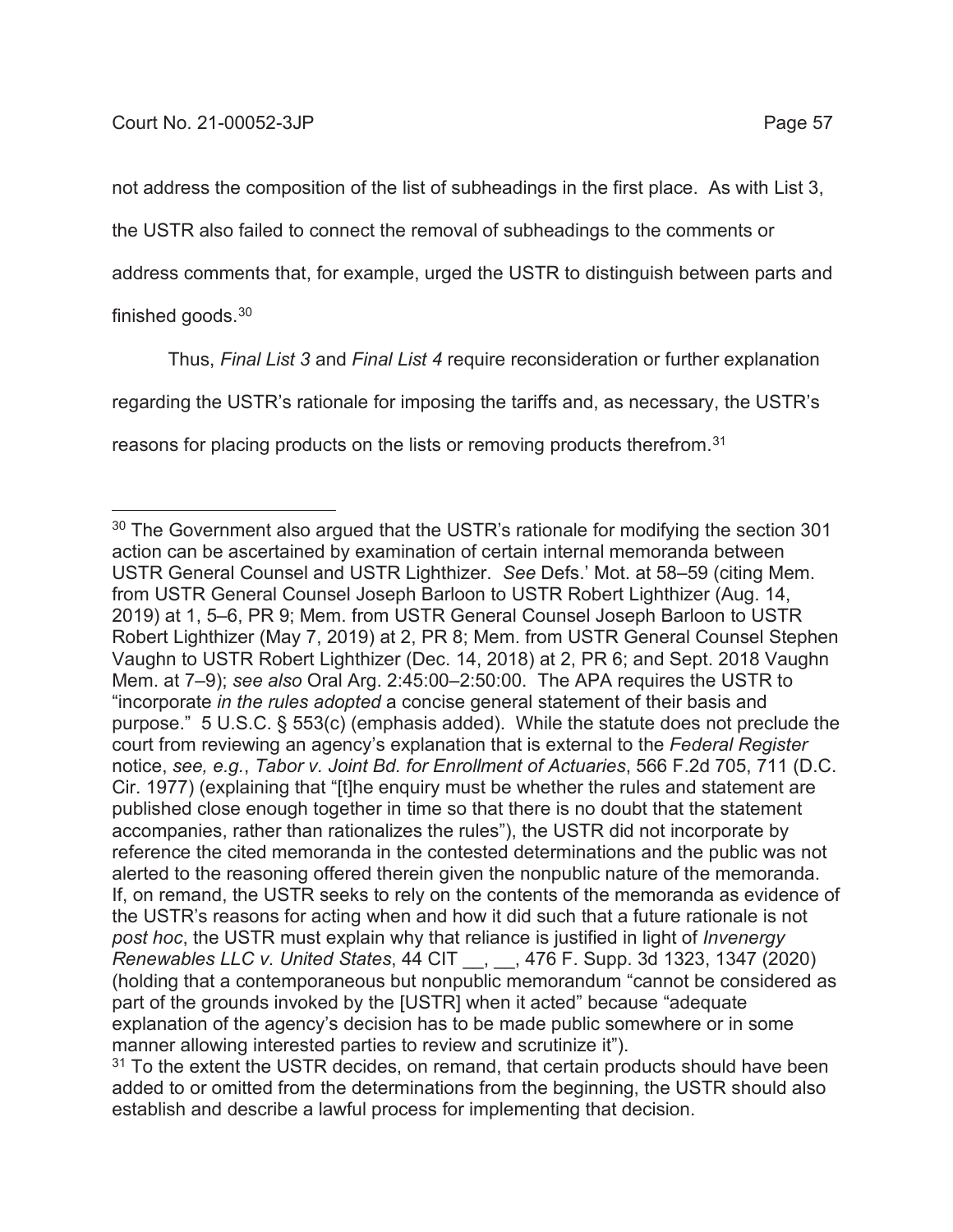#### **c. Remedy**

During the hearing, Plaintiffs opined that the Government has waived any request for a remand instead of outright vacatur, a position with which the Government disagreed. Oral Arg. 2:36:30–2:37:00, 2:38:53–2:43:43, 2:46:42–2:46:59. For their part, Plaintiffs did not present arguments for vacatur until filing a notice of supplemental authority and, even then, only summarily discussed vacatur in reference to a prior court opinion. *See* Pls.' Suppl. Authority at 2 (discussing *Invenergy Renewables LLC v. United States*, 45 CIT \_\_, \_\_, 552 F. Supp. 3d 1382, 1400, 1404 (2021)). The Government, in turn, sought to distinguish that case and, in so doing, argued for a different outcome. *See* Defs.' Resp. Suppl. Authority at 2–3. In a case arising under the APA, the court may—and regularly will—remand for reconsideration deficient agency action when further explanation is required. *See* 5 U.S.C. § 706(2)(A); *see also, e.g.*, *NOVA*, 260 F.3d at 1379–80. Thus, the court declines to find that the doctrine of waiver precludes remand here.

The court turns next to the question whether vacatur is merited in the interim notwithstanding remand to the USTR. In certain circumstances, the court may remand agency action for further consideration while allowing the action to remain in effect. *See NOVA*, 260 F.3d at 1367–68, 1379–81. In *NOVA*, the Federal Circuit adopted the standard first set forth by the D.C. Circuit as to whether agency action should remain in effect when the action is remanded for further consideration. *id.* at 1380 ("[A]n inadequately supported rule . . . need not necessarily be vacated.") (second alteration in original) (quoting *Allied-Signal*, 988 F.2d at 151). In deciding whether to vacate, the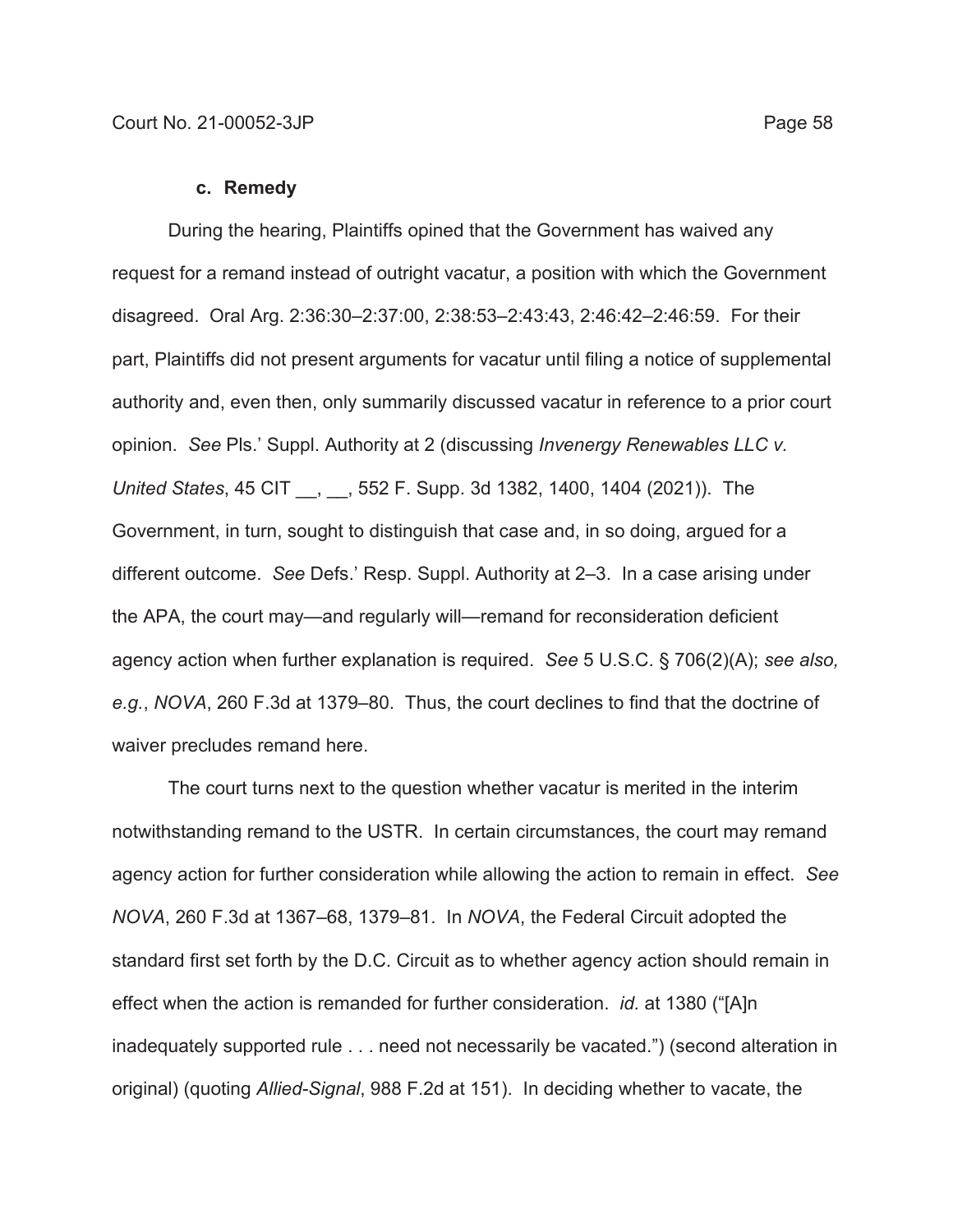court considers "the seriousness of the [rule's] deficiencies (and thus the extent of doubt whether the agency chose correctly) and the disruptive consequences of an interim change that may itself be changed." *Allied-Signal*, 988 F.2d at 150–51 (quotations and citation omitted); *see also NOVA*, 260 F.3d at 1380 (declining to vacate when the "validity" of the contested action was "open to question" and given the "disruptive consequences" of vacatur).

While the USTR's failure to explain its rationale in the context of the comments it received leaves room for doubt as to the legality of its chosen courses of action, as in *NOVA*, the court weighs heavily the disruptive consequences of (potentially interim) vacatur. *Final List 3* and *Final List 4* constitute modifications of a prior section 301 action taken to exert leverage on China to cease unfair trade actions burdening U.S. commerce and to do so in a manner that China may no longer attempt to offset that leverage with retaliatory measures of its own. Thus, they are part of a continuum of actions taken in conjunction with ongoing negotiations with China. In addition to impacting the United States' ability to impose and retain List 3 and List 4A duties, vacating the determinations would disrupt a complex and evolving process that was designed by Congress to allow for ongoing negotiations. For now, the court declines to try to unscramble this egg. *Cf. Sugar Cane Growers Co-op. of Fla. v. Veneman*, 289 F.3d 89, 97–98 (D.C. Cir. 2002) (declining to vacate unlawful agency action when it was possible for the relevant agency to cure the defect).

At the hearing, Plaintiffs invoked *Dep't of Homeland Security v. Regents of the University of California*, 140 S. Ct. 1891 (2020), to argue that the court must vacate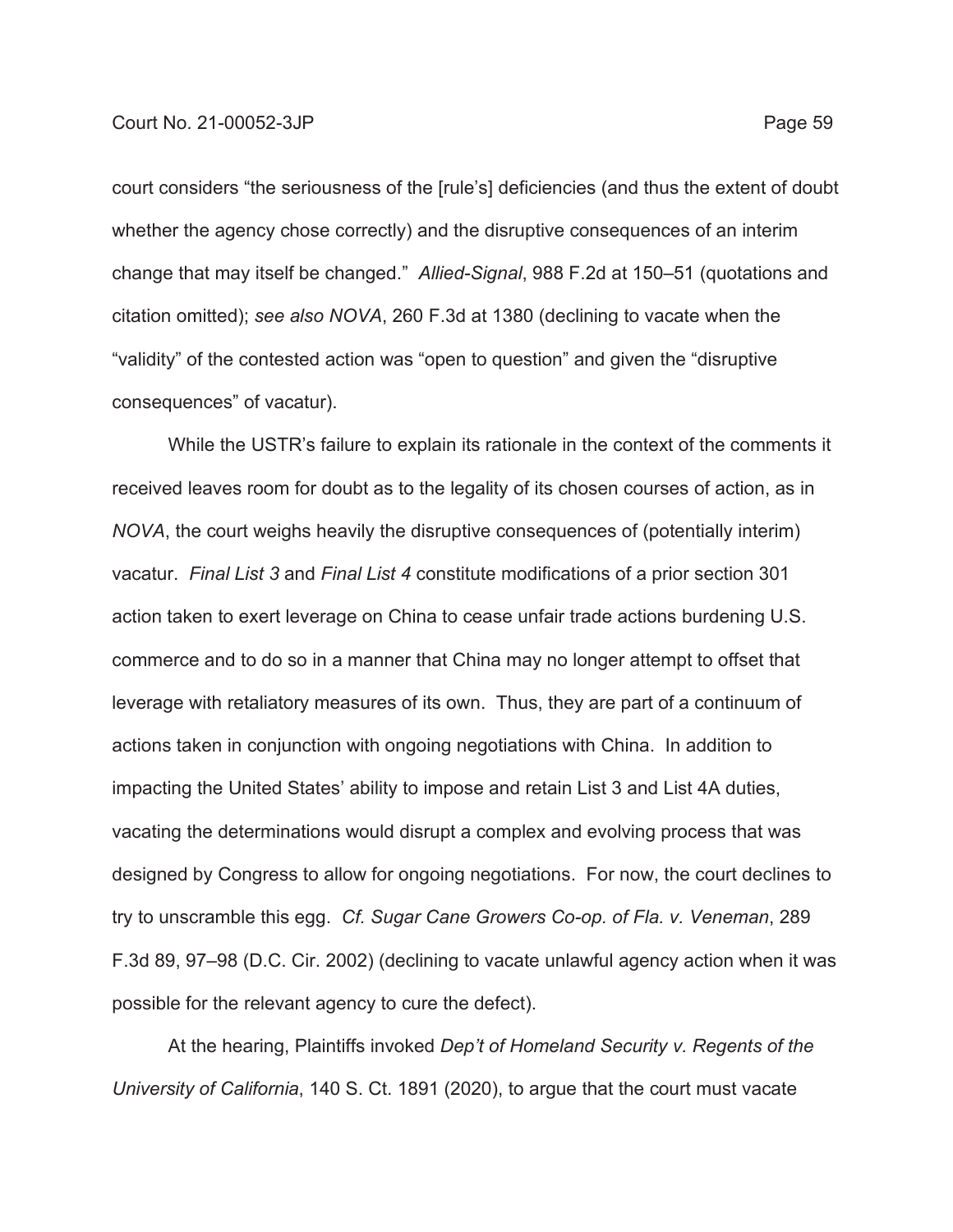USTR's List 3 and List 4 determinations. Oral Arg. 2:38:53–2:43:43; 2:51:15–2:51:37. In *Regents*, the U.S. Supreme Court held that the Department of Homeland Security's ("DHS") Acting Secretary Duke's explanation of her decision to rescind the Deferred Action for Childhood Arrivals ("DACA") program relied only on the Attorney General's explanation that DACA's provision of entitlement benefits to certain categories of aliens was unlawful; however, that explanation was insufficient to justify DHS's rescission of DACA's grant of forbearance of enforcement of removal proceedings against the covered classes of persons.<sup>32</sup> 140 S. Ct. at 1912–14. The twin prongs of DACA, i.e., benefits and forbearance, were established by DHS's implementation of DACA, and, therefore, in rescinding DACA, DHS had to address both prongs. *See id.* at 1913. The Court refused to consider subsequent reasoning provided by Acting Secretary Duke's successor, Secretary Nielsen, after concluding that the Secretary's reasoning was almost entirely *post hoc*. *See id.* at 1908–09. While Acting Secretary Duke's contemporaneous explanation rested solely upon illegality, Secretary Nielsen pointed to the need to foster confidence in the rule of law by rejecting "legally *questionable*" policies and a preference for legislative solutions in addition to DACA's illegality. *See id.* at 1908.

<sup>&</sup>lt;sup>32</sup> The Supreme Court declined to address the adequacy of DHS's explanation that it relied on the Attorney General's decision that DACA was unlawful because Acting Secretary Duke was statutorily bound by that decision. *See Regents*, 140 S. Ct. at 1910–11. Instead, the Supreme Court found that Duke failed to address the portion of DACA's legality (forbearance) that was within Duke's discretion. *See id.*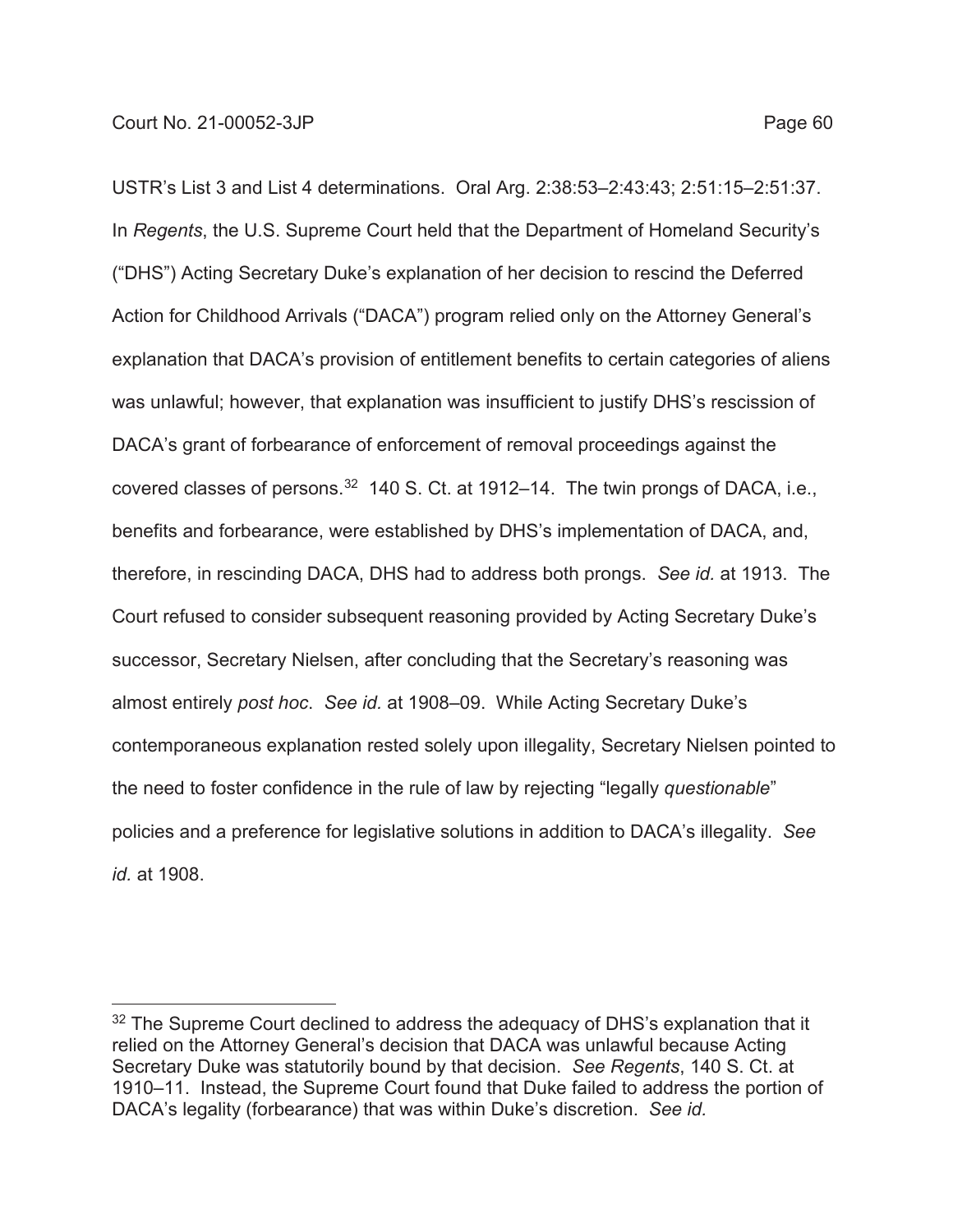*Regents,* like *State Farm,* requires the court to review the USTR's statements of basis and purpose to ensure that important policy issues are ventilated and to understand the USTR's determinative reasons for its actions. *Regents* also constitutes a warning to agencies regarding the impermissibility of *post hoc* reasoning as much as it constrains the court's review of such reasoning provided pursuant to a remand. 140 S. Ct. at 1908 (citing *Overton Park*, 401 U.S. at 420, for the proposition that a subsequent explanation "must be viewed critically" for impermissible *post hoc* reasoning and noting that, for example, while "[l]egal uncertainty is, of course, related to illegality[,] . . . the two justifications are meaningfully distinct"). "When an agency's initial explanation 'indicate[s] the determinative reason for the final action taken,' the agency may elaborate later on that reason (or reasons) but may not provide new ones." *Id.* (citing *Camp v. Pitts*, 411 U.S. 138, 143 (1973) (per curiam)). Thus, while we may remand to the USTR to further explain its determinations, *Regents* cautions that the USTR may only further explain the justifications it has given for the modifications. *See id.* It may not identify reasons that were not previously given unless it wishes to "deal with the problem afresh" by taking new agency action. *Id.* (quoting *Chenery*, 332 U.S. at 201).33

<sup>&</sup>lt;sup>33</sup> Plaintiffs also argue that the USTR failed to consider factors relevant to the statute when it based List 3 and List 4A on China's retaliatory conduct. Pls.' Cross-Mot. & Resp. at 60–61. Because the court finds that China's conduct was relevant to the USTR's determinations pursuant to section 307(a)(1)(B), *see supra*, Plaintiffs' related procedural argument must fail.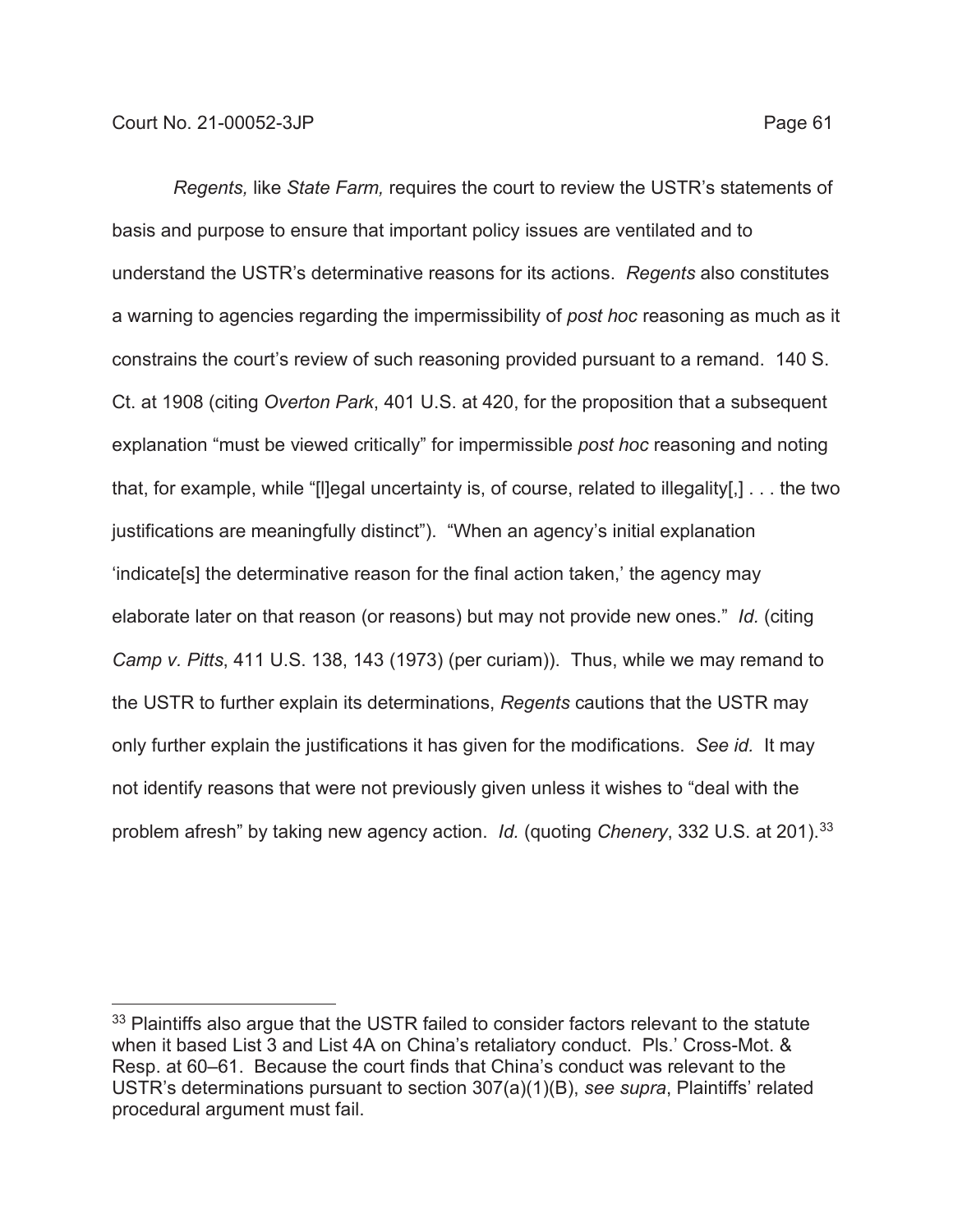# **3. Plaintiffs' Remaining Arguments34**

Plaintiffs also raise arguments regarding the extent of notice provided with respect to List 3, the deadlines set for the submission of comments and the permissible scope of those comments, and the amount of time the USTR allowed interested parties to testify at the hearings. None of these arguments present additional grounds for remand or vacatur.

# **a. Notice of the Legal Basis for List 3**

Plaintiffs first argue that the USTR failed to provide adequate notice of the legal basis for List 3 because although the NPRM cited to section 307(a)(1)(C) exclusively, the USTR ultimately relied on section 307(a)(1)(B) and (C). Pls.' Cross-Mot. & Resp. at 55–56; Pls.' Reply at 24–25. The Government argues that the NPRM for List 3 complied with statutory requirements. Defs.' Resp. & Reply at 35–37.

Section 553(b) requires an agency engaged in rulemaking to publish in the *Federal Register* a "reference to the legal authority under which the rule is proposed" and "either the terms or substance of the proposed rule or a description of the subjects and issues involved." 5 U.S.C. §  $553(b)(2)$ –(3).<sup>35</sup> This notice "need not specify every

<sup>34</sup> Because the court is remanding *Final List 3* and *Final List 4*, the court need not further address the issue of remedy in relation to Plaintiffs or *Amici Curiae* at this time. *See generally* Interested Parties' Br. (arguing that non-importer plaintiffs in other cases that bore the cost of the section 301 duties have both constitutional and statutory standing to challenge the USTR's actions and the court's authority to provide relief is not limited to importers of record).

 $35$  Plaintiffs do not specify the precise subsection of section 553(b) they believe the USTR violated. Because the NPRM contained a "reference to the legal authority under which the rule is proposed," i.e., section 307(a)(1)(C), Plaintiffs appear to argue that the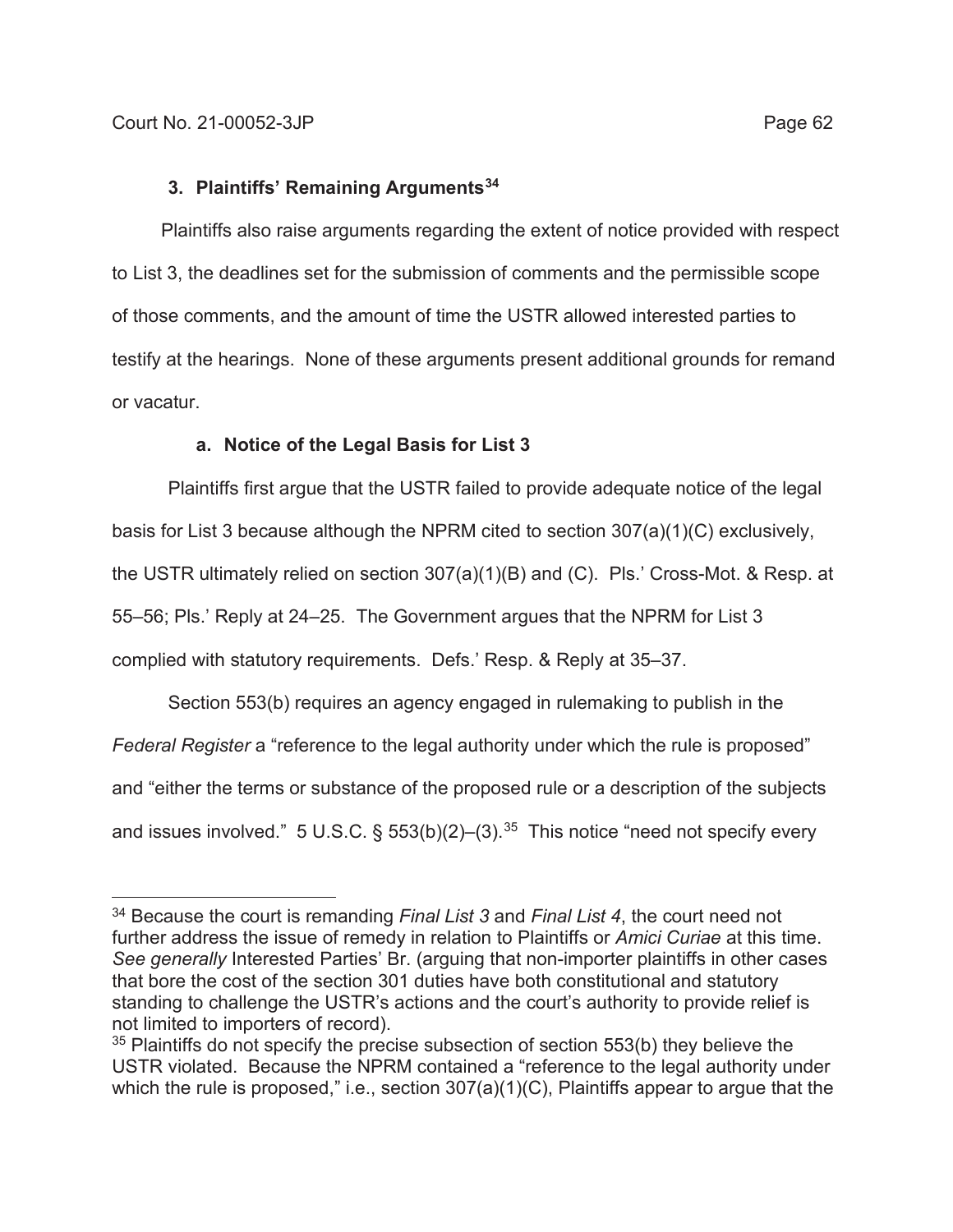precise proposal" that an agency "may ultimately adopt," but must "fairly apprise interested parties of the issues involved." *Mid Continent Nails Corp. v. United States*, 846 F.3d 1364, 1373 (Fed. Cir. 2017) (quotations and citations omitted). Notice is deemed adequate for purposes of the APA if "an agency's final rule is a 'logical outgrowth'" of the agency's notice of proposed rulemaking. *Id.* (citation omitted). "A final rule is a logical outgrowth of [a] proposed rule 'only if interested parties should have anticipated that the change was possible, and thus reasonably should have filed their comments on the subject during the notice-and-comment period.'" *Veteran Justice Grp., LLC v. Sec'y of Veterans Affairs*, 818 F.3d 1336, 1344 (Fed. Cir. 2016) (citation omitted) (alteration in original).

The USTR's failure to cite to section 307(a)(1)(B) in *List 3 NPRM* as an additional or alternative authority for the modification is not fatal to its rulemaking. The notice is clear that the USTR proposed to modify the section 301 action by setting increased duties on additional specified imports from China and requested comments on various aspects of the proposal. *See List 3 NPRM*, 83 Fed. Reg. at 33,609. In explaining the basis for the modification, the USTR also explained that China had failed to "address[] U.S. concerns with the unfair practices found in the investigation," *id.* at 33,608, and "refus[ed] to change its acts, policies, and practices," such that "it ha[d] become apparent that U.S. action at this level is not sufficient to obtain the elimination of China's acts, policies, and practices covered in the investigation," *id.* at 33,609. Anyone wanting

USTR's failure to cite section 307(a)(1)(B) rendered the NPRM deficient pursuant to section 553(b)(3).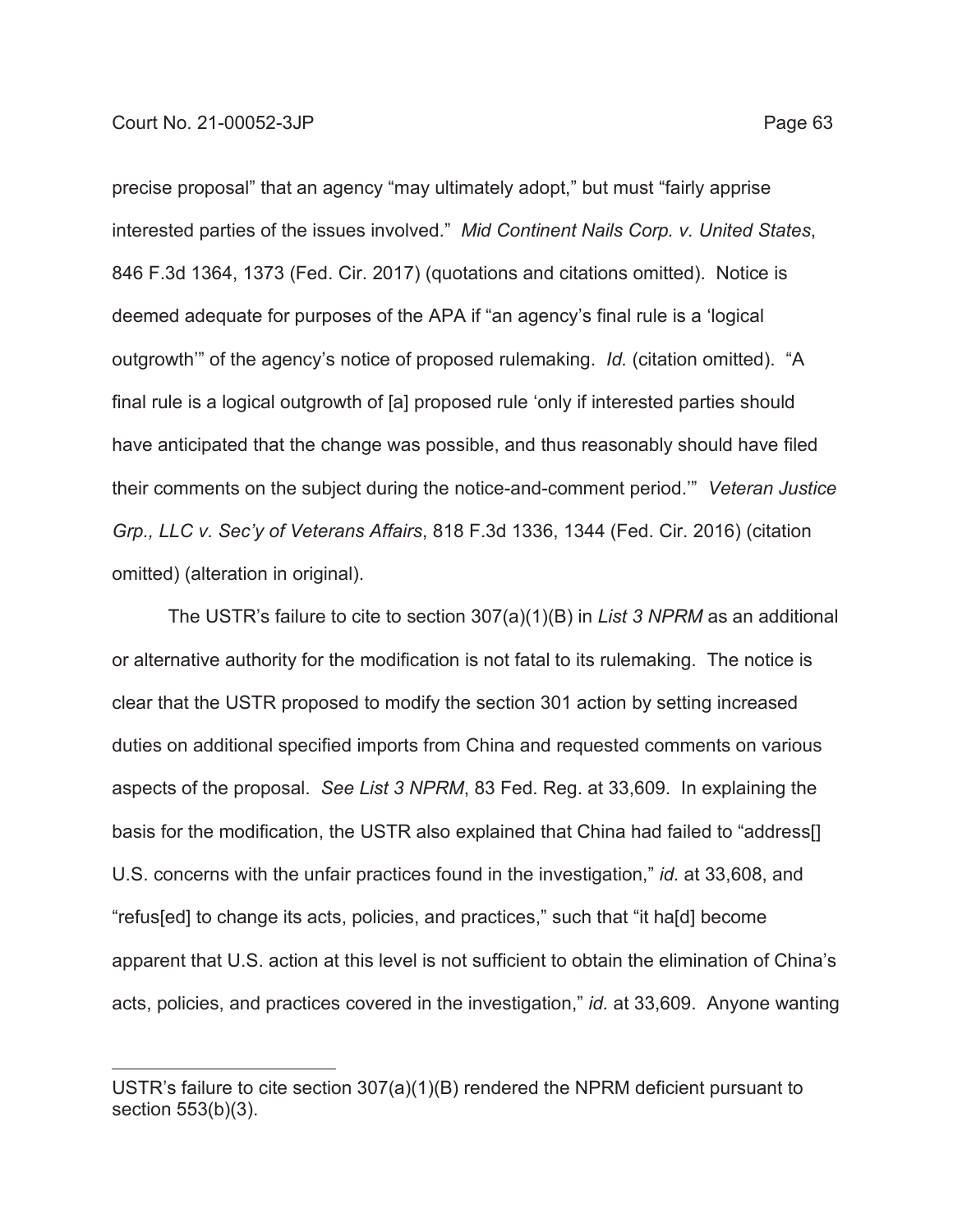to comment on such findings, either to support or rebut the notion that China's unfair practices continued to burden U.S. commerce, and whether such burden continued apace or had increased or decreased relative to the investigation, had notice of the opportunity to do so.

Thus, Plaintiffs argument that the "USTR's defective notice . . . left a recordvacuum" rings hollow. *See* Pls.' Cross-Mot. & Resp. at 56. The USTR "fairly apprise[d] interested parties of the issues involved," and the USTR's reliance on subsection (B) in addition to subsection (C) in the final rule constituted a "logical outgrowth" of the proposed rule. *See Mid Continent*, 846 F.3d at 1373.

### **b. Comment Deadlines and Time to Testify**

Plaintiffs next argue that the USTR failed to provide meaningful opportunity to comment on List 3 by setting a simultaneous deadline for written and post-hearing rebuttal comments and limiting testimony at the public hearings to five minutes per person. *See* Pls.' Cross-Mot. & Resp. at 56–57. Plaintiffs raise similar arguments with respect to List 4A, while noting that, for that proceeding, post-hearing rebuttal comments were due one week after the hearing. *See id*.; *cf.* RLC's Br. at 10–12 (advancing similar arguments). Plaintiffs also argue that, by explicitly limiting rebuttal comments to "rebutting or supplementing testimony at the hearing" in the NPRM for List 4A, the USTR arbitrarily departed from its practice with respect to List 1, List 2, and List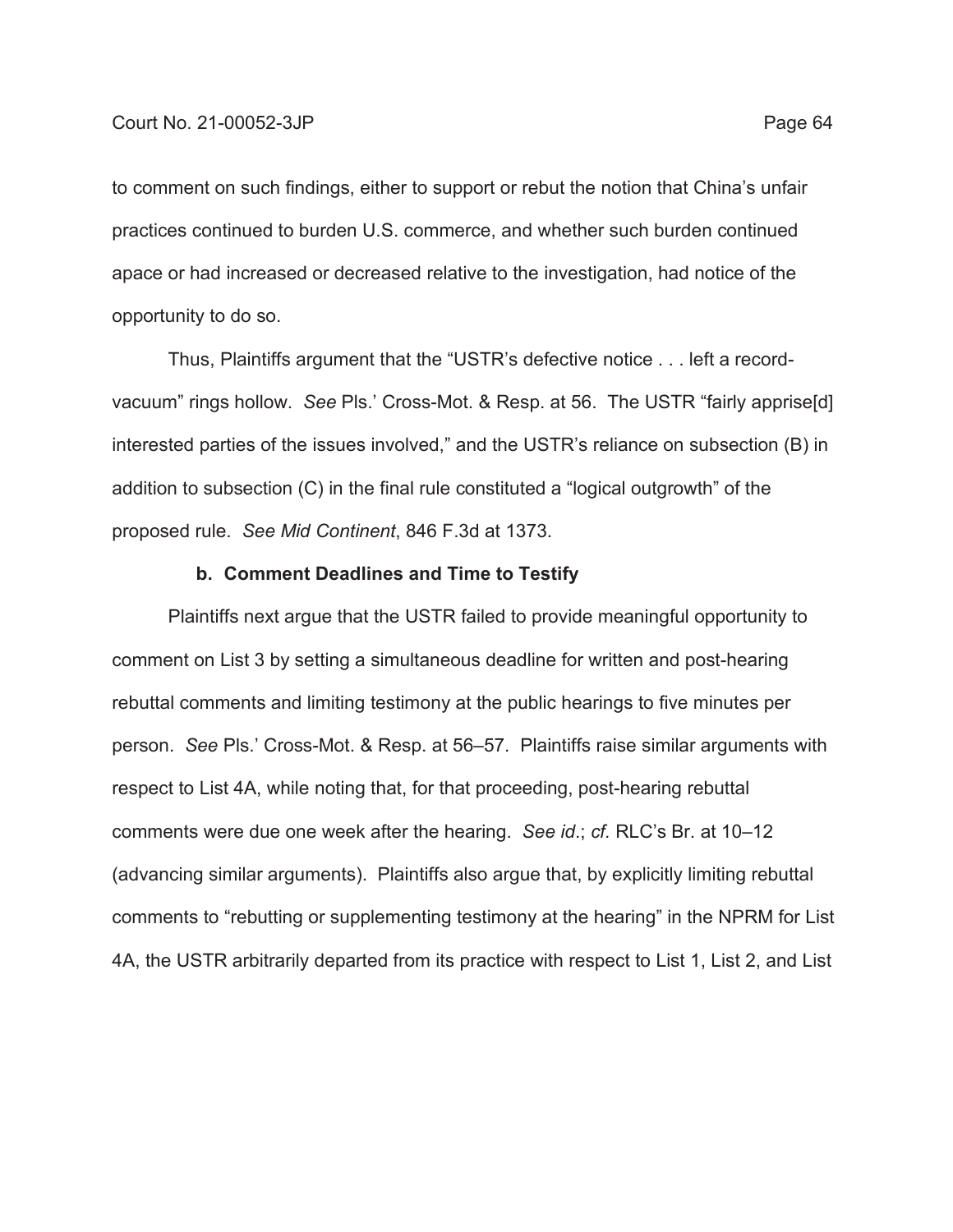3. Pls.' Cross-Mot. & Resp. at 57–58 (citation omitted); *see also List 4 NPRM*, 84 Fed. Reg. at 22,565.

The Government argues that the simultaneous deadlines with respect to List 3 resulted from the USTR providing an extension of time for all comments, Defs.' Mot. at 52 (citing *List 3 Cmt. Extension*, 83 Fed. Reg. at 38,761), and the USTR intended the post-hearing rebuttal comments to be responsive to arguments raised at the hearing, not the written submissions, Defs.' Mot. at 53; Defs.' Resp. & Reply at 38. In any event, the Government contends, the APA does not require any opportunity for the submission of rebuttal comments or an in-person hearing during informal rulemaking proceedings; thus, the USTR's procedures in that regard could not have violated the APA. Defs.' Mot. at 53–54.

Plaintiffs' arguments lack merit. The APA did not require the USTR to provide interested parties with an opportunity to submit rebuttal comments. *See* 5 U.S.C. § 553(c). More importantly, the NPRM for List 3 clearly limited rebuttal comments to "post-hearing rebuttal comments." *List 3 NPRM*, 83 Fed. Reg. at 33,609. Thus, the USTR was within its discretion to set simultaneous deadlines for "written" and "posthearing rebuttal comments" when it extended the deadlines for all List 3 comments. *See Vt. Yankee*, 435 U.S. at 543 ("Absent constitutional constraints or extremely compelling circumstances the administrative agencies should be free to fashion their own rules of procedure and to pursue methods of inquiry capable of permitting them to discharge their multitudinous duties.") (quotations and citations omitted).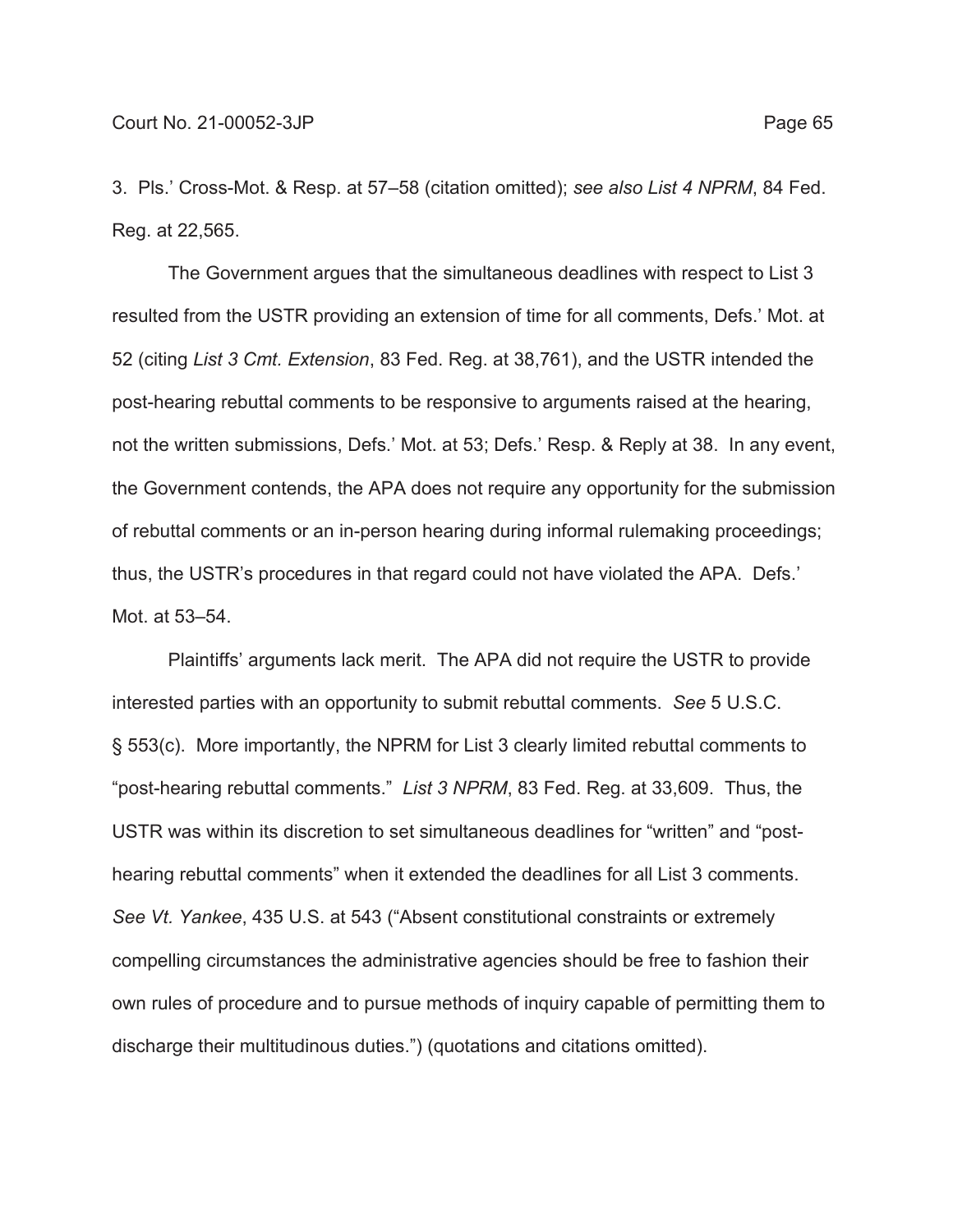The USTR's decision to limit oral testimony to five minutes per person also did not violate the APA, which gives agencies discretion as to whether a rulemaking will involve an "opportunity for oral presentation." 5 U.S.C. § 553(c). Absent a statutory directive, the amount of time allowed for each person to testify is the type of linedrawing exercise best left to the USTR. *See, e.g., Vt. Yankee*, 435 U.S. at 543. The public hearings for List 3 and List 4 ran for six and seven days, respectively, demonstrating ample opportunity for public participation. *See Final List 3*, 83 Fed. Reg. at 47,975; *Final List 4*, 84 Fed. Reg. at 43,304.

The USTR also did not arbitrarily depart from past practice when it cautioned that post-hearing rebuttal comments for List 4 "should be limited to rebutting or supplementing" hearing testimony. *List 4 NPRM*, 84 Fed. Reg. at 22,565. The *Federal Register* notices for List 1, List 2, and List 3 likewise provided for "post-hearing rebuttal comments" and, thus, did not explicitly provide for replies to written comments. *See List 3 NPRM*, 83 Fed. Reg. at 33,609; *Final List 1*, 83 Fed. Reg. at 28,712; *USTR Determination*, 83 Fed. Reg. at 14,908. Indeed, with respect to List 3, given the simultaneous deadlines for written and post-hearing rebuttal comments, there was no need for the USTR to have articulated such a limitation. *See List 3 Cmt. Extension*, 83 Fed. Reg. at 38,761.

Accordingly, the USTR did not have an established practice of allowing replies to written comments that it departed from with respect to List 4. *See Ranchers–Cattlemen Action Legal Found. v. United States*, 23 CIT 861, 884–85, 74 F. Supp. 2d 1353, 1374 (1999) (explaining that identification of an "agency practice" is predicated upon the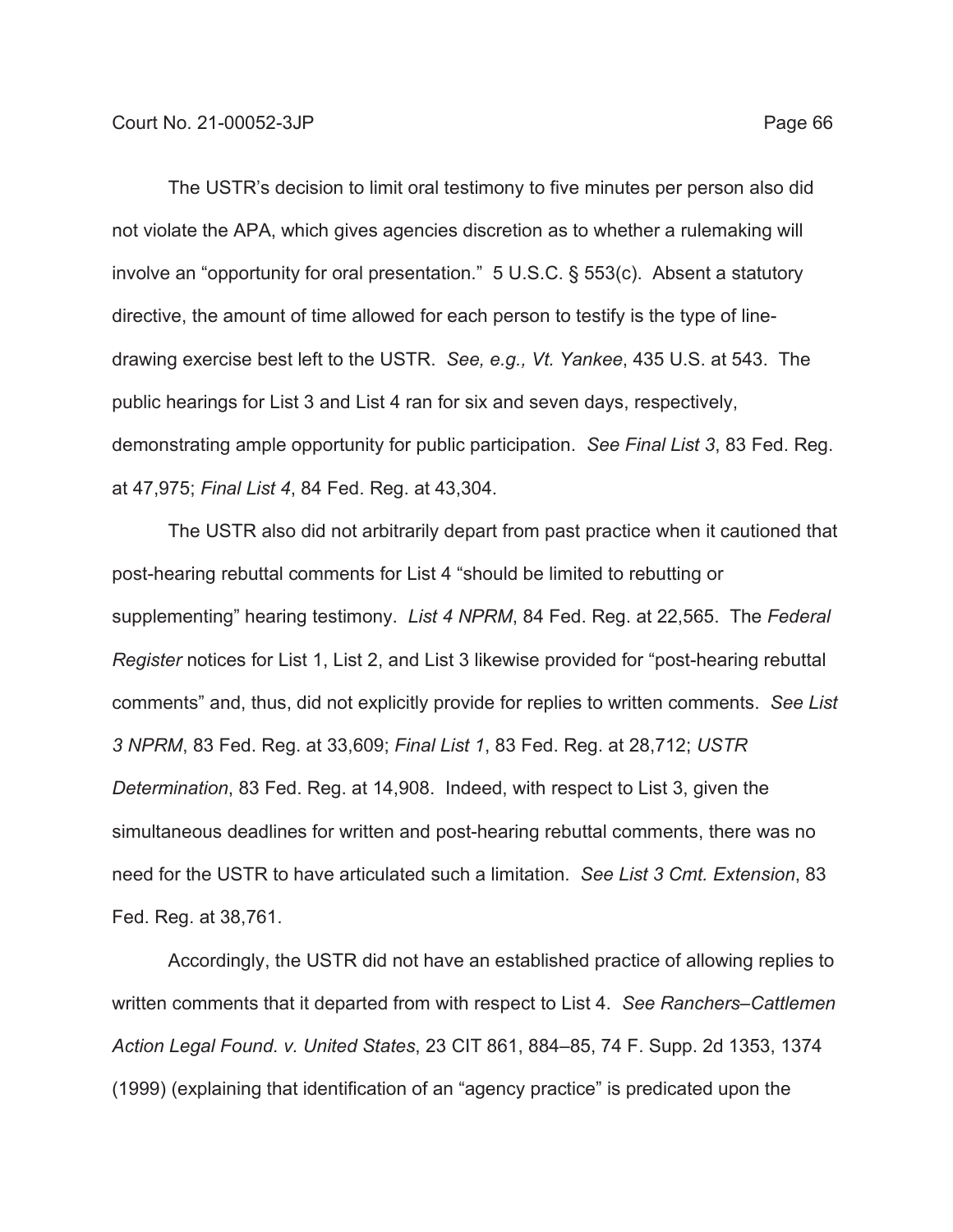existence of "a uniform and established procedure . . . that would lead a party, in the absence of notification of a change, reasonably to expect adherence to the established practice or procedure"). Even if the USTR had such a practice, the USTR's cautionary language used nonmandatory terms. *See List 4 NPRM*, 84 Fed. Reg. 22,565 (posthearing rebuttal comments for List 4 "*should be* limited to rebutting or supplementing" hearing testimony) (emphasis added); *see also AT&T v. United States*, 307 F.3d 1374, 1379–80 (Fed. Cir. 2002) (stating that "[a] caution, however, is not a prohibition"). Thus, interested parties were not explicitly precluded from responding to another party's written submission.

Courts, recognizing that "[w]ith more time most parties could improve the quality of their comments," ask whether there is evidence that a party would provide more meaningful comments if given more time or opportunity. *Sichuan Changhong Elec. Co. v. United States*, 30 CIT 1886, 1892, 466 F. Supp. 2d 1323, 1328 (2006); *see also Omnipoint Corp. v. FCC*, 78 F.3d 620, 630 (D.C. Cir. 1996) (finding that seven-day comment period did not violate APA where plaintiff "failed to identify any substantive challenges it would have made had it been given additional time"). Plaintiffs have pointed to no such evidence in connection with the foregoing arguments. Indeed, as the Government asserts, Plaintiffs fail to "explain *why* they would need to rebut any of the initial written comments (or, for that matter anything discussed at the hearing), when, as the administrative record demonstrates, the written commenters and hearing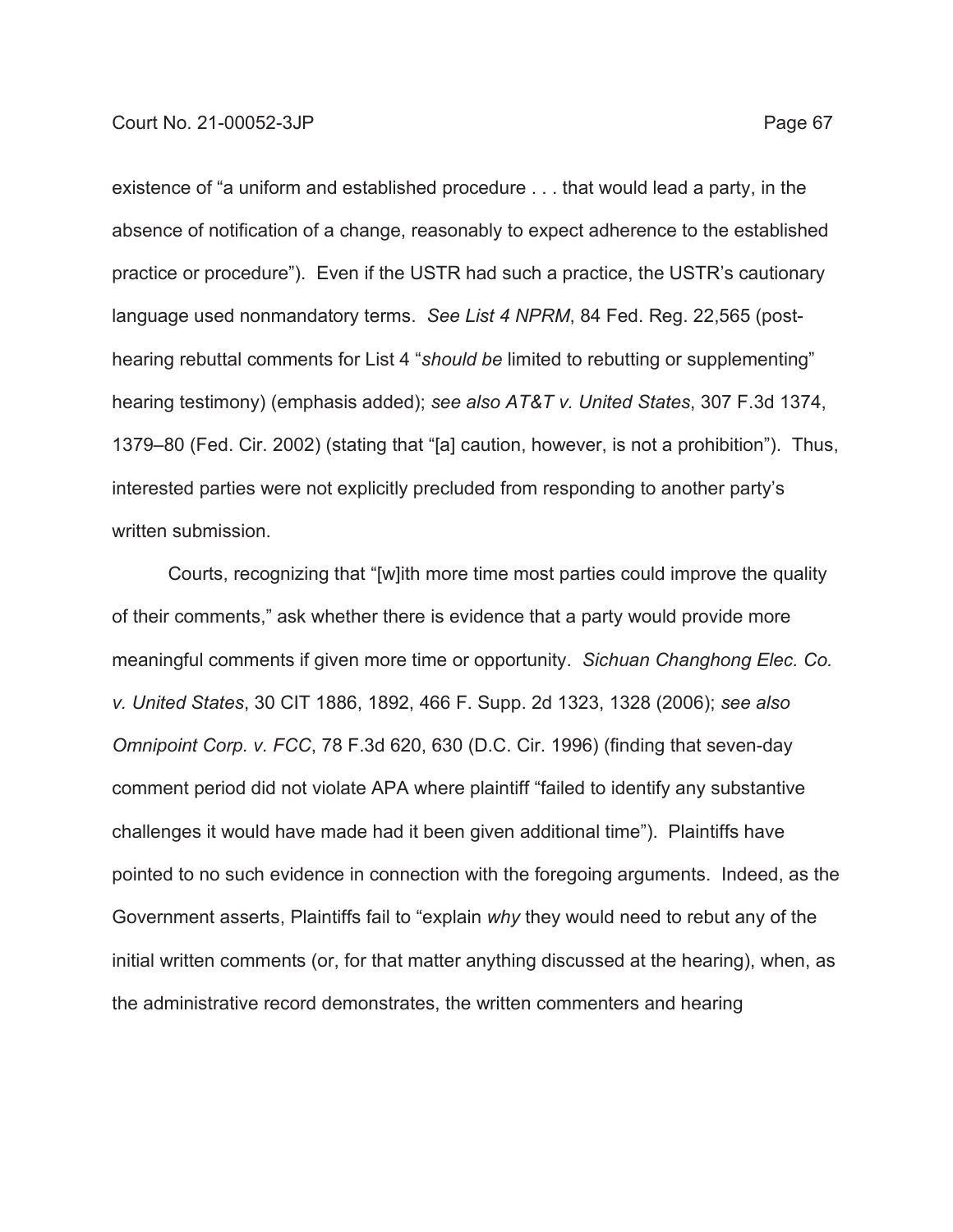participants overwhelmingly *agreed* with the plaintiffs' position, that the tariffs should not go into effect." Defs.' Resp. & Reply at 38.36

Thus, for the reasons discussed above, Plaintiffs' additional procedural arguments do not provide any further basis to remand or vacate the USTR's determinations.

# **IV. The Government's Motion to Correct the Administrative Record**

The Government seeks to correct the administrative record by adding two documents (and provide an accompanying certification): The June 2018 Presidential Statement and a supplemental section 301 report titled UPDATE CONCERNING CHINA'S ACTS, POLICIES, AND PRACTICES RELATED TO TECHNOLOGY TRANSFER, INTELLECTUAL PROPERTY, AND INNOVATION (2018) ("Supplemental 301 Report"). Defs.' Mot. Correct R. at 1, Ex. B. The Government contends that "[t]he U.S. Trade Representative was aware of the contents of both of these documents and they would have been considered when making the challenged decisions." *Id.* at 2–3.37 Plaintiffs "take no position on the motion with respect to [the June 2018 Presidential Statement]" given the Parties' and the USTR's respective references to that document. Pls.' Opp'n Correct R. at 1.

 $36$  Because the court finds that Plaintiffs' arguments lack merit, the court does not reach the Government's argument that the court should account for the asserted "urgent need for action" when examining the adequacy of the USTR's procedures. See Defs.' Mot. at 55; Defs.' Resp. & Reply at 39–40.

<sup>&</sup>lt;sup>37</sup> The Government also states that "the USTR considered . . . the facts contained in the [Supplemental 301 Report]," Defs.' Mot. Correct R. at 3, but that assertion goes further than the declaration attached to the Government's motion, which asserts that the USTR "was aware of the contents of [the Supplemental 301 Report]" and it "would have been considered" by the USTR. Decl. by Megan Grimball ¶ 6 (Feb. 15, 2022), ECF No. 441- 3.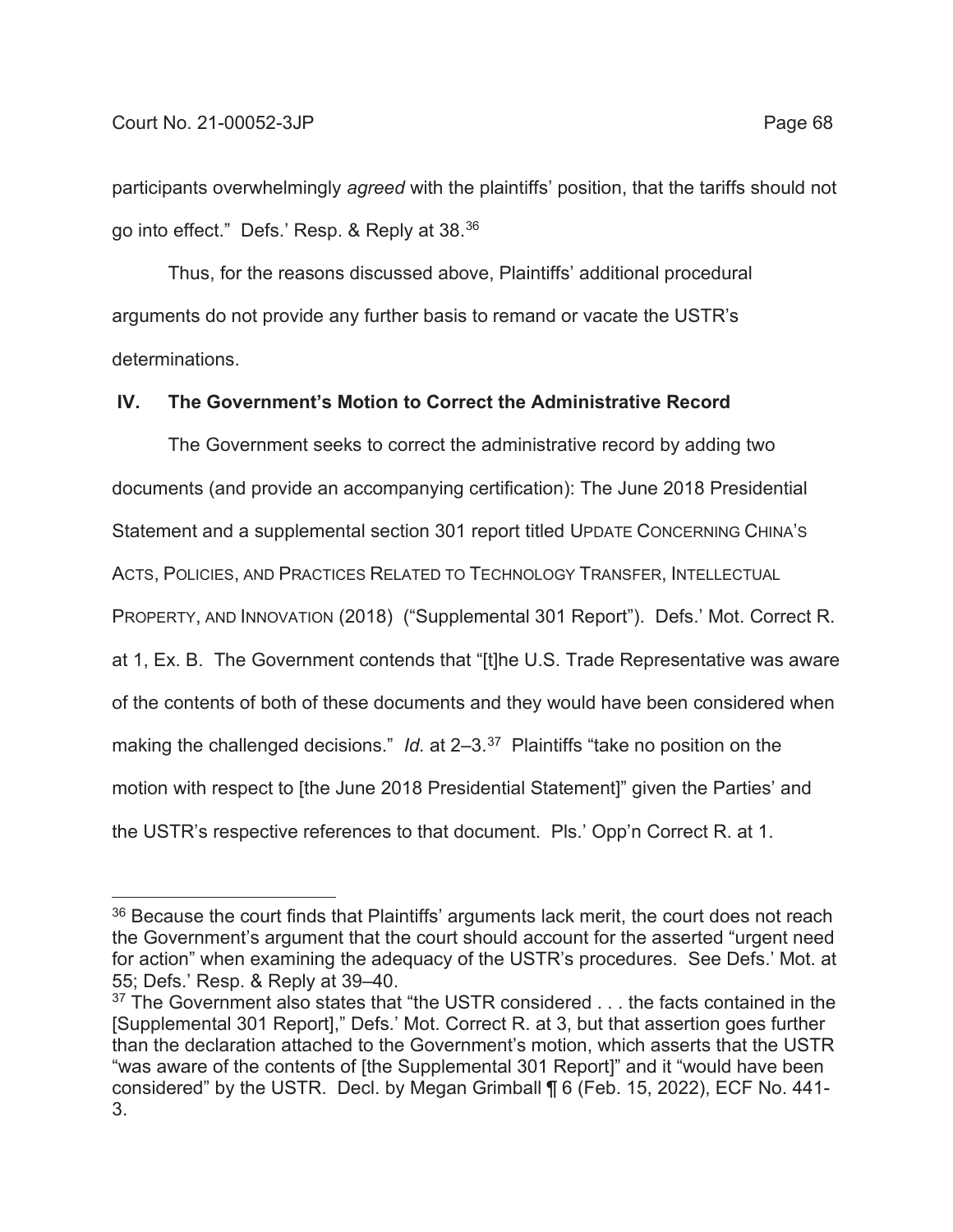Plaintiffs contend that the court should deny the motion with respect to the Supplemental 301 Report because it post-dates the USTR's consideration of the List 3 duties, was not cited by the USTR in the contested determinations or by the Parties in their litigation briefs, and the Government failed to demonstrate the USTR's consideration of the document. *Id.* at 1–2.

 The court will grant the Government's motion with respect to the June 2018 Presidential Statement and the accompanying certification but will deny the motion with respect to the Supplemental 301 Report.

For purposes of APA review, the administrative record consists of "all documents and materials directly or indirectly considered by agency decisionmakers." *Ammex, Inc. v. United States*, 23 CIT 549, 555, 62 F. Supp. 2d 1148, 1156 (1999) (quoting *Thompson v. U. S. Dep't of Labor*, 885 F.2d 551, 555 (9th Cir. 1989)). The obvious corollary to this rule is that "materials that were neither directly *nor* indirectly considered by agency decisionmakers," even if relevant, "should not be included" in the record. *Id.* (citation omitted). To correct the record, the movant must "show that the documents to be included were before the agency decisionmaker." *Pac. Shores Subdivision, Cal. Water Dist. v. U.S. Army Corps of Eng'rs*, 448 F. Supp. 2d 1, 6 (D.D.C. 2006). That showing requires the movant to "put forth concrete evidence and identify reasonable, non-speculative grounds for [its] belief that the documents were considered by the agency." *Fort Sill Apache Tribe v. Nat'l Indian Gaming Comm'n*, 345 F. Supp. 3d 1, 9 (D.D.C. 2018) (quotations and citation omitted) (alteration in original) (granting motion to correct the record to include 39 documents indirectly considered by an agency when the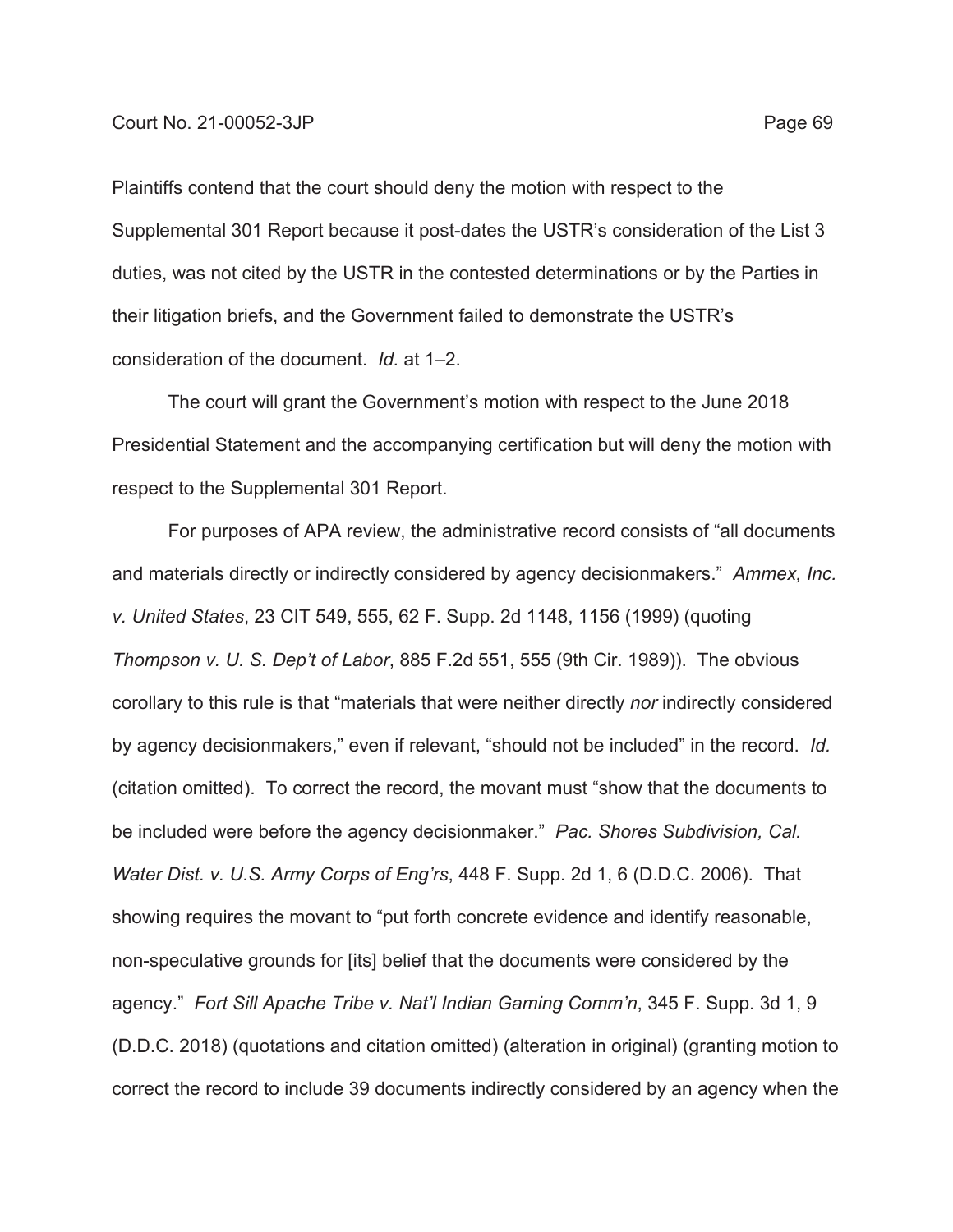documents were referenced in a letter directly considered by the agency in reaching its final decision).

The Supplemental 301 Report could not have been directly or indirectly considered by the USTR in reaching its decision to issue *Final List 3* because the document did not exist at the time. The Government argues instead, with respect to both List 3 and List 4A, that the "contents" of the Supplemental 301 Report "*would have been* considered" by the USTR. Defs.' Mot. Correct R. at 1–2 (emphasis added). The Government offers no authority for including in the record a document that was not, itself, directly or indirectly considered by the USTR, even if its "contents" were, in some unexplained fashion, considered. On that point, however, the Government makes no showing that the contents of the Supplemental 301 Report *were* considered by the USTR; the Government merely surmises that they "would have been."38

Thus, the court will grant the Government's motion with respect to the June 2018 Presidential Statement and the accompanying certification and deny the Government's motion with respect to the Supplemental 301 Report.

## **CONCLUSION AND ORDER**

In accordance with the foregoing, it is hereby

**ORDERED** that the Government's motion to dismiss (ECF No. 314) is **DENIED**; it is further

 $38$  That the Supplemental 301 Report was published on the USTR's website in November 2018, *see* Defs.' Mot. Correct R. at 2, alone does not demonstrate the USTR's direct or indirect consideration of the facts contained therein when deciding whether to impose the List 3 or List 4A duties.